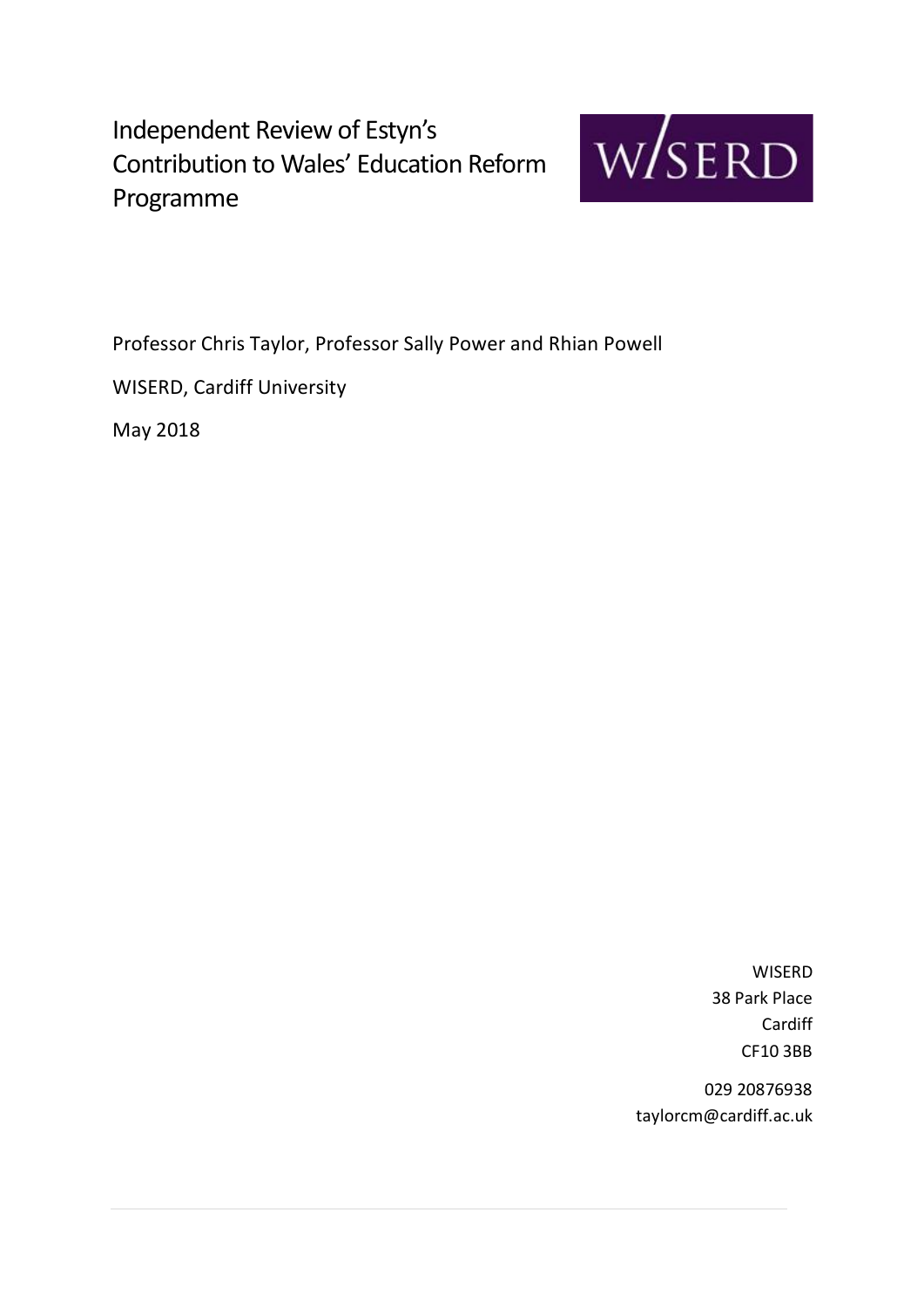

## **Table of Contents**

| 2. Perceptions of the importance of Estyn for improving the quality of education in |
|-------------------------------------------------------------------------------------|
| 2.1 Why is Estyn important to improving the quality of education in Wales?  7       |
| 2.2 Why is Estyn not important to improving the quality of education in Wales?  9   |
| 2.3 Why does Estyn inhibit improvements to the quality of education in Wales?  12   |
|                                                                                     |
|                                                                                     |
|                                                                                     |
|                                                                                     |
|                                                                                     |
|                                                                                     |
|                                                                                     |
|                                                                                     |
|                                                                                     |
|                                                                                     |
|                                                                                     |
|                                                                                     |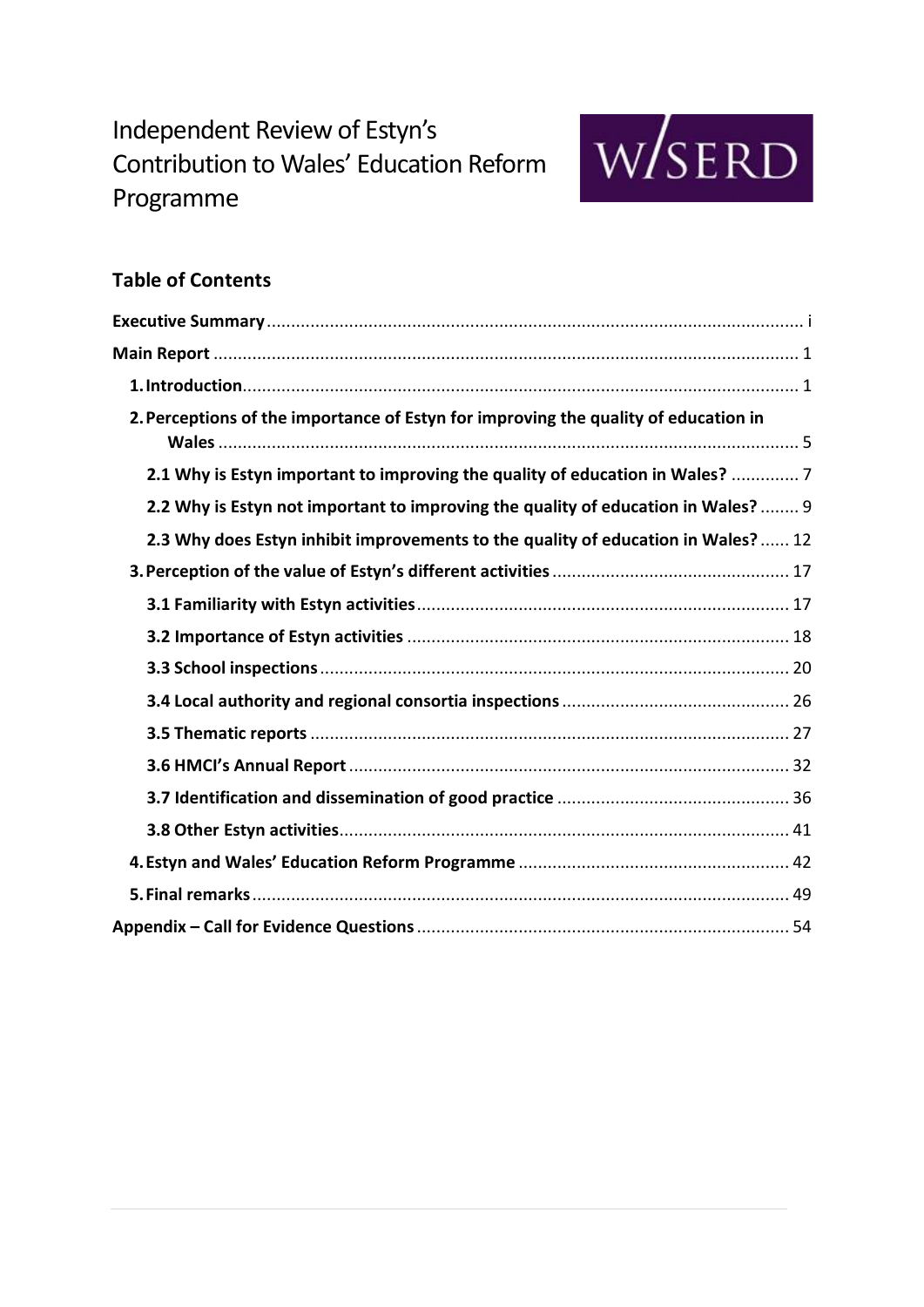

## **Executive Summary**

## **Introduction**

- 1. This 'call for evidence' was commissioned by Estyn to inform the Independent Review of Estyn's Contribution to Wales' Education Reform Programme, led by Professor Graham Donaldson.
- 2. The objectives of the Review are:
	- To outline the existing and potential contributions of the work of Estyn to the enhancement of quality in Welsh education within the context of a constructive accountability culture;
	- To establish ways in which Estyn's contribution to improving the quality of Welsh education could be further enhanced;
	- To outline implications for the future operational requirements of Estyn; and
	- To identify implications for the Welsh education system more widely.
- 3. WISERD were commissioned by Estyn to undertake a 'call for evidence'. This involved an online questionnaire that was made available between 29th November and 17th December 2017.
- 4. The questionnaire asked a range of open and closed questions about Estyn's current role in improving the quality of education in Wales, its various activities and its future role in the context of the educational reform programme (including the new curriculum) in Wales.
- 5. Over those 19 days we received 505 valid and near complete responses to the questionnaire.
- 6. The majority of these responses were from individual stakeholders, but approximately one-in-five were from a group of stakeholders or an organisation.
- 7. Over 50% of all responses were from school practitioners (including headteachers) and a large proportion were from other educational professionals, including some working in Further Education and Higher Education. Just over 10% of all responses were from Governors, parents or other interested members of the public.
- 8. Responses were received from 17 other organisations, including two trade unions, the Education Workforce Council, the Children's Commission for Wales, the Quality Assurance Agency for Higher Education, Careers Wales, the Youth Offending Service, the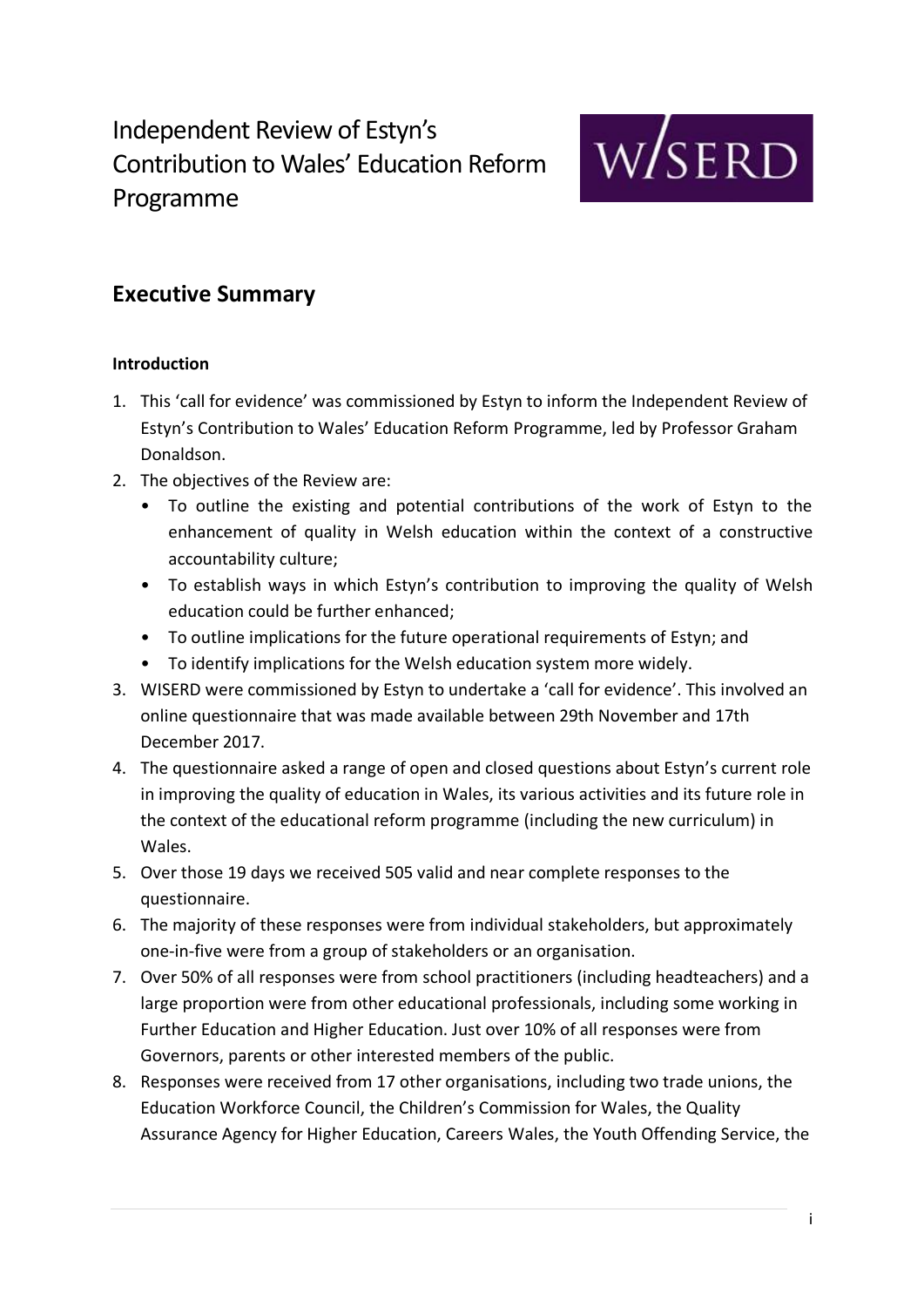National Adoption Service, private educational providers, diocesan organisations and various other third sector organisations.

## **Overall importance of Estyn**

- 9. 71.5% of all stakeholders said that Estyn is important for improving the quality of education in Wales. However, 16.5% said they think that Estyn can inhibit improvements.
- 10. 63% of school practitioners said Estyn was important, but this group were more likely to say that Estyn inhibits improvements. Governors, parents, HE and FE representatives and other members of the public were more likely to say Estyn is important for improving the quality of education in Wales than school practitioners.
- 11. There were four main reasons for why stakeholders believe Estyn is important: (1) for their monitoring capabilities; (2) for sharing best-practice; (3) to ensure consistency in teaching and monitoring; and (4) because they are an independent, unbiased, national body.
- 12. There were six main explanations for why some stakeholders were less satisfied with the current impact of Estyn: (1) their role in holding schools to account *duplicates* other accountability mechanisms currently used in Wales (e.g. school categorisation, school self-review, the role of governing bodies); (2) the frequency of inspections either being too frequent or not frequent enough; (3) because stakeholders believe that Estyn does not provide enough support to help educational establishments to improve; (4) because some stakeholders believe that the current inspection framework inhibits creativity and innovation in teaching and learning; (5) because inspections and outcomes can cause considerable stress and anxiety amongst practitioners; and (6) because of concerns about the reliability of inspections.
- 13. Concerns about the reliability of inspections tended to centre around three issues: (1) inspections can only provide a very partial 'snap-shot' of an establishment's performance; (2) issues around the inconsistency of inspectors (including their conduct); and (3) the perceived over-reliance of quantitative data to inform inspections.
- 14. A small number of stakeholders were more critical, and questioned whether Estyn now offered value for money, particularly because accountability and support is a strong feature of regional consortia and the concept of the self-improving school.

## **Importance of Estyn's main activities**

15. Stakeholders were asked to provide more detailed views on each of the main activities undertaken by Estyn. These included: school inspections; local authority and consortia inspections; thematic reports; HMCI Annual Reports; and their role in the identification and dissemination of good practice. Comments on other activities were also mentioned, particularly relating to the role of Estyn in the Further Education and Higher Education sectors.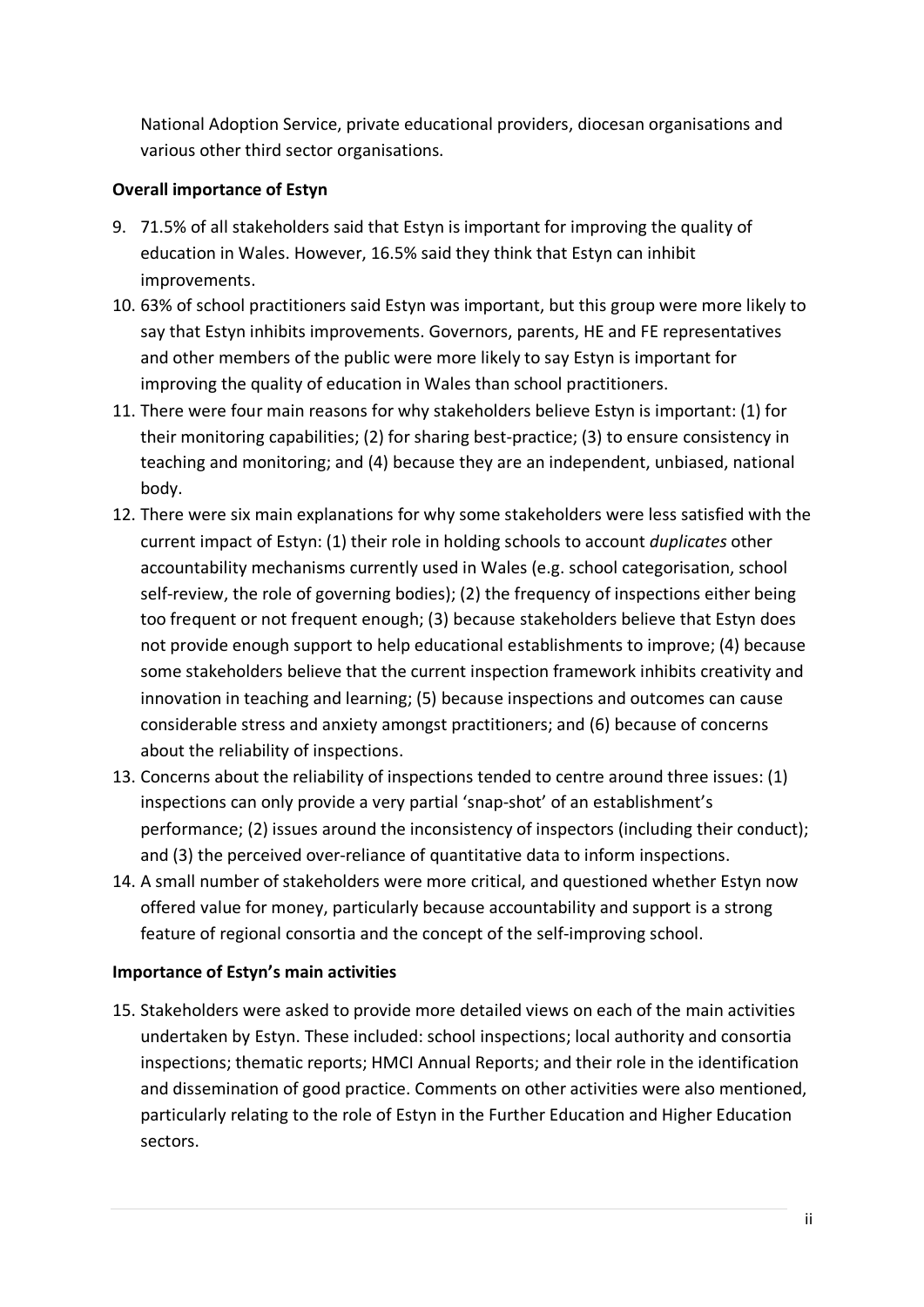- 16. Stakeholders were very familiar with school inspections, but less familiar with inspections of other organisations (e.g. local authorities, regional consortia, FE Colleges and Initial Teacher Education). They were also relatively unfamiliar with HMCI Annual Reports.
- 17. Positive views about school inspections focused on the role inspections can have in identifying best practice and in supporting schools to improve. There was little mention of inspections as being of benefit to parents when helping them choose schools (although the number of parent-only responses was low).
- 18. Negative views about school inspections were relatively wide-ranging, and almost all stakeholders had some concerns about Estyn even if, on balance, they believed that Estyn is currently very important for improving the quality of education in Wales.
- 19. Many of the criticisms of school inspections related to the conduct of inspectors, claims that poor inspection reports were unsubstantiated, that inspections are stressful and that inspections are too data driven. But probably the most important concern (and most widely cited) was that inspections are rather punitive and not supportive enough, suggesting that a different accountability system might better help schools improve than the current system does.
- 20. It is important to note, however, that despite the 'call for evidence' asking for examples to substantiate the views of stakeholders, very few actually provided examples of poor practice amongst inspectors or provided examples of inspections that they believe captured an inaccurate evaluation of a setting. So, although there were a number of critical claims made about school inspections not many stakeholders provided the detail to help substantiate these claims.
- 21. Similar views were also expressed about local authority and regional consortia inspections. On the one hand the monitoring and accountability of these organisations was seen by some stakeholders as important. But on the other hand, some other stakeholders expressed the view that this does not necessarily aide them in their work and actually is a distraction from their day-to-day role in helping schools improve their quality of education.
- 22. Estyn thematic reports (and research papers) were generally seen as valuable amongst those that were familiar with them. Stakeholders see these as important in helping to share good practice and as a valuable source of information to help improve the quality of education.
- 23. Negative views about Estyn thematic reports tended to focus on their breadth in that they were often too broad or high level – and concerns about the evidence from which these reports were based. There were a number of more detailed observations about these reports, such as: how case studies of best practice were selected (including on what basis does Estyn deem something to 'have worked'); that the content of the reports were often based on what seems to work (as opposed to what does not seem to work); and that the content of the reports rarely discussed how to implement best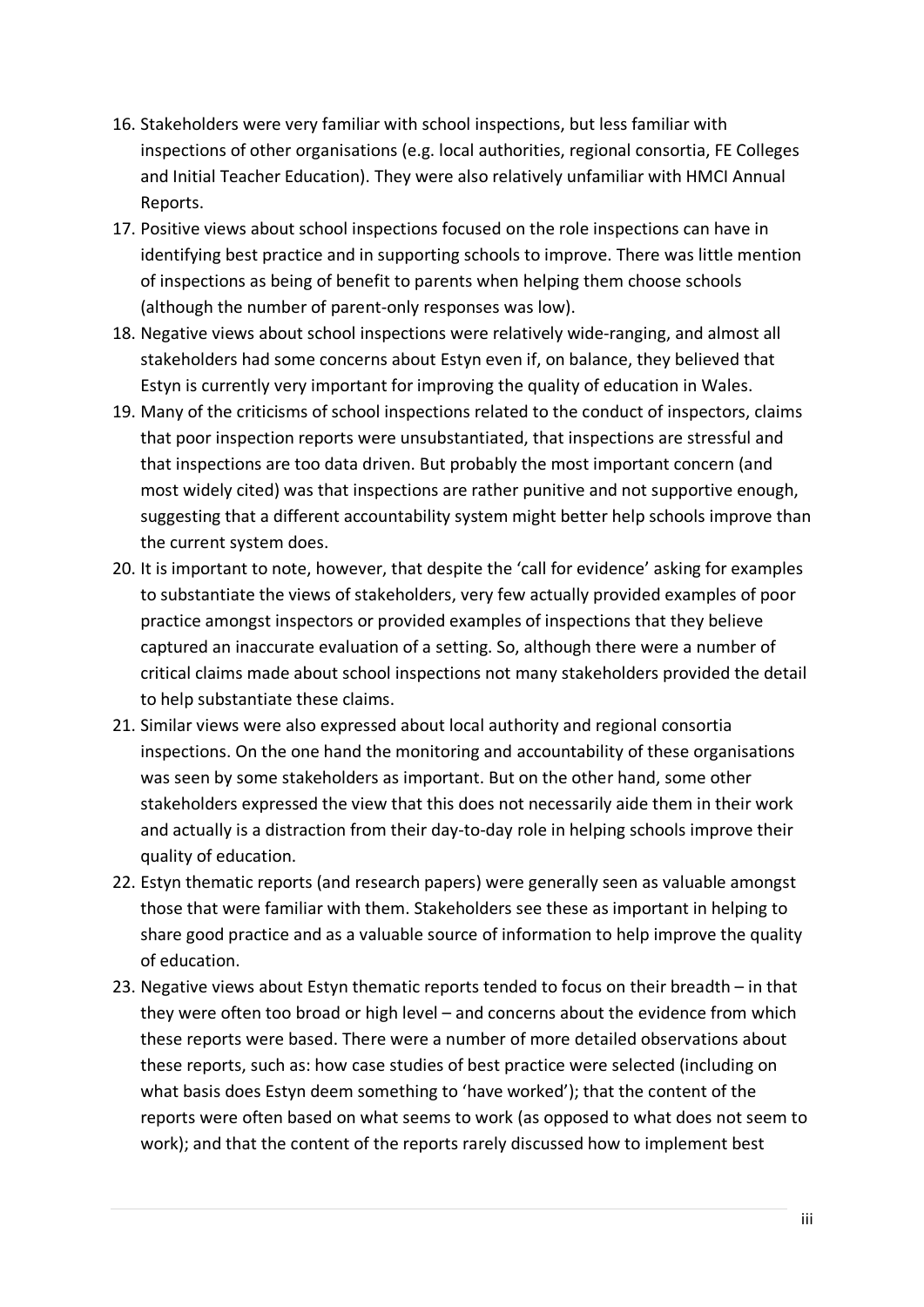practice (including more context specific information that would allow other settings to decide whether this best practice would benefit their context or not).

- 24. HMCI Annual Reports were perceived to be important because they provide a useful way of sharing key messages to all education providers in Wales – helped by the media coverage they receive. Some stakeholders welcomed the need for regular overviews of education performance in Wales from an organisation independent of Government. And some stakeholders found them useful as a way of comparing the performance of their setting with other settings.
- 25. The main criticism of HMCI Annual Reports was about whether they were widely read. A small number of stakeholders said they thought they tend to be overly critical and not balanced, and some said they are unreliable, again reflecting a perceived weakness about the evidence base that Estyn inspections and reviews provide.
- 26. There was generally broad support for Estyn's role in identifying and disseminating educational best practice. This was seen as inherently important, and some stakeholders recognised the unique role and position Estyn can have in providing insights to help educational practitioners improve the quality of education in Wales.
- 27. As with thematic reports and research papers, the main criticism is that such information is not detailed enough – including what does not work, how to facilitate or replicate best practice in other settings and that case studies are often context specific. Again, there were some concerns about the evidence base for some of the claims made by Estyn about what constitutes best practice.
- 28. Several stakeholders also highlighted other activities that Estyn provides that they thought are valuable. These included conferences and seminars that Estyn organises – a particularly useful mode for disseminating and sharing advice and best practice – and the role of peer inspectors. Since the online questionnaire did not specifically ask questions about peer inspectors it is difficult to say how they are widely perceived. However, those that did mention these highlighted how important peer inspectors can be as an alternative and effective way for developing capability amongst the education workforce.

### **Future importance of Estyn**

- 29. Stakeholders were then asked about the future role of Estyn, particularly in the context of the education reform programme. Generally, more stakeholders saw an important role for Estyn in the future than the proportion who do now, including the role of Estyn inspections. This suggests two things: that stakeholders perceive a future with Estyn, but that they feel Estyn would benefit from some improvement or changes.
- 30. Many stakeholders said that Estyn needs to give greater focus to the identification and dissemination of best practice and use a wide variety of modes to do so. Some suggested that this would require Estyn to adopt a more advisory and supportive role than the one that they perhaps have now.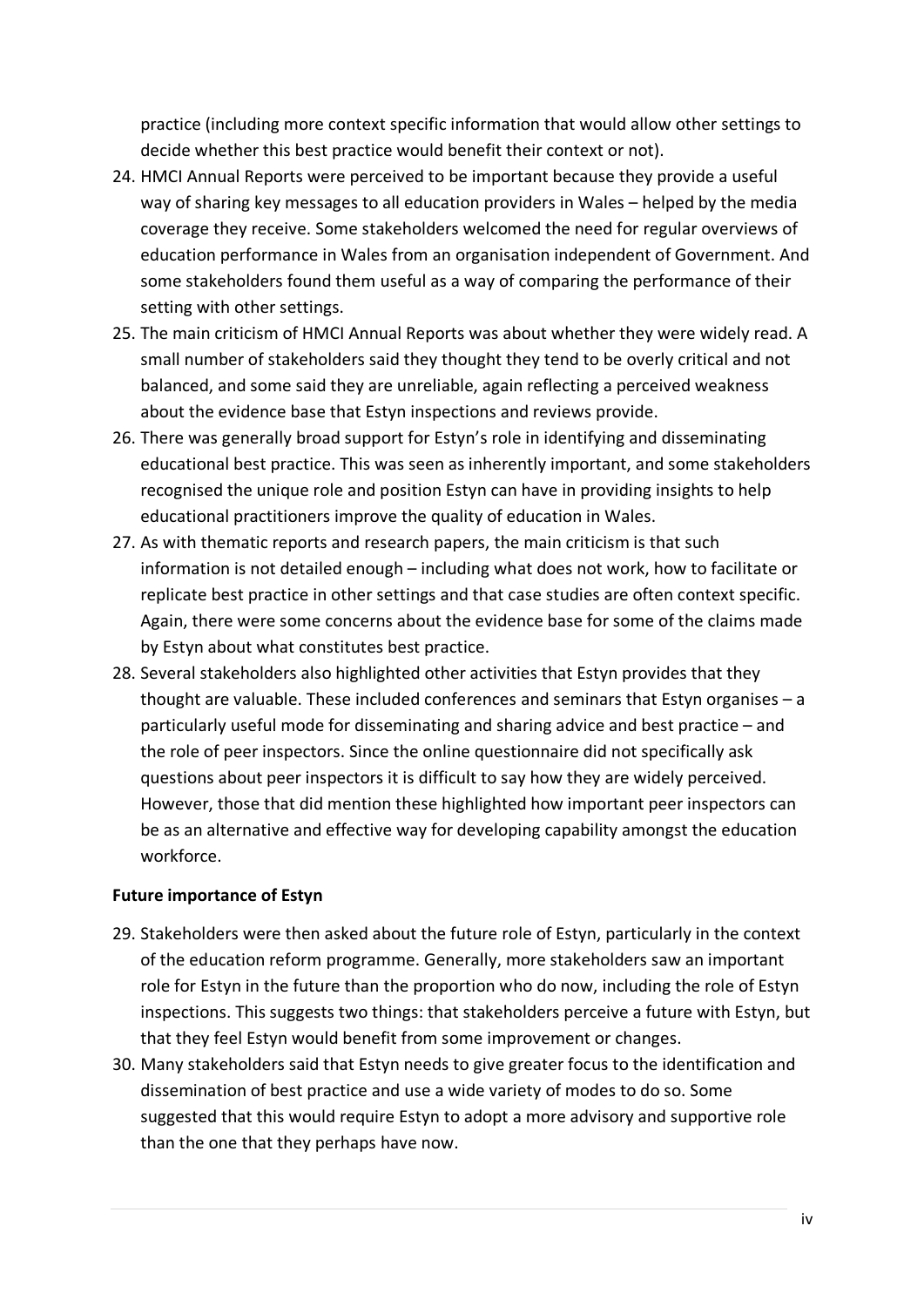- 31. A smaller number of stakeholders thought that Estyn's role in the accountability of schools already duplicates the function of other accountability measures and activities undertaken by settings themselves or by local authorities and regional consortia. Shifting their role more towards advice and support could only seem to exacerbate this and add further weight to the concerns about value for money.
- 32. There were three other specific suggestions for improvement: (1) either the opportunity for schools to adjust to the new curriculum before being inspected or to take this into account during upcoming inspections; (2) that Estyn inspectors should have more recent educational experience and/or have more relevant training; and (3) that inspections should be broader in scope, with less perceived reliance on quantitative data.
- 33. Interestingly, other than a small number of calls for reducing the influence and importance of Estyn there was no mention or discussion about an alternative or more radically different accountability system for education in Wales. This may be, in part, because many stakeholders acknowledge that accountability now stems from various parts of the education system, not simply from a national inspectorate. But it may also reflect how few stakeholders have considered what kind of accountability system Wales needs in the future as it embarks on a radical overhaul of the school curriculum and assessment.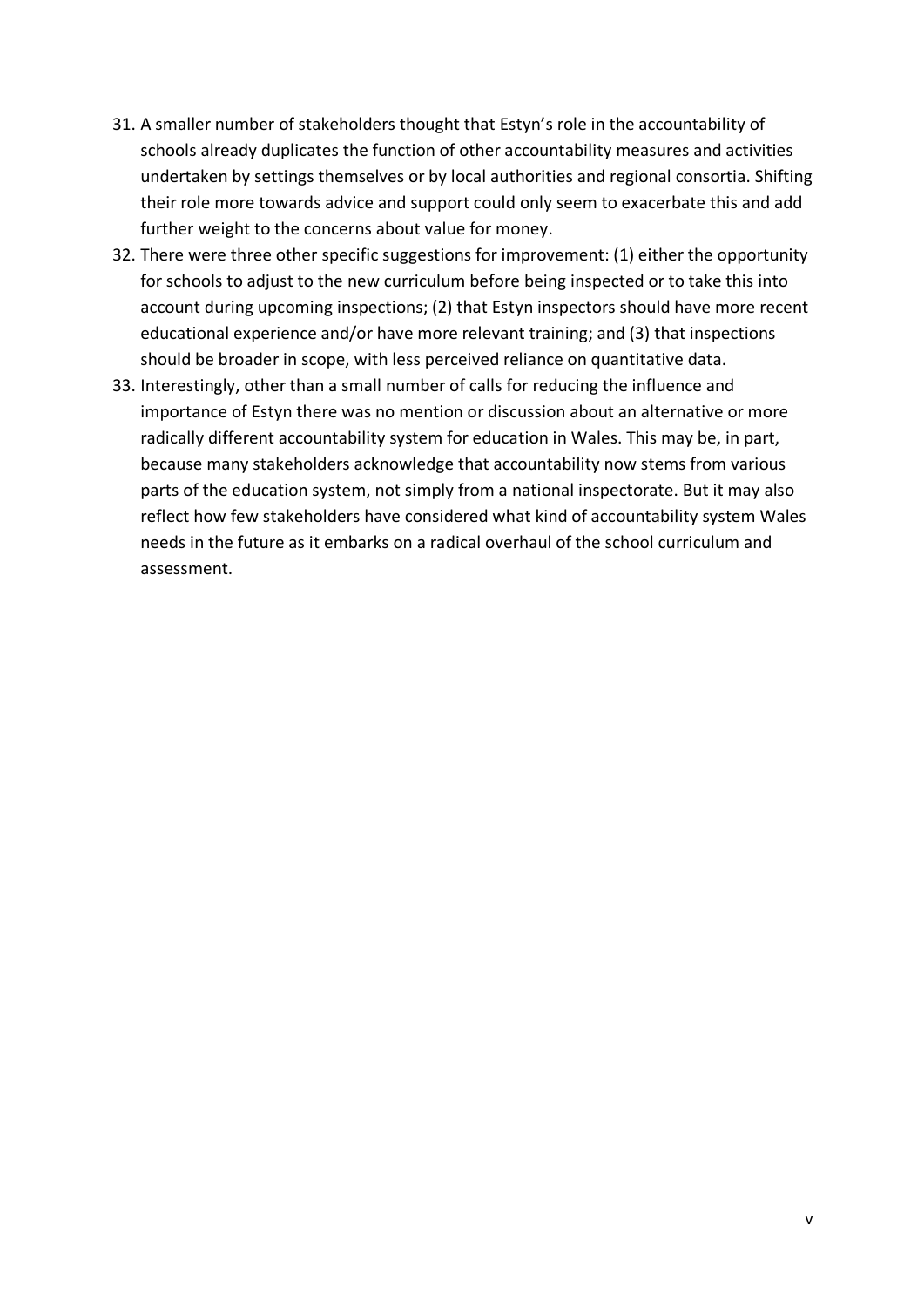

## **Main Report**

## **1. Introduction**

Significant changes are happening in Wales through the development of a new curriculum together with a wide range of enabling education reforms. These are set out in the Welsh Government's action plan *Education in Wales: Our National Mission 2017-2021*. In recognition of the importance of Estyn's role in the success of the reform programme, Her Majesty's Chief Inspector of Education in Wales commissioned an independent review of the implications for Estyn of these reforms. The Cabinet Secretary for Education and Skills fully supported the review. Professor Graham Donaldson was asked to undertake this review between August 2017 and early 2018.

The objectives of the review are:

- To outline the existing and potential contributions of the work of Estyn to the enhancement of quality in Welsh education within the context of a constructive accountability culture;
- To establish ways in which Estyn's contribution to improving the quality of Welsh education could be further enhanced;
- To outline implications for the future operational requirements of Estyn; and
- To identify implications for the Welsh education system more widely.

A key part of this review was to commission the Wales Institute of Social & Economic Research, Data & Methods (WISERD) to undertake an independent 'Call for Evidence'. This Call took place between 29<sup>th</sup> November and 17<sup>th</sup> December 2017.

The 'Call for Evidence' was undertaken using an online questionnaire. This included a variety of 'closed' and 'open' questions inviting stakeholders to share their views and experiences on a variety of activities that Estyn provides. Crucially it also invited stakeholders to consider the future role of Estyn in the context of the new curriculum in Wales and the Welsh Government's wider education reform programme, as set out in *Education in Wales: Our National Mission 2017-2021*. The full list of questions used in this Call are in the Appendix to this report.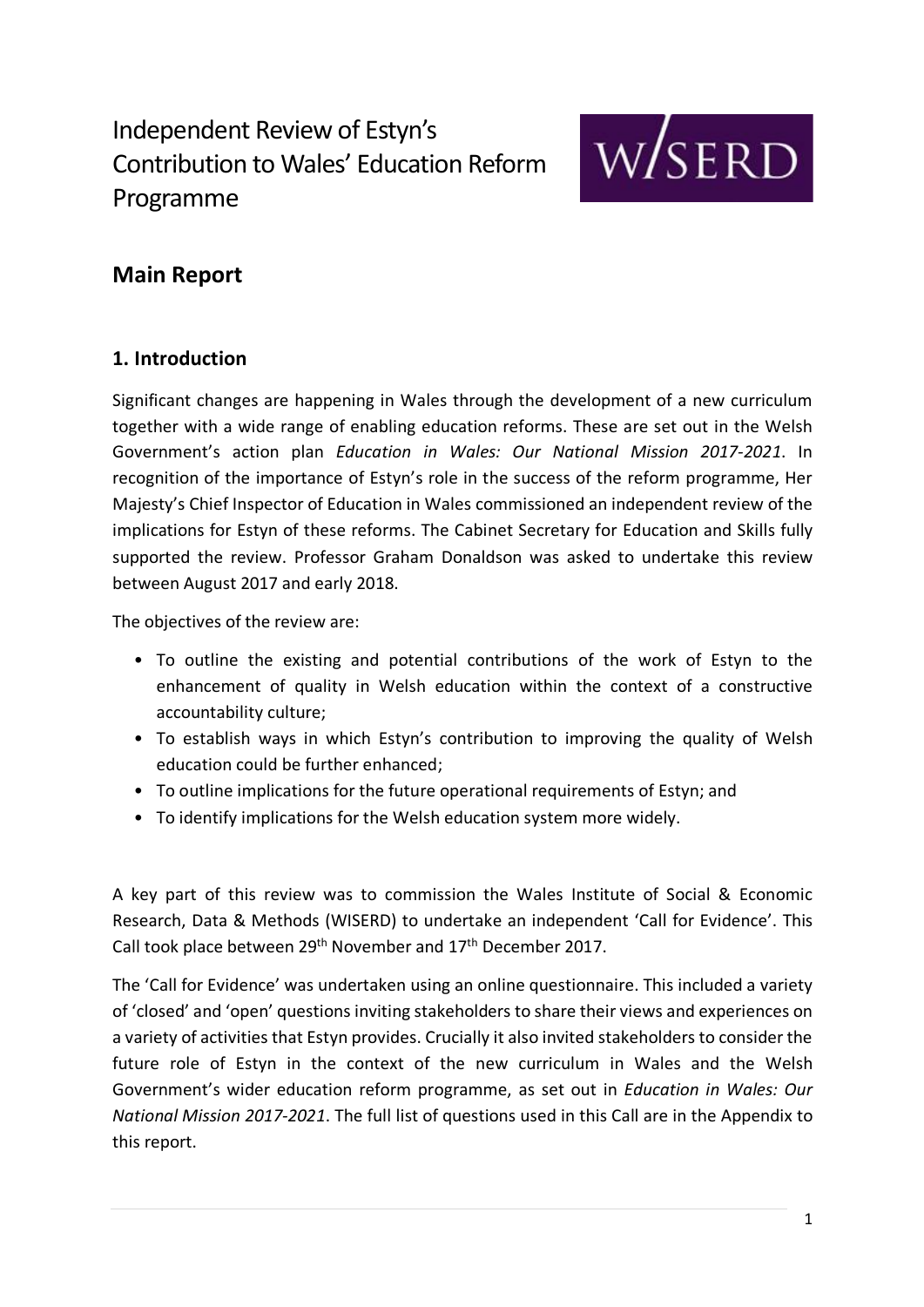Responses to the online questionnaire were completed anonymously. However, stakeholders were informed that they could identify themselves in the responses and that this information might be used or shared.

In total there were 820 recorded responses to the online questionnaire. However, many of these are partial responses (e.g. where stakeholders began to complete the questionnaire but did not complete it) or include duplicate responses. After detailed analysis of responses and subsequent cleaning of the data there are a total of 505 responses (either complete submissions or where more than half of the questionnaire had been completed)<sup>1</sup>. The 'closed' questions are used to generate largely quantitative data. The 'open' questions are used to generate qualitative *and* quantitative data – through systematic coding of responses we are able to 'quantify' key themes to emerge from their analysis.

The vast majority of stakeholders completed the questionnaire in an individual capacity (Figure 1). Approximately one-in-five responses were made on the behalf of a group or organisation. For the purposes of the quantitative analysis all responses are treated equally. However, consideration is given to the response type when analysing the qualitative data.



#### **Figure 1. Response type**

Individual stakeholders were allowed to identify whether they belong to seven different categories (and they were allowed to identify more than one category – e.g. as a teacher and parent) (Figure 2). Of these the vast majority identify themselves as professional educators of

 $<sup>1</sup>$  Due to the nature of the online questionnaire and the detailed questions it is very likely that many</sup> respondents began the survey in order to look at the questions and then returned at a later date to complete their responses (and using a different MAC address or device than the one they first opened the questionnaire with).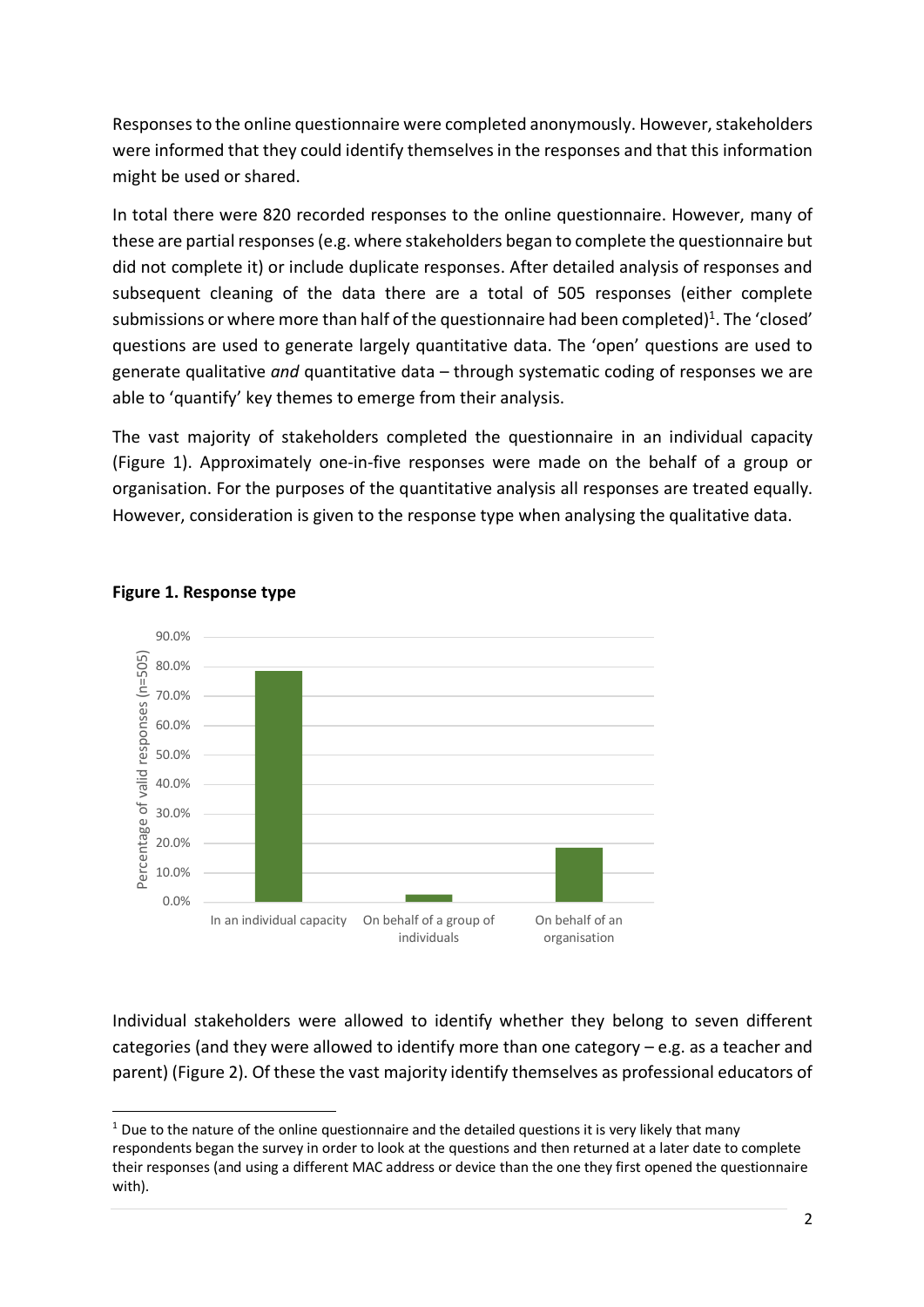some kind. This includes 85 headteachers and 126 teachers. In addition, there are 59 stakeholders who identify themselves as parents and 40 who are school governors.



**Figure 2. Stakeholder type responding in individual capacity**

Group or organisational responses are similarly categorised (Figure 3). The overwhelming majority of these are from schools. The 'other' category include various third sector organisations and government agencies.



#### **Figure 3. Organisation or group type of response**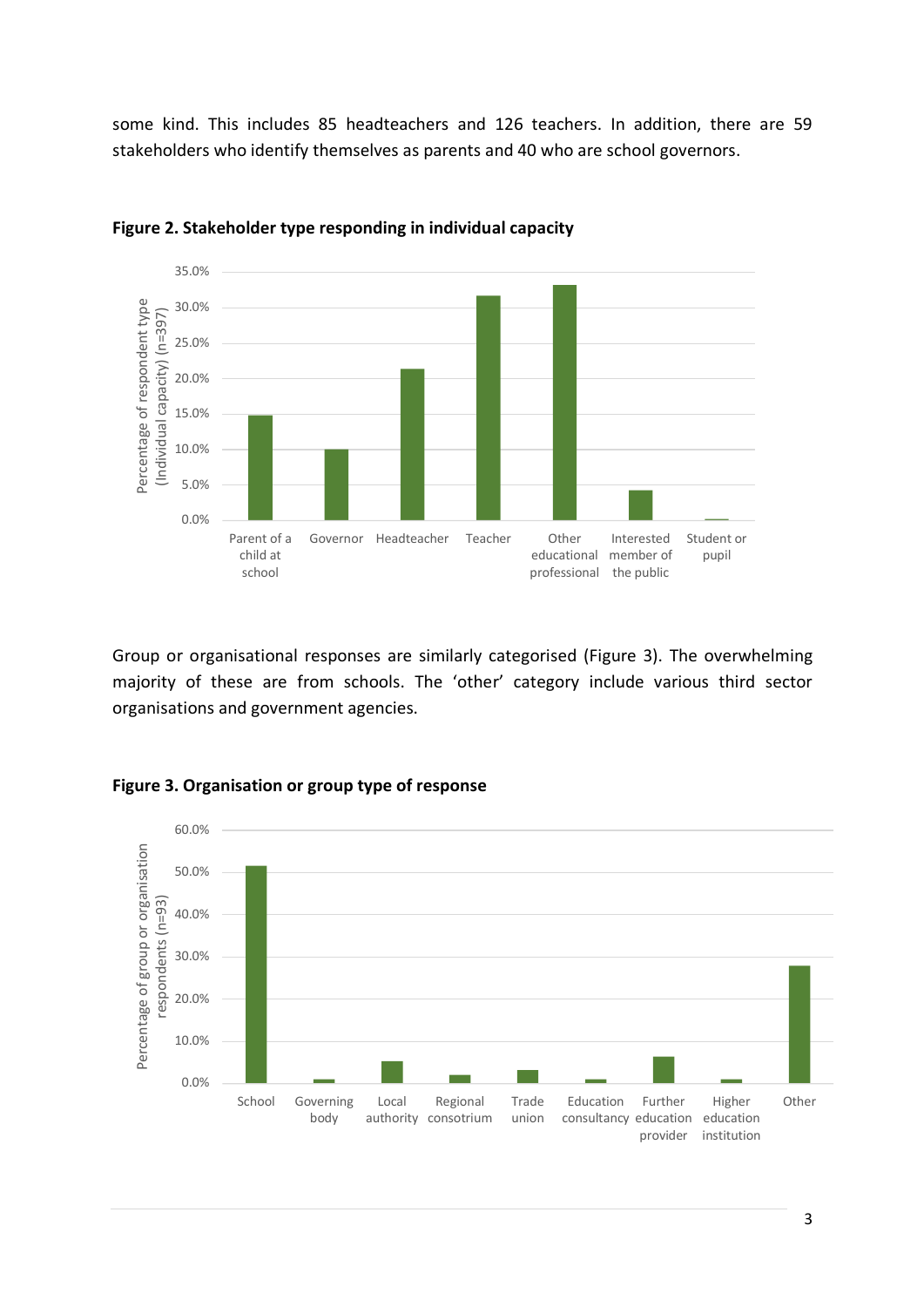Based on these responses a final response type was determined based on a hierarchical organisation of all these categories so that each response is categorised into just one type. Figure 4 presents these final categories – and these categories are used throughout the reporting of results. This shows, for example, that 52.3% of all valid responses are from schools, teachers or headteachers. This groups of responses are followed by 23.4% of responses from other educational professionals. A total of 5.5% of responses can be said to represent parents/carers (28 in total) who, as far as it is possible to tell, do not have any other relevant educational affiliation.



#### **Figure 4. Final categorisation of response**

The remainder of this report is structured in the following way. In Section 2 we examine the perceived importance of Estyn for improving the quality of education in Wales currently. From this we identify three sets of stakeholders – those that think Estyn is important in this way, those who think Estyn is not that important in this, and those who would go further in their criticisms to suggest that they think Estyn actually *inhibits* improvements in the quality of education. We examine the justifications and arguments for each these of three 'positions'. In Section 3 we examine the views of stakeholders for some of the main activities Estyn undertakes. We distinguish between the following activities:

- School inspections
- Local authority and consortia inspections
- Thematic reports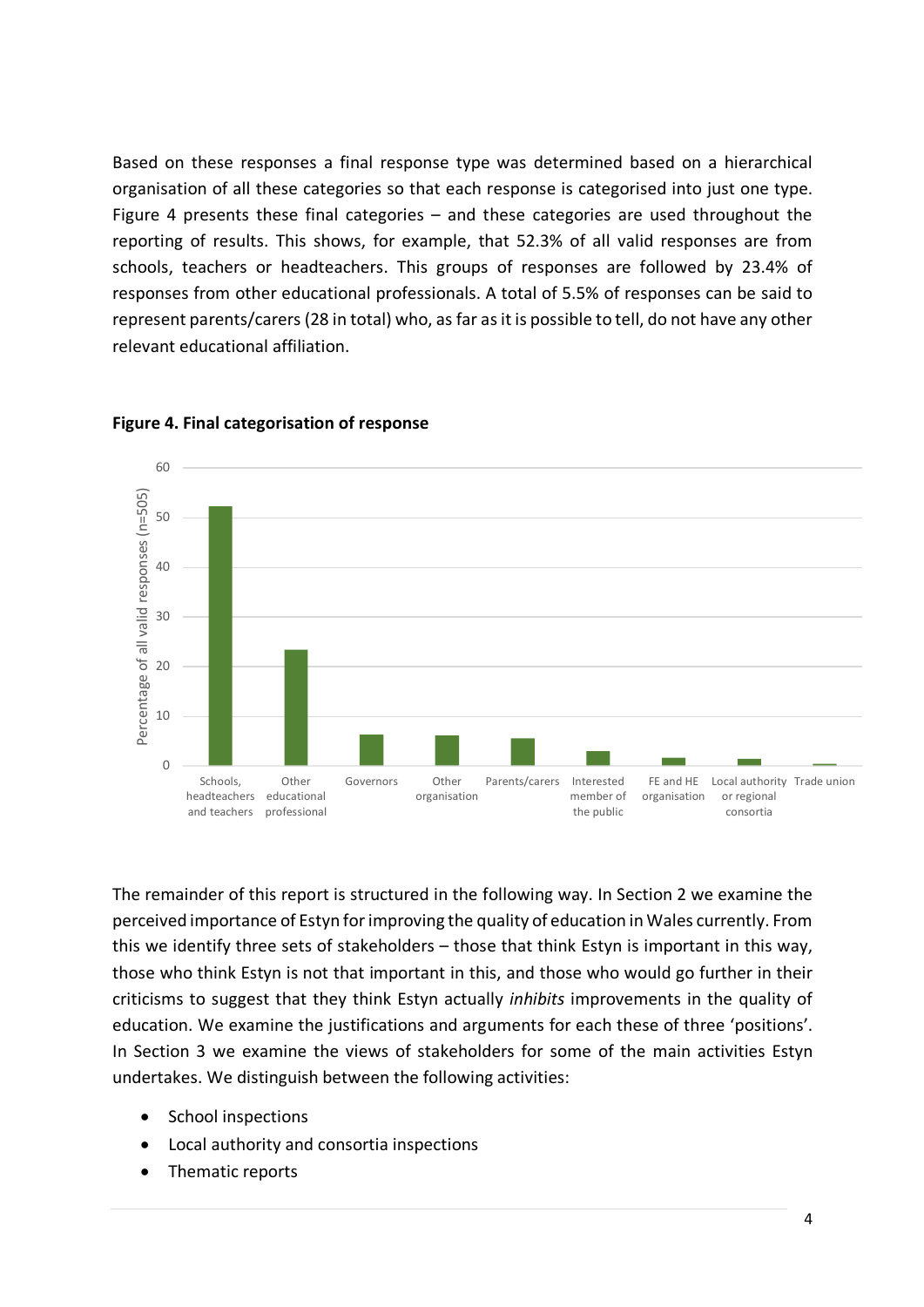- HMCI's Annual Report
- Identification and dissemination of good practice

Section 3 considers the levels of familiarity the stakeholders have with each of these activities before moving on to examine the perceived importance of these activities. Section 4 then considers stakeholders' views about the future role of Estyn, particularly in the context of Wales' education reform programme as set out in *Education in Wales: Our National Mission 2017-2021*. The final section, Section 5, concludes with other additional comments made by stakeholders and provides a commentary on issues or perspectives that do not seem to have been highlighted by stakeholders.

## **2. Perceptions of the importance of Estyn for improving the quality of education in Wales**

In this Section we consider the perceived importance of Estyn for improving the quality of education in Wales. To help frame this presentation stakeholders were initially asked to choose how important they thought Estyn was for improving the quality of education in Wales. Figure 5 shows responses to the question "*Overall, how important do you think Estyn is for improving the quality of education in Wales*?" A very large majority (71.5%) of responses agreed that Estyn is important in improving the quality of education in Wales. Of those that do not agree with this a sizable group (16.5% of all responses) believe that Estyn *inhibits* improvement in quality.

Many of these views diverge by type of stakeholder (or group or organisation). Table 1 shows that responses from those 'close' to practice (e.g. teaching staff and trade unions) are more likely to say that Estyn is either not at all important or inhibits improvements in quality. These groups are followed by local authorities and regional consortia and other educational professionals. However, other groups, most notably governors or governing bodies and responses from interested members of the public, are significantly more likely to agree that Estyn is important to improving the quality of education in Wales.

It is also important to recognise that some of these groups have quite polarised views. For example, the two trade unions who responded to the call for evidence are very divided; one suggesting that Estyn is very important and the other suggesting that Estyn inhibits improvements. Another group with relatively divided opinions are local authorities and regional consortia. Four of these seven responses suggest that Estyn is very important, but two others suggest that Estyn is not important or actually inhibits improvements.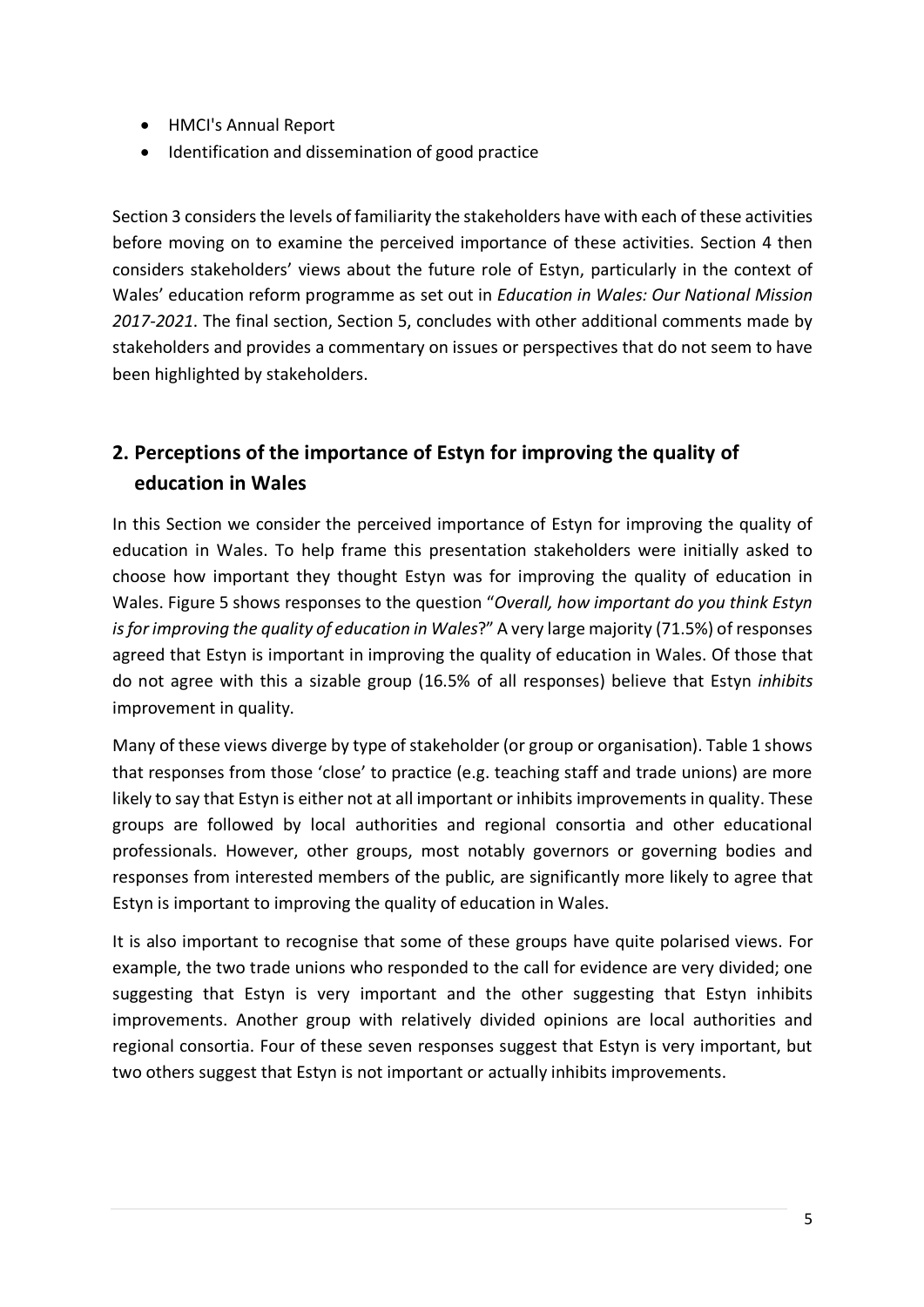

#### **Figure 5. Overall importance of Estyn in improving the quality of education in Wales**

## **Table 1. Overall importance of Estyn in improving the quality of education in Wales by stakeholder type**

|                                          | <b>Very</b> | Quite     | Not at all | <b>Inhibits</b> |
|------------------------------------------|-------------|-----------|------------|-----------------|
|                                          | important   | important | important  | improvements    |
| Schools, headteachers and<br>teachers    | 23.0%       | 39.8%     | 16.0%      | 21.1%           |
| Governors                                | 48.4%       | 32.3%     | 16.1%      | 3.2%            |
| FE and HE organisation                   | 62.5%       | 25.0%     | 0.0%       | 12.5%           |
| Trade union                              | 50.0%       | 0.0%      | 0.0%       | 50.0%           |
| Other educational professional           | 43.6%       | 33.3%     | 7.7%       | 15.4%           |
| Interested member of the public          | 61.5%       | 30.8%     | 0.0%       | 7.7%            |
| Other organisation                       | 58.1%       | 38.7%     | 0.0%       | 3.2%            |
| Parents/carers                           | 35.7%       | 42.9%     | 10.7%      | 10.7%           |
| Local authority or regional<br>consortia | 66.7%       | 0.0%      | 16.7%      | 16.7%           |
| Overall                                  | 34.8%       | 36.8%     | 12.0%      | 16.5%           |

These divergent views are fairly well aligned with stakeholders' responsibility for accountability or practice; and those organisations perhaps equally responsible for both accountability *and* practice demonstrating equally divided views.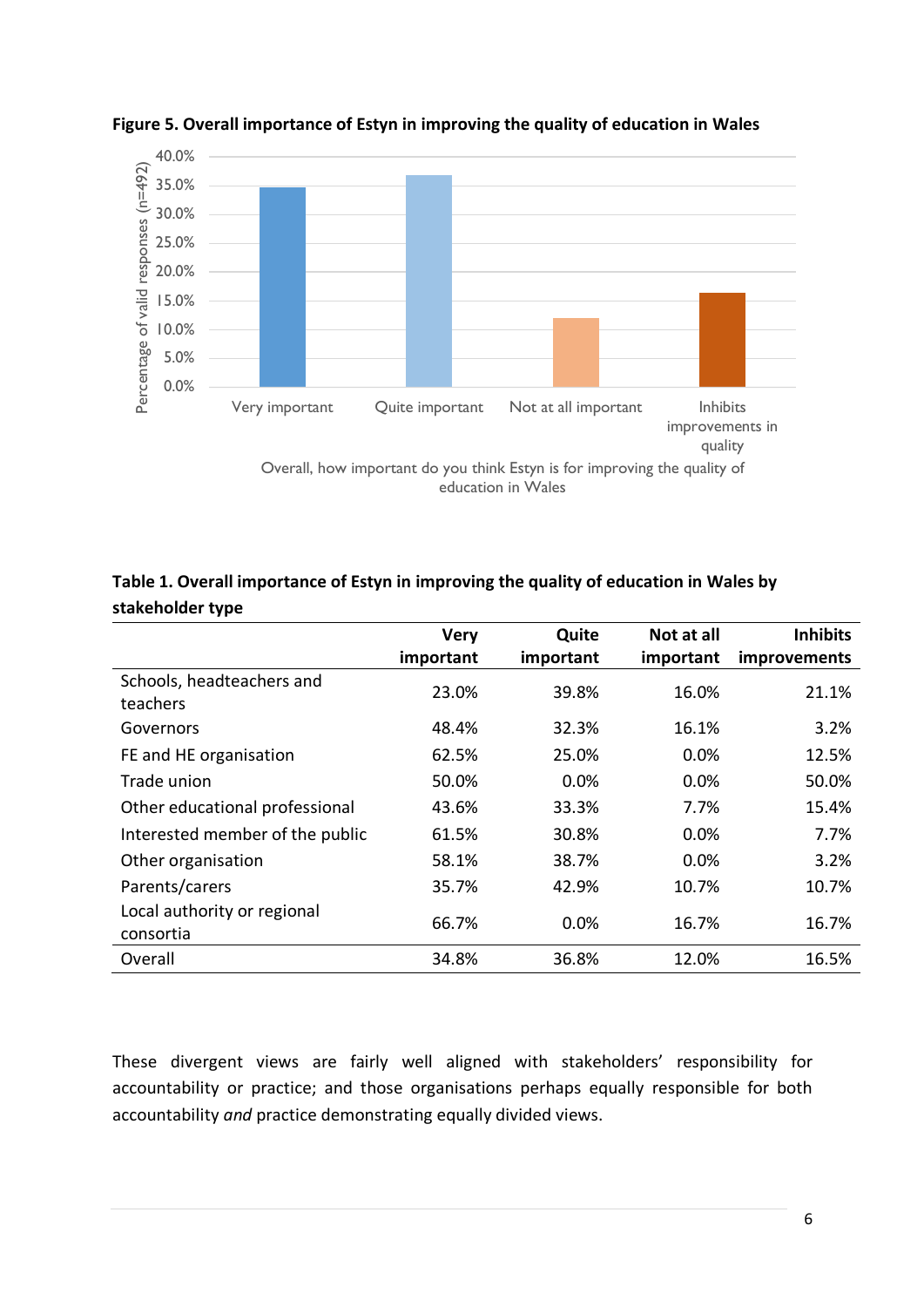## **2.1 Why is Estyn important to improving the quality of education in Wales?**

Those who believe Estyn is important for improving the quality of education in Wales were then asked to explain why they had this opinion. Of the 352 who said they thought Estyn is important to improving the quality of education in Wales, 212 gave further explanations for this. These reasons can be summarised as:

- Monitoring capabilities
- Sharing best-practice
- Consistency in teaching and monitoring
- Independent, unbiased, central body

The overwhelming response for why Estyn is important relates to its monitoring capabilities. Stakeholders from all backgrounds recognise the importance of Estyn for quality assurance and in ensuring schools meet expected standards. Some examples of this in the data are:

*I believe Estyn acts as a quality assurance body. I believe they are best placed to observe and scrutinise practice across Wales comparing varying institutions, highlighting good practice and pointing out weaknesses in provision and/or leadership.*  (Teacher)

*[Estyn] Provides valuable reports on various aspects of education in schools. Inspects schools on a regular basis, drawing attention to strengths and weaknesses. It is a safeguard for the parents and community of each school to know the extent to which their children are receiving a quality education of a good standard as set down by Welsh Government and the local authority.* (Governor)

*It is an objective process of inspection which successfully can identify a school's strengths and areas for development.* It is important to identify schools which are underperforming. (Headteacher)

Consistent monitoring is seen as a way to ensure students receive the best possible education. Many stakeholders mentioned that consistent monitoring means educational providers can be held accountable for underperformance. For example:

*To hold senior managers to account for the way that they manage their school and embed teaching and learning within it and ascertain whether it is a supportive environment for children and staff.* (Teacher/ Governor/ Parent)

## *Sharing of best-practice*

Teachers, headteachers and other educational professionals regularly highlighted the importance of providing schools with the opportunity to share best-practice. Estyn's ability to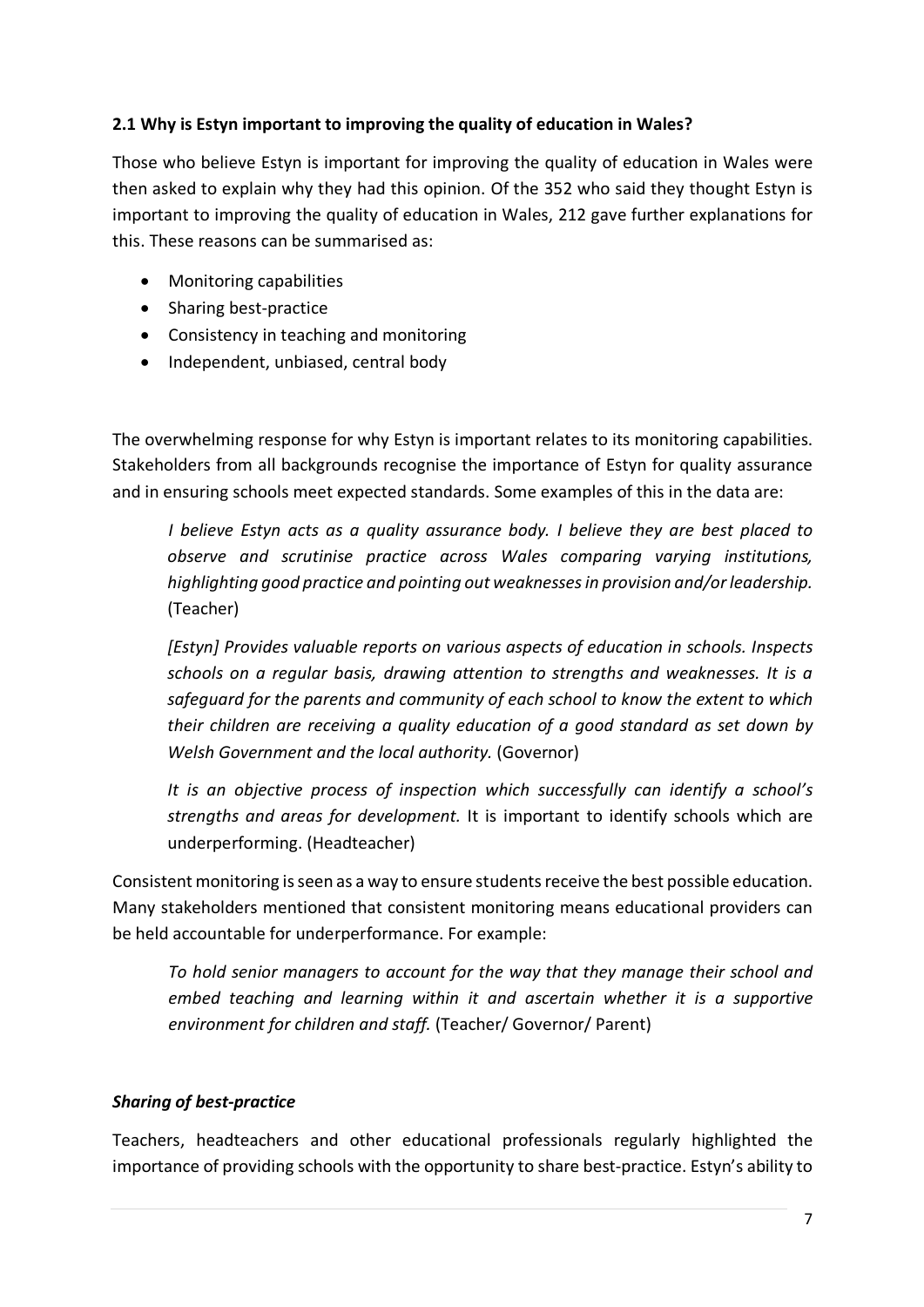gather a wide range of performance information from schools across Wales is generally perceived as a reliable means to collate and disseminate best-practice guidelines. For example:

*Best practice reports are very useful so that providers can find excellent practice and use it within their own schools.* (Headteacher)

*The inspection process is one way in which the quality of provision and leadership in schools and its impact on standards is evaluated. The wealth of knowledge regarding best practice as a result is shared through their thematic reports. Schools can access this important information as part of their improvement journey.* (Other educational professional)

*Estyn inspects all schools and is therefore a central body for sharing good practice and maintaining consistent standards of education in Wales.* (Teacher)

### *Consistency in teaching and monitoring*

Several responses believe Estyn helps to improve the quality of education in Wales because it ensures consistency across Wales in both teaching and monitoring:

*There needs to be a consistency marker against which all schools are measured and compared to ensure all learners across Wales have equality of opportunity.* (Teacher)

*To be able to see how schools work and to ensure, they are all working towards the same aim, to provide excellent teaching and learning for all pupils and students.* (Parent)

*Estyn are able to provide a standard across Wales. This reduces 'postcode lottery' and helps to ensure quality.* (Other education professional)

### *Independent, unbiased, central body*

Many responses stressed the importance of Estyn as an independent body capable of providing unbiased, external inspections. Knowing that Estyn is independent of Government and non-political ensures that many of the stakeholders feel the feedback they are given is more reliable. This is recognised as being particularly important by parents:

*An objective, external view of public services, education in this case, is pivotal to any robust accountability system.* (Parent/ Other education professional)

*It is important to have an independent view on the Standard of Education in Wales.* (Parent/ Headteacher)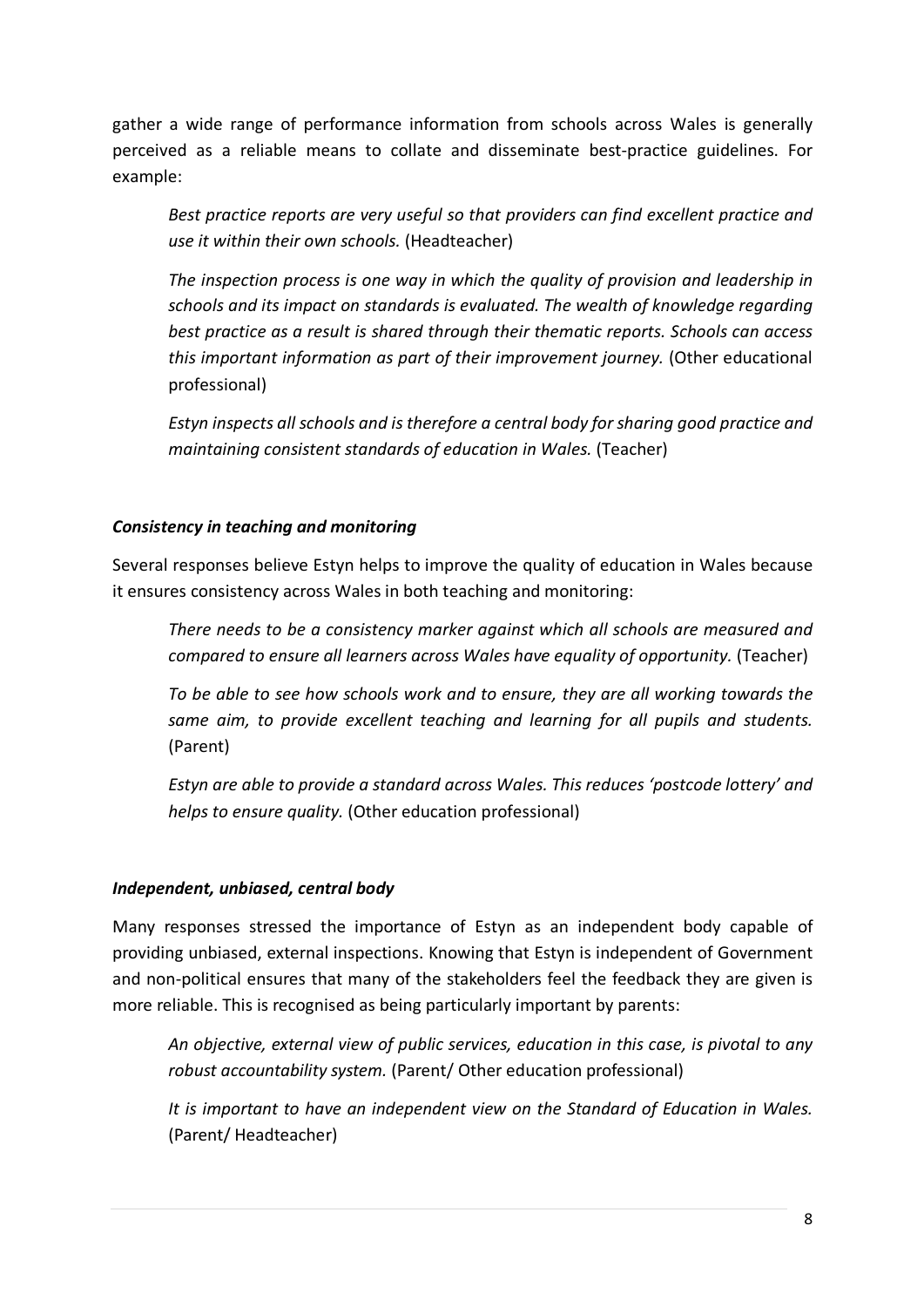*It acts as an independent arbiter of standards and progress that is not driven by political expediency.* (Trade Union)

It is important to note that despite recognising the importance of Estyn, many of these responses also acknowledge issues with Estyn and its work, particularly in relation to the practical implications of their inspection. These include inconsistent inspections and the impact on practitioners' workloads and stress – issues often identified amongst those that do not think the work of Estyn is important (see below).

## **2.2 Why is Estyn not important to improving the quality of education in Wales?**

Those who believe Estyn is not important to improving the quality of education in Wales were asked to explain why they had this opinion. Of the 59 stakeholders who suggested that Estyn is not at all important to improving the quality of education in Wales, 42 gave suggestions for this. Reasons provided by these stakeholders can be summarised in the following way:

- Repetition
- Frequency of Inspections
- No support to improve
- Reliability
	- o Snapshot
	- o Inspectors
	- o Quantitative data focused

## *Repetition*

Some stakeholders feel that Estyn is redundant because other bodies already carry out similar work, particularly through 'internal' governance and accountability:

*Estyn has been an initiator of school improvement behaviour for some time however other systems are in place to do the same, including those that are led by schools and their leaders.* (Parent/Governor/Teacher/Other Educational Professional)

*As a parent governor I acknowledge that the school needs to be accountable, but there is a rigorous process of data collection in place. Parents hold the school to account regarding their own children's progress, the governing body who challenge the school*  and to the local consortia also challenge the school. (Parent/Governor)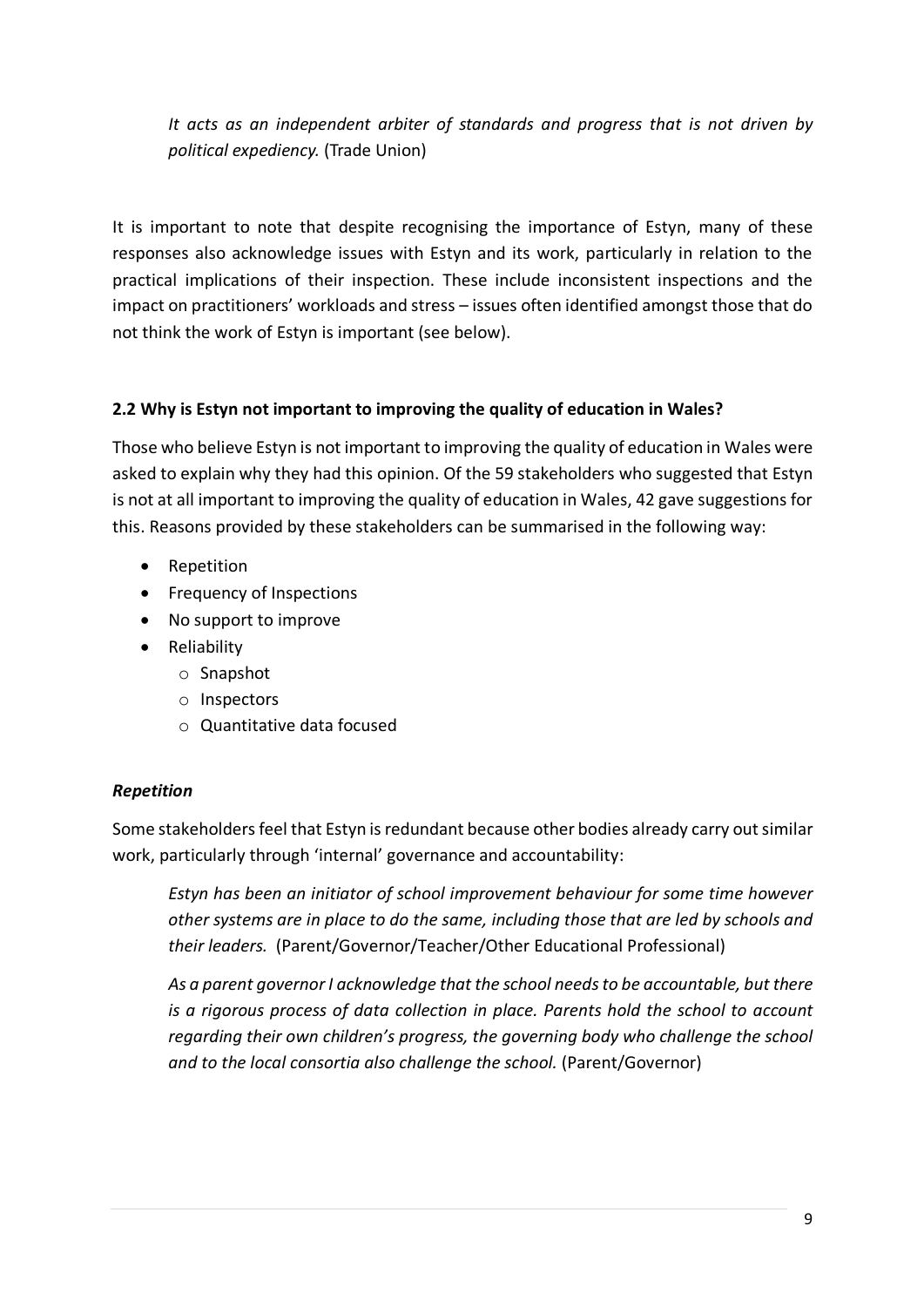## *Frequency of Inspections*

Many stakeholders reported that the frequency of inspections is problematic. The length of time between inspections varied by stakeholder and consequently there are examples of stakeholders feeling that inspections are too infrequent whilst others feel the inspections are too frequent. Explanations for inspections being too infrequent are as follows:

*The results of an inspection report would not influence my choice of school or make me view my child's school differently, particularly as the reported are only published every five or six years. The content of the report may well be outdated within a very short period of time – changes to staff, different cohorts of children can obviously influence the performance of the school and so the findings of an inspection report are only a snapshot in time.* (Parent/Governor)

*Estyn only visiting and inspecting every 6-7yrs is too far apart. That is the majority of time of a child in school. A whole year group can be disadvantaged between inspections and no one is looking at this.* (Parent/Other Educational Professional)

The above accounts show that too infrequent inspections impact on the perceived reliability of the review. When inspections are too frequent, however, some stakeholders said this causes teachers and other school staff to become overly stressed from the pressure that inspections bring:

*As a teacher in a school in special measures having had 10 Estyn visits in 7 years I am pondering the impact they have had in the education of our children. This number of visits has caused nothing but work-related stress resulting in a very transient staff, which does not have any positive impact on our children's education.*  (Parent/Governor/Teacher/Other Educational Professional)

### *No support to improve*

Several stakeholders believe Estyn does not help to improve the quality of education in Wales because it does not provide enough support to assist schools in improving. Many of the stakeholders suggest the current system is overly-critical and judgemental without providing adequate advice on how to improve:

*They are critical rather than helpful. Rather than say you are doing this wrong perhaps suggest ways to improve.* (Teacher)

*I believe that the quality of education in Wales would be better improved and have more of a long-term impact if inspections were carried out in a more advisory and supportive rather than judgemental way.* (Teacher)

*Estyn is not developmental, it is judgemental – it can be quite a damaging process for schools and communities*. (Headteacher)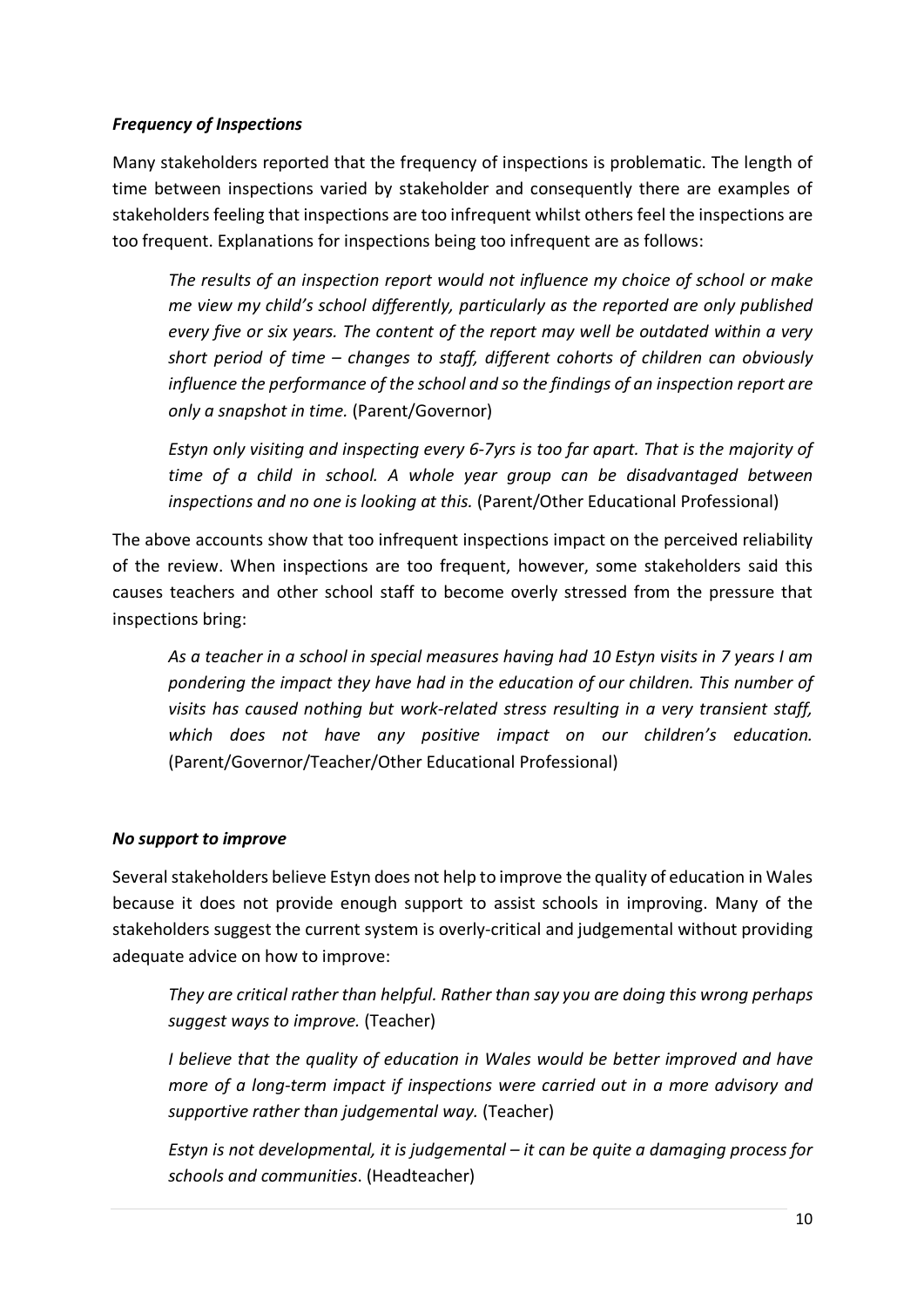*It should be more about supporting schools than naming and shaming.* (Headteacher)

## *Reliability*

Perceived reliability of inspections is regularly seen as a concern amongst stakeholders. Stakeholders said they do not feel Estyn is important for the improvement of education in Wales because the inspection methods are unreliable. Consequently, inspection reports are not seen as valid by many of the stakeholders. Some of the reasons for this perceived unreliability are explored below.

*Snapshot –* Some stakeholders felt Estyn inspections were much too brief and visiting a school for a few days could not produce an accurate picture of what that school is like on a daily basis:

*A few days Estyn inspection does not reflect what goes on in schools.* (Parent/ Governor/ Teacher)

*They come into a school, take a snapshot following set criteria, make a judgement and then disappear. No way forward is suggested.* (Headteacher)

*Inspectors –* A concern raised by stakeholders working in schools related to the consistency of the inspection teams. Some respondents mentioned having different experiences with different inspectors. And some stakeholders felt inspectors were biased and not working towards a common framework:

*The system is flawed there are too many inconsistencies in inspections. Appear to be subjective on the part of certain teams.* (Teacher)

*Currently, the quality of Estyn inspectors varies greatly with a lack of consistency in judgement. Estyn and categorisation descriptors do not correspond or marry well enough leaving schools needing to answer 2 sets of criteria.* (Governor)

*Mae dal gormod o wahaniaeth mewn safon arolygiadau; yn ddibynol ar yr unigolion sy'n arwain yr arolwg.*

*There is still too much difference in inspection standards: particularly depending on the individuals that run the inspections.* (Headteacher)

*Because it is not a standardised measure – inspectors use their own biased judgements not based on policy to make judgement… Do inspectors even understand the FP – one I spoke to last week didn't know what sustained shared thinking was, so I have little faith I'm afraid.* (Other educational professional)

Some stakeholders felt the differences between individual inspectors is a consequence of their different levels of experience, particularly in lacking *recent* experience: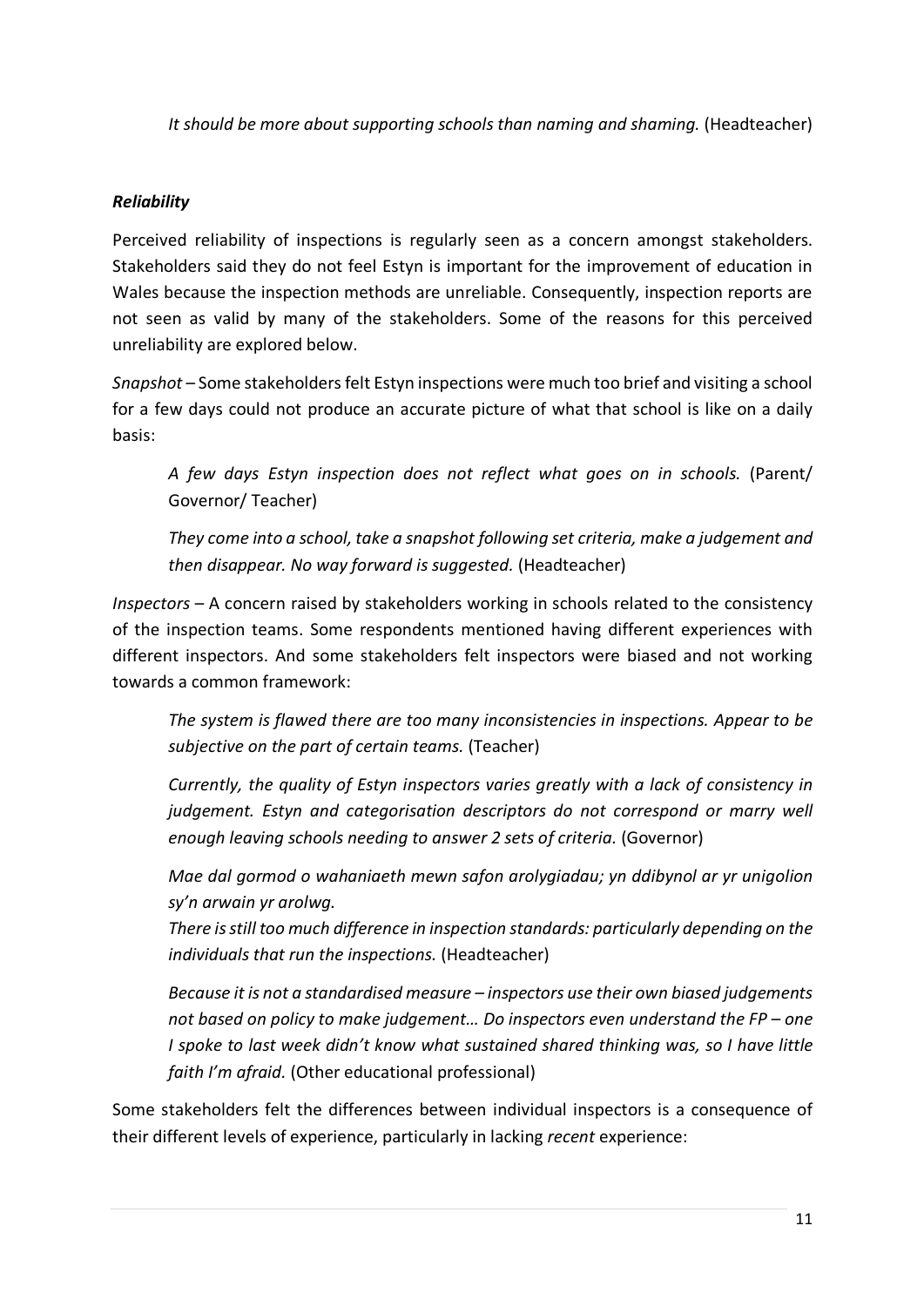*A growing significant number of inspectors have no real comprehension of the challenges facing schools today. Also, there appears to be no congruence between teams.* (Governor)

*The quality of inspectors is far too variable for Estyn to have real impact in terms of improvement. In some cases, it is far too long since they were educational practitioners themselves. Inspectors use inspection to indulge their own personal opinion and appear to prize process and bureaucracy rather than impact.* (Other educational professional)

*Quantitative data focused -* Stakeholders often mentioned the reliability of Estyn inspections is impaired by the over-focusing on quantitative data. Stakeholders mentioning this are concerned that focusing too much on data and not enough on the 'bigger picture' is not producing an accurate reflection of a school's performance:

*Because Estyn reports are less reliable, they focus far too much on data and less on the actual quality of provision – how reliable is data? How can improvements be based on captured data especially at KS1-3 which is widely unreliable or isn't really quality or peer reviewed?* (Teacher)

*Because they don't see the bigger picture. It is all about data and nothing about the quality of the provision. They will accept any fiddling of the data by schools. Their presence creates more issues and does not solve problems.* (Teacher).

*It didn't feel like a pleasant experience designed to help schools improve. The effect on pupils and teachers was that data drove everything. It was no longer about children achieving their best but about meeting targets impossible for many. Children learned that their best wasn't good enough as did teachers and schools. It is big stick mentality. Constructive criticism is valued – but only if it is balances and has an understanding of the children not merely their scores.* (School)

## **2.3 Why does Estyn inhibit improvements to the quality of education in Wales?**

Those who believe Estyn inhibits improvements to the quality of education in Wales were then asked to explain why they have this opinion. Of the 81 stakeholders who shared this opinion just 48 gave justifications for these views. These justifications can be summarised as:

- Limits creativity
- Reliability
	- o Quantitative data focused
	- o Consistency
	- o Snapshot
- Stress
- Overly Critical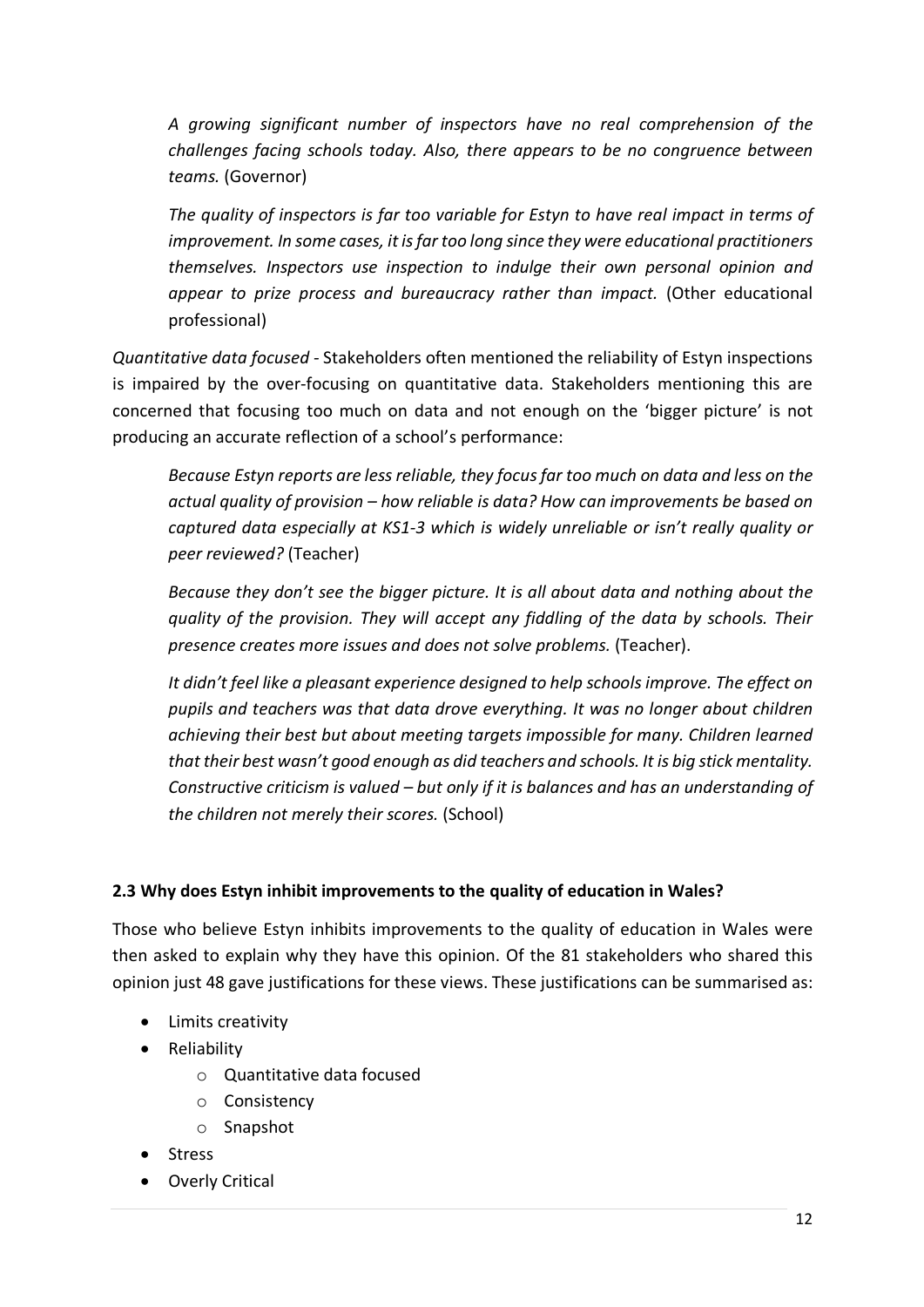## *Limits Creativity*

Several stakeholders believe Estyn inhibited improvements to the quality of education by limiting creativity in the classroom. Stakeholders feel schools are often more concerned with meeting Estyn requirements than developing new ways and methods of teaching pupils. This is perceived to have a particularly *adverse* effect on students' learning experiences:

*It makes schools and teachers scared to try new things and forces them to do things that are not right for the pupils.* (Teacher)

*Estyn removes focus from teaching children and so often, teachers do or are asked to do what they think Estyn will want to see.* (Parent/Teacher)

*Teachers are forced to work toward pleasing Estyn instead of developing skills of the children in their care.* (Teacher)

*Schools are too focused on jumping through hoops to please Estyn and less focused on child development. Much of what schools do around supporting pupils' well-being and social development are not valued through inspection and so often gets neglected.* (Parent)

## *Reliability*

Similar to those who believe Estyn is not at all important for improving the quality of education in Wales, those who believe education improvements were inhibited by Estyn are also concerned about the reliability of Estyn inspections. Many of the reasons provided for this perceived unreliability are also similar.

*Quantitative data focused –* Some stakeholders believed the reliability of Estyn reviews is impacted by Estyn's emphasis (and perceived reliance) on quantitative data. Examples of this were:

*Results driven not a true reflection of the hard work done in schools.* (Teacher)

*I believe that the inspection procedure doesn't give a true picture of what is happening within a school (and in education generally)- for both pupils and staff. I also believe that schools are so driven by the data produced as a result on an inspection that they are forced to focus on the performance indicators that give favourable results (e.g. attendance, etc…).* (Teacher/ Other educational professional/ Interested member of the public).

*Estyn are only interested in certain things, often relying on data and not interested in the children behind the data.* (Governor/Teacher)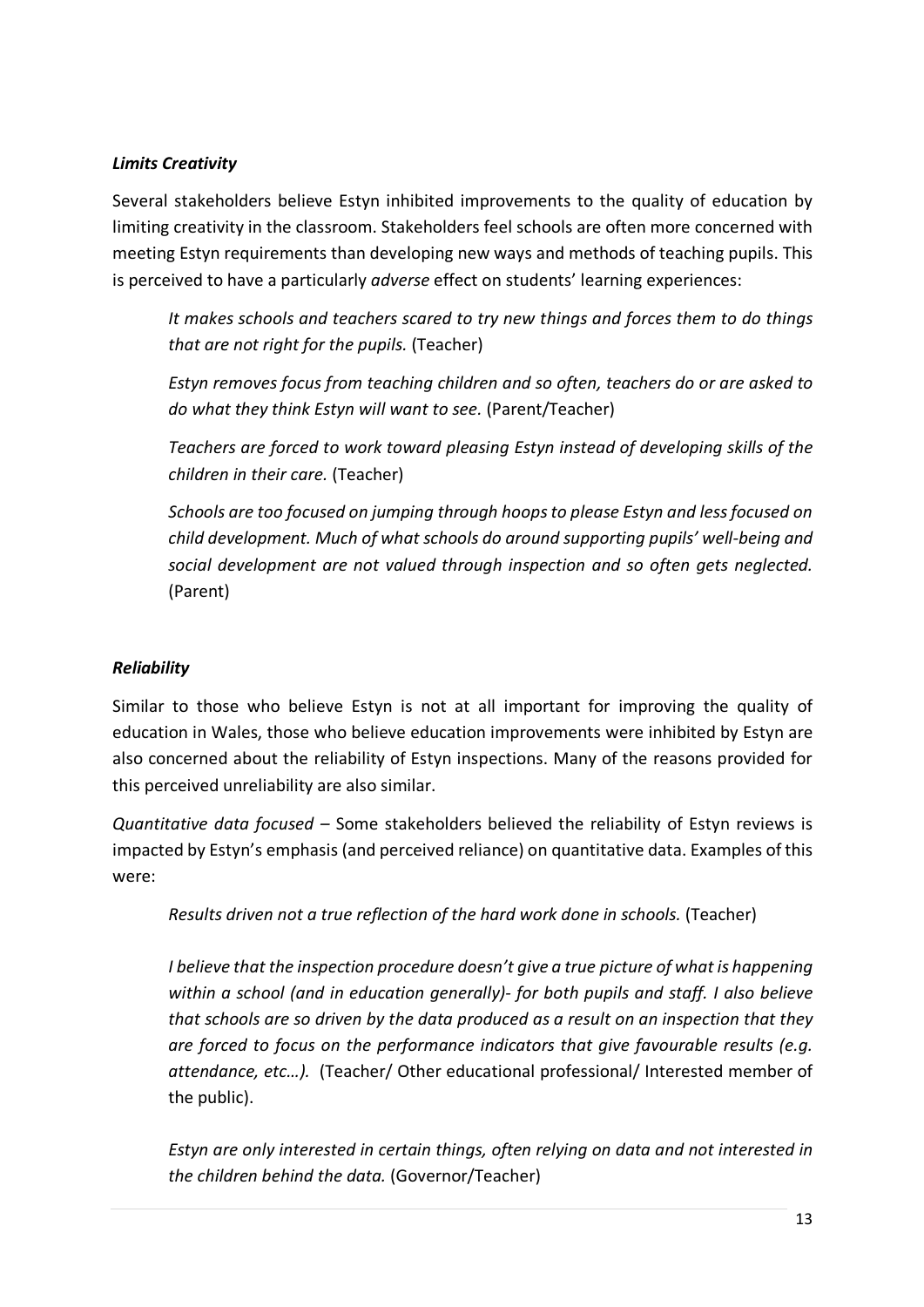*They focus on paperwork and make too many judgements on quantitative data. Schools spend far too much time worrying about meeting Estyn accountability rather than dealing with the moment in time and that's Estyn's fault because they create that climate.* (Other educational professional)

*Consistency –* Several stakeholders mentioned there is inconsistency between inspection teams, as inspectors are perceived to emphasise different factors. Stakeholders feel this leads to contradictory messages and inconsistent results:

*Estyn inspections ae incredibly inconsistent and depend on your team of inspectors.*  (Governor/Teacher).

*Lack of consistency between teams. Contradictory messages. Messages in conflict with curriculum proposals.* (Interested member of the public)

*There is a distinct lack of consistency in how inspections are carried out with providers. In many cases this inconsistency is not addressed sufficiently through the annual update training.* (Local Authority)

*I have been shocked at the lack of professionalism I have observed from Estyn and would suggest that training is urgently required with regard to adhering to a code of ethics, and making unbiased judgements based on a broad range of accurate, current data.* (Teacher)

*Snapshot –* As discussed above some stakeholders suggest that Estyn inspections are much too brief, and that visiting a school for a few days does not produce an accurate picture of what that school is like on a daily basis:

*You can't judge a school from spending a few days there.* (Governor/Teacher)

*There is no way in the space of 5 days a school can show all the fantastic work and best practices which are taking place, it is a whistle stop tour…* (Teacher/Other educational professional/Interested member of the public.)

Differently from other critical stakeholders these respondents suggest that brief inspections benefit schools who are better at preparing for the inspections than others:

*In visiting a school currently Estyn doesn't see the true picture of education as it happens on a daily basis. The success of an inspection depends solely on the headteacher's ability to prepare for an 'exam'.* (Teacher)

*Schools can often 'put on a show' and because of the short time Estyn are in a school, some things can also be missed.* (Headteacher)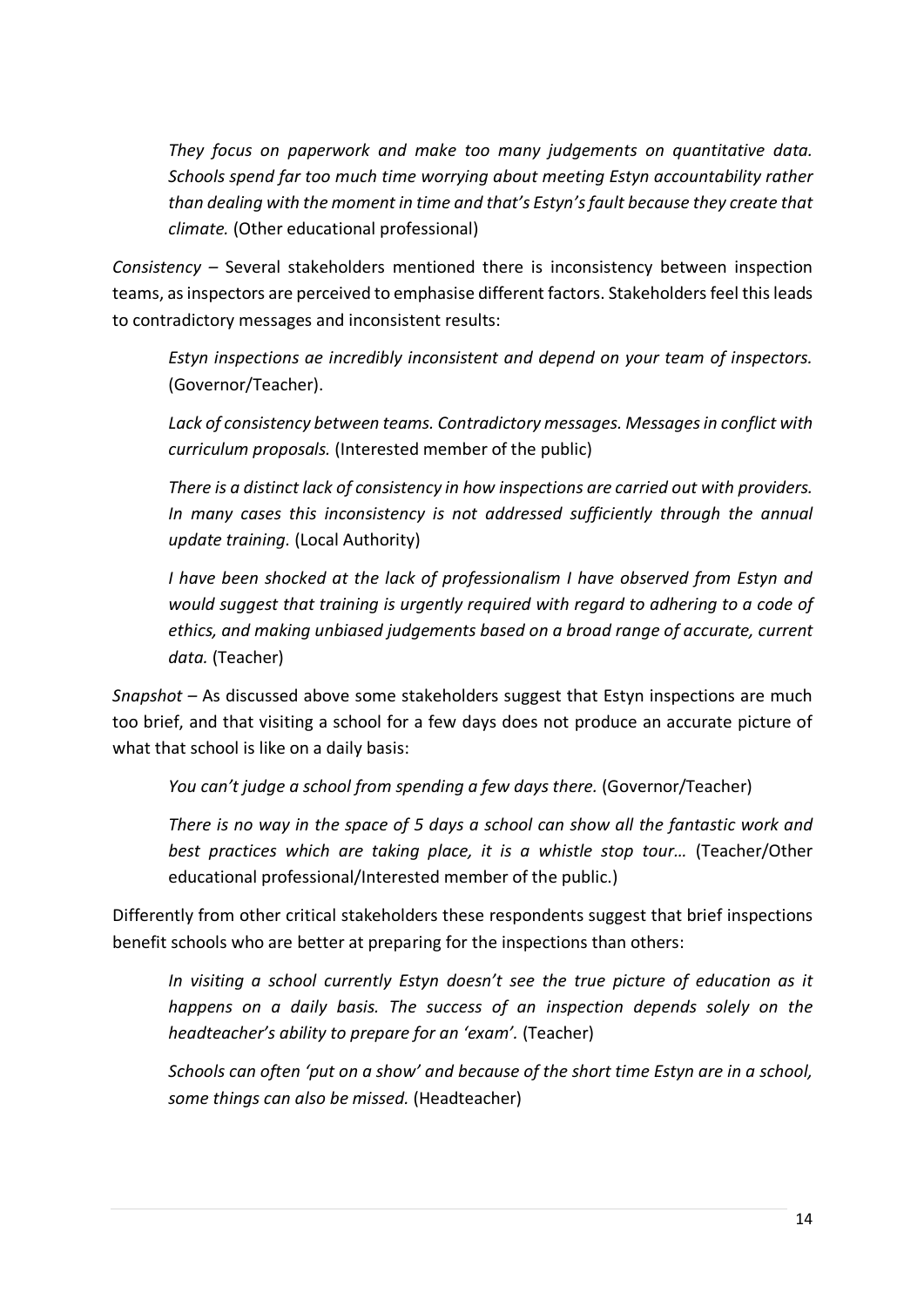*Estyn obtains snapshots of performance at given points within a cycle.* Organisations prepare for this snapshot and some do really well because they 'play the game'. (Other educational professional)

## *Stress*

Many teachers who believe Estyn inhibits improvements in the quality of education suggest teaching staff are placed under a large amount of pressure prior to and during inspections. Stakeholders believe this stress is caused by the anxiety of an inspection and the increased workload around inspection times:

*Puts unnecessary pressure on the teaching profession.* (Governor/ Teacher)

*The pressure brought on by a week of inspection is bad for teachers' wellbeing.*  (Governor/Teacher)

*They create huge pressures that impact on the health and well-being of teachers. The inspection system consistently sets schools up to fail and created huge workload pressures that do not contribute to pupil development.* (Teacher/Other Educational Professional/interested member of the public).

*Schools come under huge stress during inspections and this hinders rather than supports their work.* (Parent)

## *Overly critical*

Many stakeholders who believe Estyn inhibits improvements suggest this is caused by Estyn being overly critical and not offering advice as to how improvements can be made. The stakeholders who feel Estyn is overly critical and judgemental are predominantly teachers and other school staff members. Some examples of this opinion are:

*They are first to criticise but do not offer ways to improve.* (Teacher)

*Any 'inspectorial' system is in its nature isn't a supportive system where guidance for development can be imparted. How many times do we hear inspectors respond to schools' questions around 'how?' with 'that's not our role'* (Headteacher)

*During our recent inspection, we found the process to be extremely judgemental with little insight and guidance on recommendations.* (Teacher)

*The inspection regime also fails to reward the vast amount of work teachers do in supporting pupil social development and also fails to recognise the huge improvements children make even if they do not reach arbitrary targets. The very notion of this style*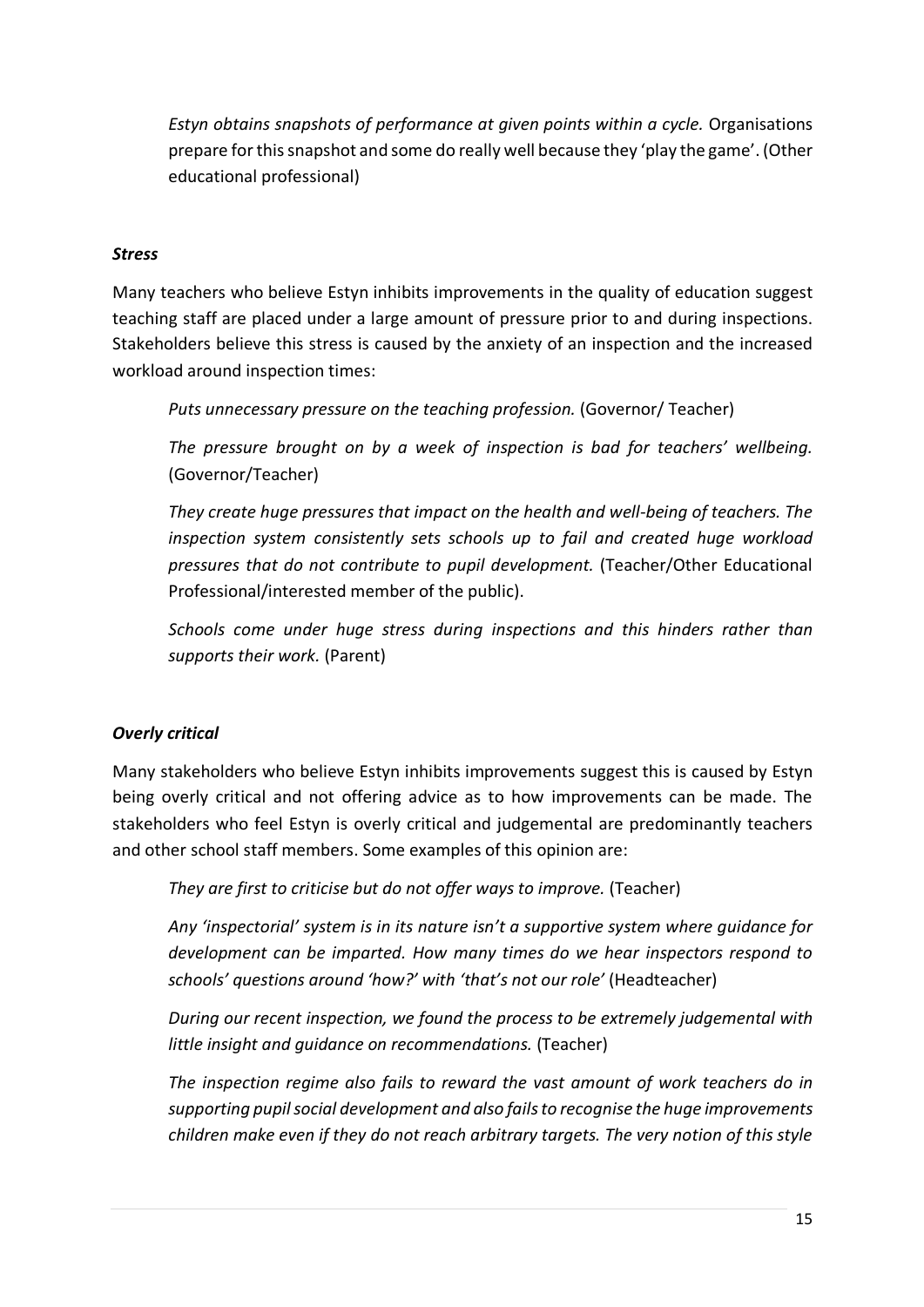*of inspection continuing risks any potential wins the new curriculum may provide being lost.* (Teacher)

Some stakeholders feel Estyn is in a good position to share best practice. However, they do not feel this is always done:

*They appear to be a group of self-important individuals who get carried away with their own importance. They hide behind their repeated claims that their job is not to advise. They have the privilege of seeing the best practice in schools and should be made to publish a coherent written scheme of work for schools as a minimum starting point. Innovation and creativity could then be provided by experienced teacher to enhance and enrich.* (Headteacher)

Some stakeholders went so far as to suggest that Estyn inhibits the sharing of best practice between schools as it creates a culture of competition between schools:

*The data-driven and insensitive nature of the last inspection format has restricted curriculum growth and teacher independence. It has also created a culture of competition between schools that has inhibited sharing of good practice rather than encouraging it.* (Headteacher)

*Estyn have created a barrier to schools wanting to share their best practice*. (Governor/Teacher)

A small number of stakeholders went further, and suggested that, as a result, Estyn does not offer value for money or that it should be abolished:

*Remove them [Estyn]. For green and yellow school, they are a waste of time and money.* (Headteacher)

*Too many people writing reports. We need the money to put staff with children.*  (Headteacher)

*We can't afford all of these civil servants. We are at risk of spending so much money on measuring and monitoring there will be little left for the actual practice to be monitored.* (Headteacher)

*It needs to be disbanded altogether. We cannot afford this idiotic waste of money. We cannot afford to keep paying for hotels and meals and travelling expenses. We cannot afford to continue paying for the "Estyn Stone" that is the amount of weight I was once told by an Inspector that people gain on joining Estyn due to the fine living provided by the public purse!* (Headteacher)

*Yes, disband Estyn.* (School)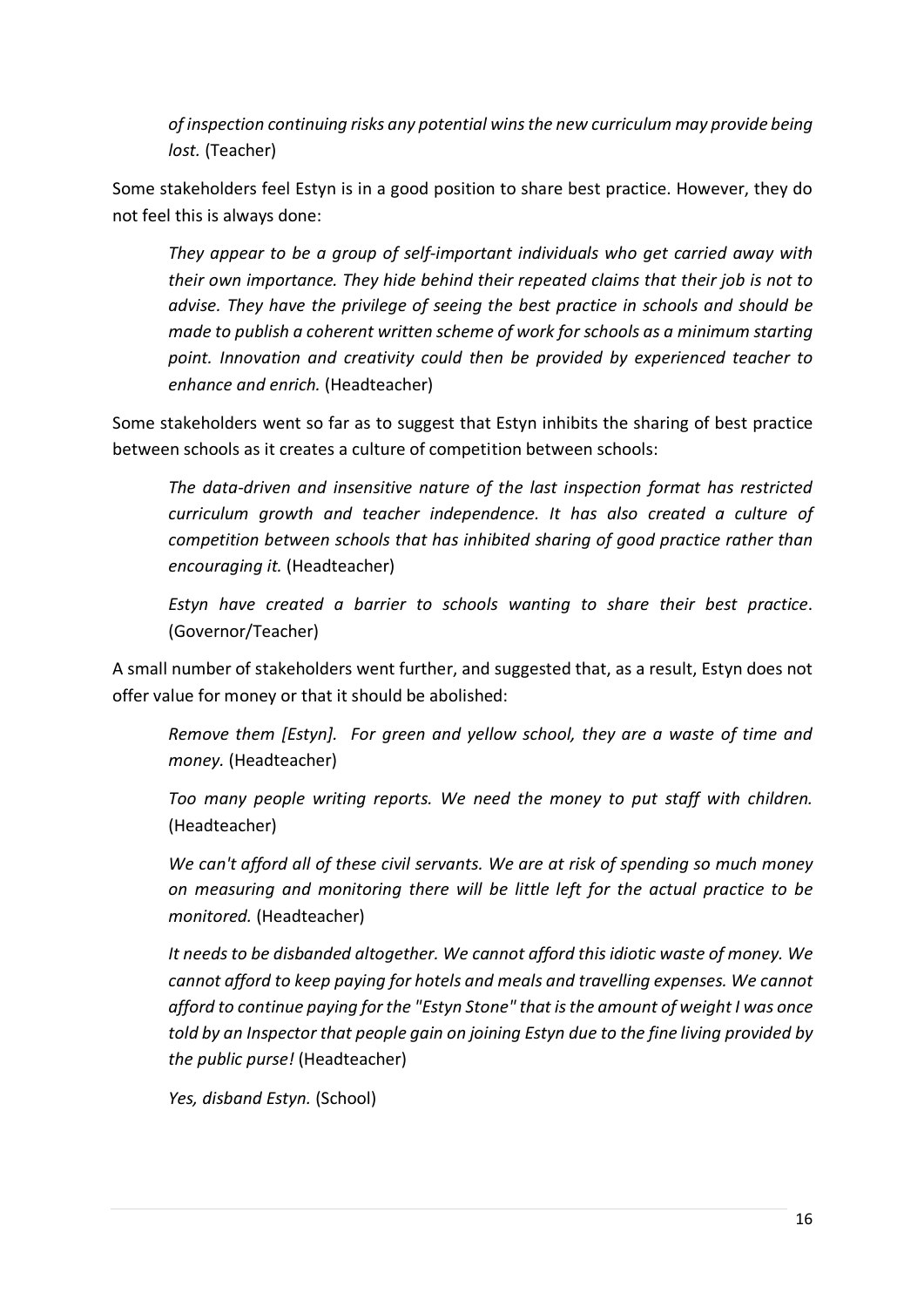## **3. Perception of the value of Estyn's different activities**

Stakeholders to the call for evidence were asked how much they value a range of activities that Estyn routinely undertakes. The main activities identified in the call for evidence were:

- 1. School inspections
- 2. Local authority and consortia inspections
- 3. Thematic reports
- 4. HMCI's Annual Report
- 5. Identification and dissemination of good practice

### **3.1 Familiarity with Estyn activities**

It is useful to note from the outset that stakeholders are not necessarily familiar with all these activities (Table 2). Similarly, levels of familiarity vary by type of stakeholder (Table 3).

'Other outputs' attracted the fewest responses, and according to Table 3 these are most likely to be referred to by stakeholders from the FE and HE sector. This might suggest that these responses largely refer to activities Estyn undertakes in the post-compulsory education sector, including inspections of teacher education.

#### **Table 2. Familiarity with key Estyn activities**

|                                                      | Very familiar | <b>Slightly familiar</b> | Not aware of | n   |
|------------------------------------------------------|---------------|--------------------------|--------------|-----|
| School inspections                                   | 85.8%         | 13.2%                    | 1.0%         | 394 |
| Local authority and consortia<br>inspections         | 49.9%         | 43.9%                    | 6.2%         | 385 |
| Thematic reports                                     | 63.9%         | 28.4%                    | 7.7%         | 391 |
| <b>HMCI's Annual Report</b>                          | 55.0%         | 35.9%                    | 9.2%         | 382 |
| Identification and<br>dissemination of good practice | 65.0%         | 29.8%                    | 5.2%         | 386 |
| Other outputs                                        | 27.8%         | 26.7%                    | 45.5%        | 176 |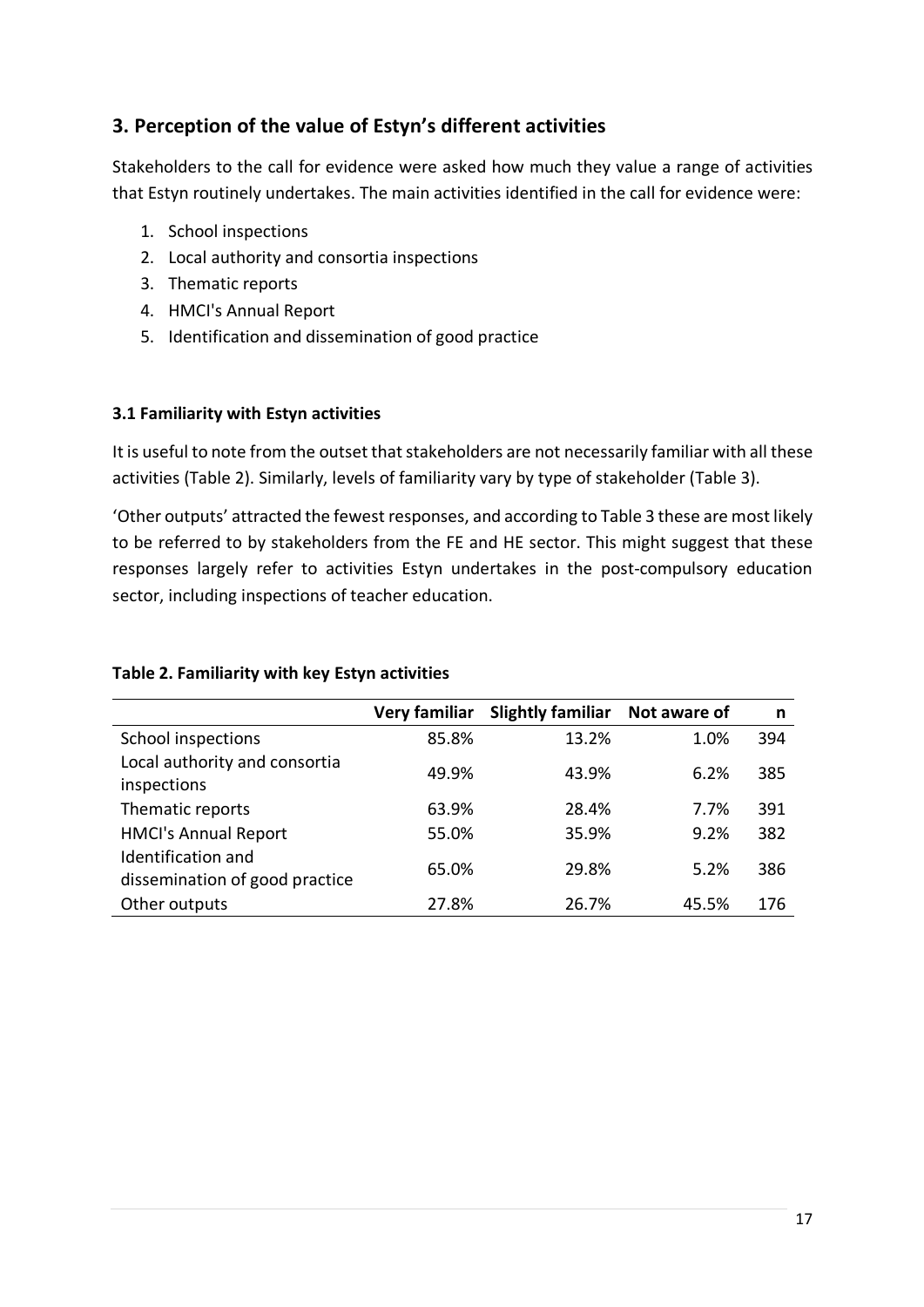#### **Table 3. Very familiar with Estyn activities by response category**

| Very familiar with                       | School inspections | consortia inspections<br>Local authority and | Thematic reports | HMCI's Annual Report | good<br>and<br>ð<br>dissemination<br>Identification<br>practice | Other outputs |
|------------------------------------------|--------------------|----------------------------------------------|------------------|----------------------|-----------------------------------------------------------------|---------------|
| Schools, headteachers and<br>teachers    | 94.0%              | 46.2%                                        | 65.6%            | 53.1%                | 68.6%                                                           | 18.3%         |
| Governors                                | 88.5%              | 56.0%                                        | 44.0%            | 40.0%                | 50.0%                                                           | 7.7%          |
| FE and HE organisation                   | 75.0%              | 60.0%                                        | 100.0%           | 83.3%                | 66.7%                                                           | 75.0%         |
| Trade union                              | 50.0%              | 50.0%                                        | 100.0%           | 100.0%               | 100.0%                                                          | 0.0%          |
| Other educational<br>professional        | 79.5%              | 62.4%                                        | 73.0%            | 70.2%                | 73.9%                                                           | 46.0%         |
| Interested member of the<br>public       | 40.0%              | 20.0%                                        | 40.0%            | 40.0%                | 40.0%                                                           | 0.0%          |
| Other organisation                       | 77.3%              | 72.7%                                        | 72.7%            | 59.1%                | 59.1%                                                           | 38.5%         |
| Parents/carers                           | 61.9%              | 10.0%                                        | 19.0%            | 20.0%                | 25.0%                                                           | 12.5%         |
| Local authority or regional<br>consortia | 75.0%              | 75.0%                                        | 75.0%            | 50.0%                | 50.0%                                                           | 100.0%        |

### **3.2 Importance of Estyn activities**

Overall, stakeholders believe that the identification and dissemination of good practice is amongst the most important Estyn activities (Figure 6). This is followed by inspections of schools, local authorities and regional consortia. However, these latter activities also attract the most criticism in terms of inhibiting improvements in quality, highlighting the polarising effects of inspections amongst stakeholders. It appears that HMCI Annual Reports are regarded as the least important (although they are not frequently regarded as inhibiting improvement).

Figure 7 shows the percentage of responses identifying Estyn activities as being very important for improving the quality of education in Wales by five main response groups. As before, this shows key differences between stakeholders – school practitioners are the least likely to say that Estyn inspections, thematic reports and the HMCI annual report are very important. In contrast, governors, parents/carers and other organisations generally have higher regard for these activities.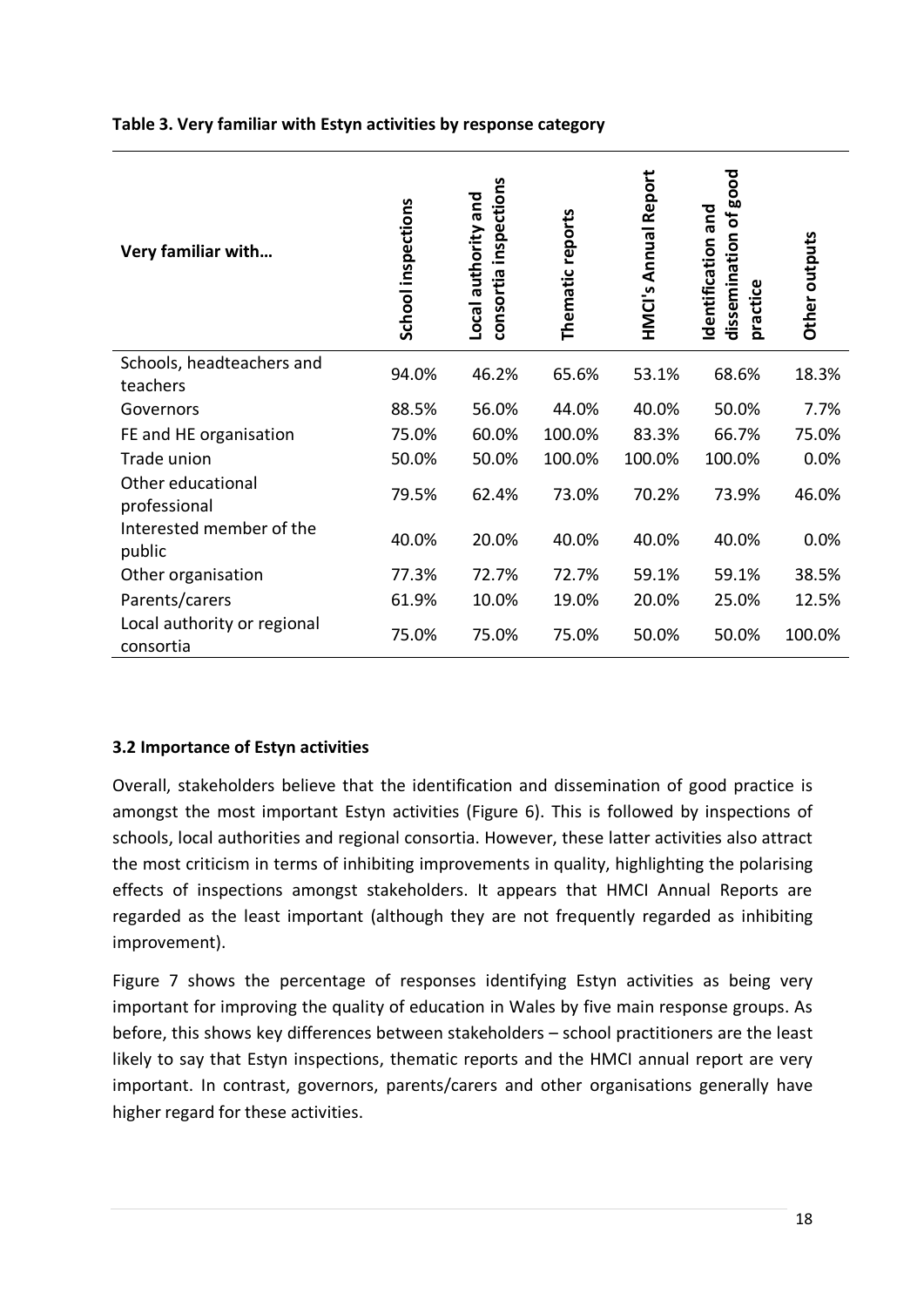

**Figure 6. Importance of Estyn activities for improving the quality of education in Wales**

## **Figure 7. Percentage of stakeholders who regarded Estyn activities as very important for improving the quality of education in Wales, by main response groups**



Very important Estyn activities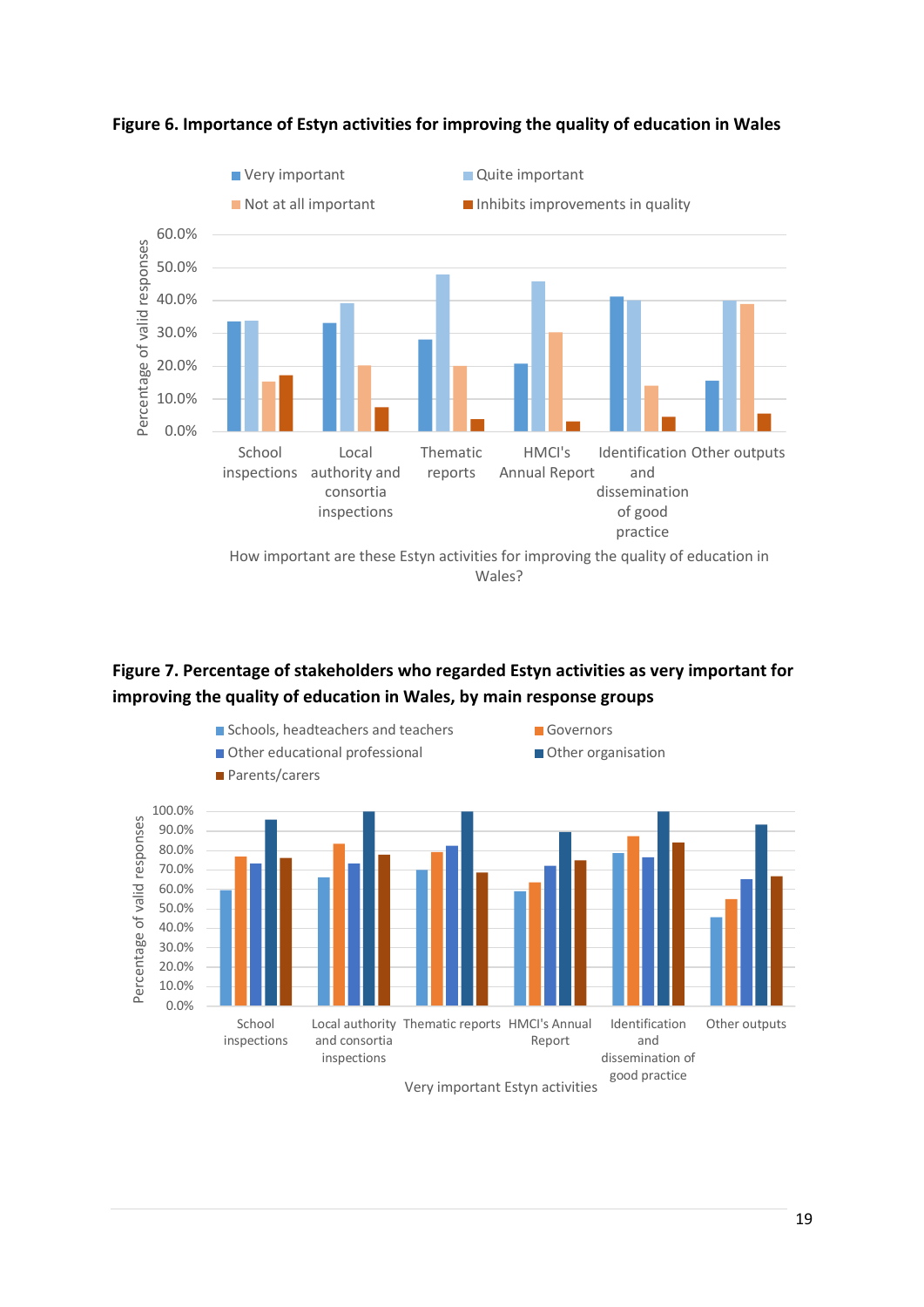Generally, there is much greater support for the identification and dissemination of good practice by Estyn, and by most groups. However, it might be important to note here that other educational professionals (including, perhaps, academic researchers) do not regard this Estyn activity as valuable as other groups, possibly reflecting concerns about the evidence-base of this good practice.

## **3.3 School inspections**

Stakeholders were asked to provide an example from their own experience of school inspections - there were 246 responses to this question. We present these examples according to the level of importance respondents gave to school inspections.

### *Very Important*

Of the 134 stakeholders who believe school inspections are very important for improving the quality of education experienced by young people in Wales, 86 gave further explanations for this. Reasons for thinking school inspections are very important for improving the quality of education include:

- The ability to improve and develop a 'best way forward'
- Inspectors are supportive
- The ability to share best practice

Several stakeholders mentioned that Estyn's school inspections are important because they help make schools aware of their weaknesses. As a result of this schools are given an opportunity to improve and to develop a 'best way forward'. Some examples of this included:

*Identified areas of improvement in our last school inspection have been addressed and have been important in school improvement.* (Teacher)

Yr argymhellion a roddwyd i'r ysgol yn sgil yr arolwg a yrrodd gynllun gwella'r ysgol am y ddwy flynedd ganlynol a sydd yn parhau yn bwysig yn ymdrechion yr ysgol i barhau i wella a codi safonau.

*The recommendations made to the school as a result of the inspection drove the schools' improvement plan for the following two years and it continues to be important in the schools efforts to continue to improve and raise standards.* (School)

*For example, an Estyn inspection recently outlined a recommendation to improve the provision for children to develop their skills in the outdoor environment. The improvements have had an impact on children's physical development, literacy, numeracy skills and creative development.* (Other educational professional)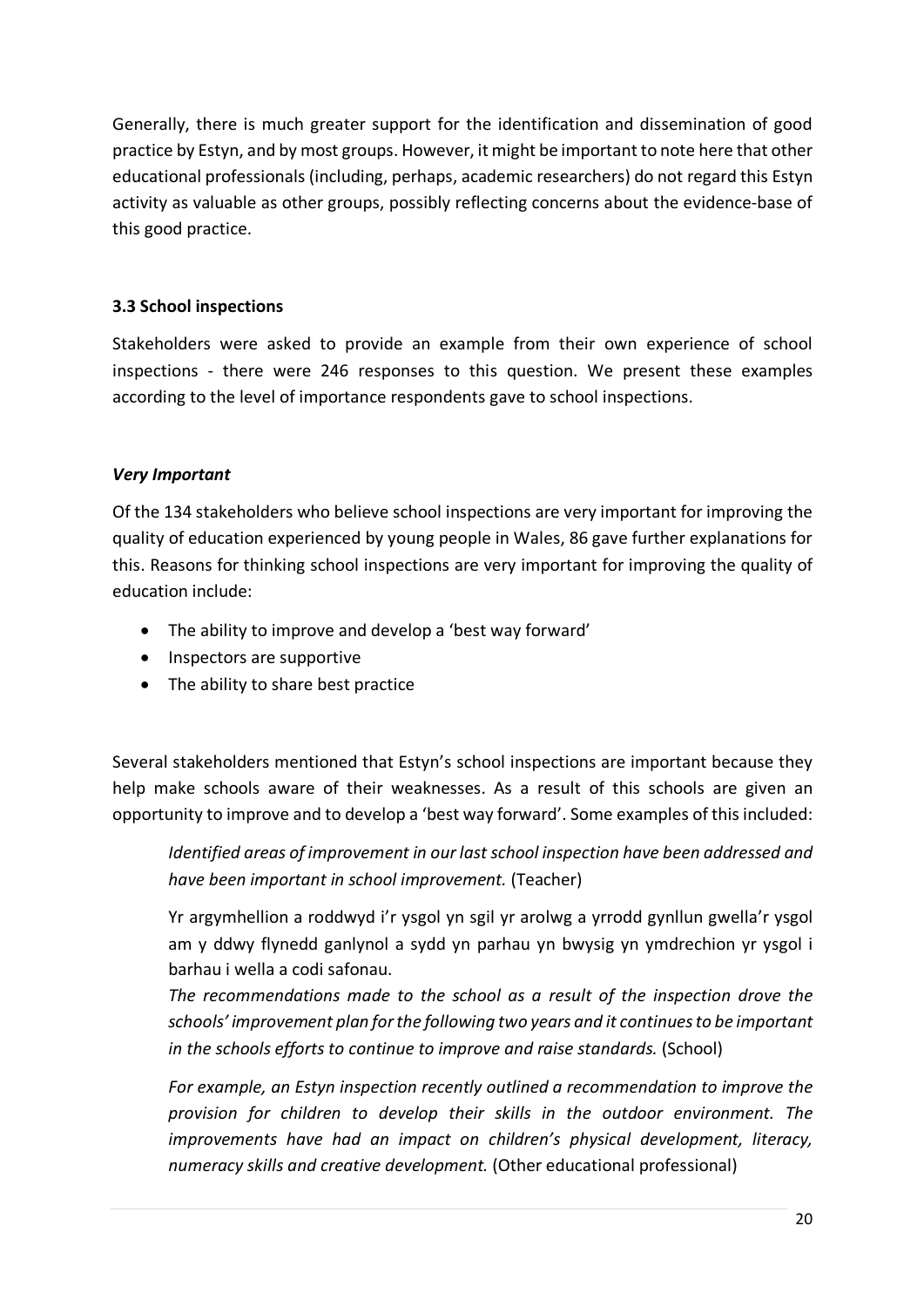A few stakeholders mentioned that the supportive nature of the inspectors isspecifically what helps schools improve:

*I have been the Headteacher of two different schools who have been inspected within the last 5 years. On both occasions the inspection team put a great deal of effort into understanding the context of the schools and the progress that pupils made from their starting points. Estyn validated our self-evaluation in a way that was rigorous and fair.*  (Headteacher)

*As a former Headteacher, my experience was of an inspection team who felt it their*  role to ensure the school was equipped with a clear understanding of current *performance, the areas required to continue improvement and with a clear understanding of maximising pupil progress. However, this not the case consistently.*  (Trade Union)

Some stakeholders who report that school inspections are very important mentioned the benefit of sharing good practice:

*As an ex-classroom teacher and as an LA advisor the inspection process ensures that good practice is acknowledged and celebrated as well as providing ways forward to further progress and develop.* (Other educational professional)

*The independent and external review of performance provides direction for improvement and highlights good practice for sharing across the sector.* (Further Education Provider)

## *Quite important*

Of the 135 stakeholders who believe school inspections are quite important for improving the quality of education experienced by young people in Wales, 83 gave further explanations for this. These responses are more mixed than the responses from people who believe school inspections are very important. Although it is again recognised that school inspections help schools identify their weaknesses and improve on them, responses also suggested that:

- Inspectors don't behave in a manner considered acceptable
- Inspections generate high levels of stress
- Schools are given poor inspection reports without good reason

The responses of people who feel school inspections help schools to improve by making them aware of their strengths and weaknesses are similar to the responses of those who feel school inspections are very important for improving the quality of education of young people. Some examples of this view included: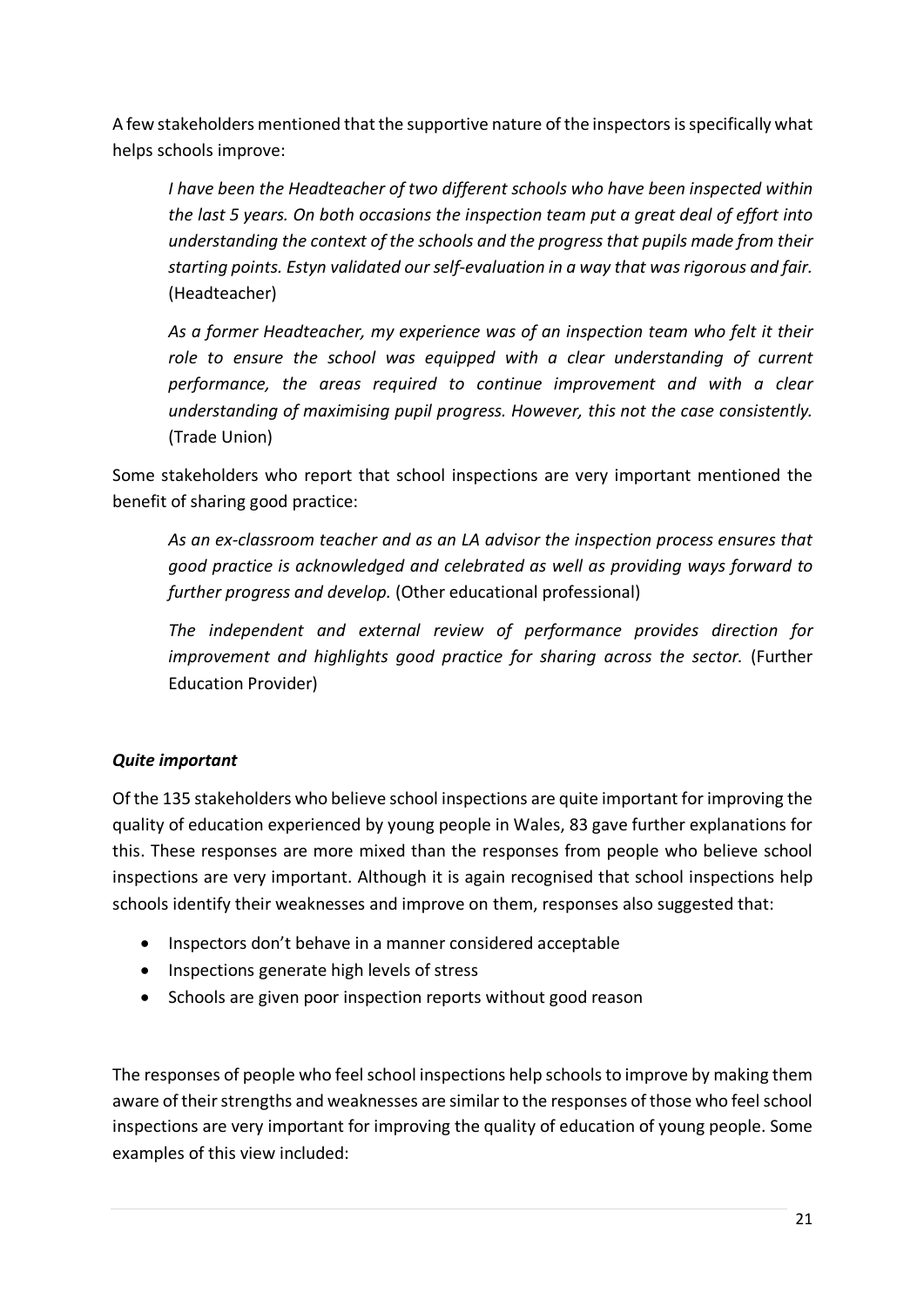*The inspection supported the school self-evaluation and helped to move the school forward by reporting the strengths in specific departments which helped the school improve the consistency in teaching.* (Headteacher)

*Fair overall. Generally, inspectors looking to highlight good work and provide useful areas for improvement.* (Headteacher)

However, many of these responses also outlined what they believe the weaknesses of school inspections are. Many stakeholders mentioned they are not happy with the behaviour of some the inspectors who had visited their schools. Some examples of this view are provided below:

*From experience over three Estyn inspection, it is sadly very driven by the team, especially the Lead inspector. At time it is has a complete devastating effect on a school due to the manner it has been conducted in, as opposed to a challenging but supportive mechanism.* (Headteacher)

*Again, it is important that an organisation such as Estyn exists, to help and support schools by identifying areas of good practice AND concern, but my recent experience with Estyn has made the children feel quite fearful. They found our inspection team rude (parents came to us and said that one inspector ignored children and did not bother to clap during assemblies!). Children felt they were not 'doing very well'. This came solely from the learners. Teachers spent most of the time trying to boost the children up again. All the Lead Inspector had to do was smile at them and show a little enthusiasm.* (Teacher)

Many stakeholders mentioned the amount of stress that inspections generate. Stress is perceived as affecting all members of staff, and sometimes the pupils. Many of the responses mentioning stress were written by teachers. Some examples of responses which mention stress were:

*In my experience of an Estyn inspection, the team were at loggerheads, which meant that the strains within the team were felt throughout the inspection process. This made staff uneasy, and as an unnatural situation anyway – this added to the stress staff were under. Staff worked extremely hard to ensure this did not affect the children within our care.* (Teacher)

*The inspection process is very stressful and often not helpful in helping schools move forward.* (School)

*Too much stress on everyone. From pupils to headteachers. System of inspecting needs to change. Inspectors should also have recent experience of teaching.* (Parent/Teacher)

One stakeholder mentioned that their view of school inspections was affected because their school had been given a poor inspection, which they believed was unfair: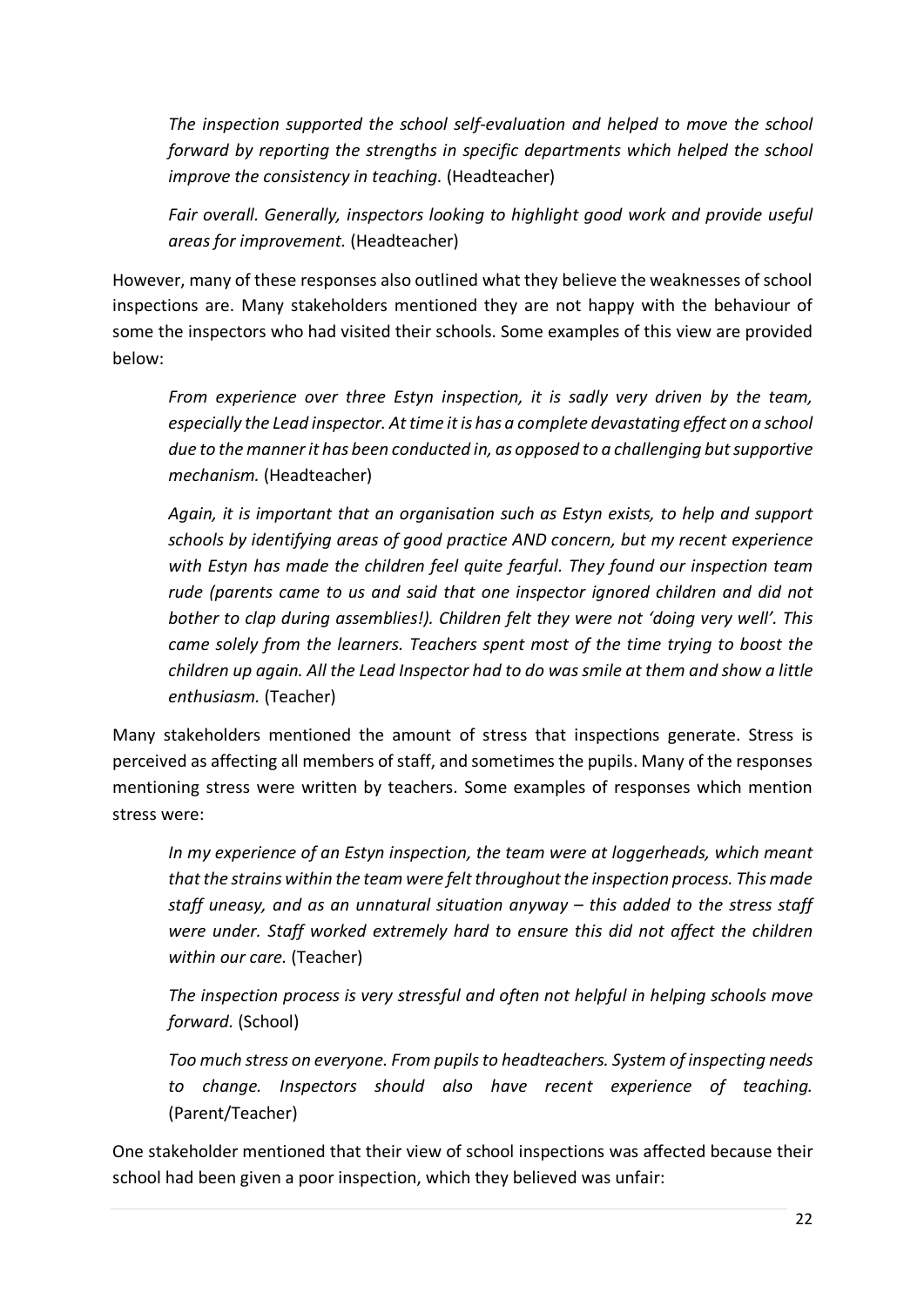*As a parent I have not been made aware of my inspections. However, I do take an interest when the report is published. My children's school in particular at one point was marked down due to them not having a full time, dedicated head master. Which as a parent was frustrating as this was through no fault of the school, as it was a new school and sharing a head master with another school. The lower classification had no reflection on the education that was being provided by the teachers. But the lower classification I felt was not an appropriate reflection of the school.* (Parent)

### *Not important*

Of the 61 stakeholders who believe school inspections are not at all important for improving the quality of education experienced by young people in Wales, 38 gave further explanation for this. Reasons for thinking school inspections are not at all important for improving the quality of education included:

- They do not aid improvement
- Lack of consistency between inspection teams
- Inspections are too data-driven

Some stakeholders felt that school inspections are not at all important because they do not help schools improve. Stakeholders feel inspections are more focused on finding faults than helping schools to progress. Some examples of this view were:

*Although we received a positive inspection, the inspection told us very little about what we could do to improve, other than bland recommendations.* (School)

*It felt like a grilling to catch us out rather than an opportunity to celebrate good points and ideas to work with schools to move forward and improve positively.* (School)

*Our experience was very negative and did nothing for the improvement of the school or staff morale. It was critical of standards against a set of statistics that were at best questionable. The resulting report and use of data was not understood by parents and created a great many problems for the Governing Body staff and children without any support for improvement.* (Headteacher)

Some responses also highlighted the inconsistency between inspection teams:

*I have been inspected as a school Head and been a peer inspector. I have found the approaches of each team to be very different and whilst they were all professional and courteous in approach, their application of evidence was very different.* (Headteacher)

*Lack of consistency in school inspections can be demoralising. A school I was involved with was a victim of this. It was clear that using the Estyn guide lines we should have*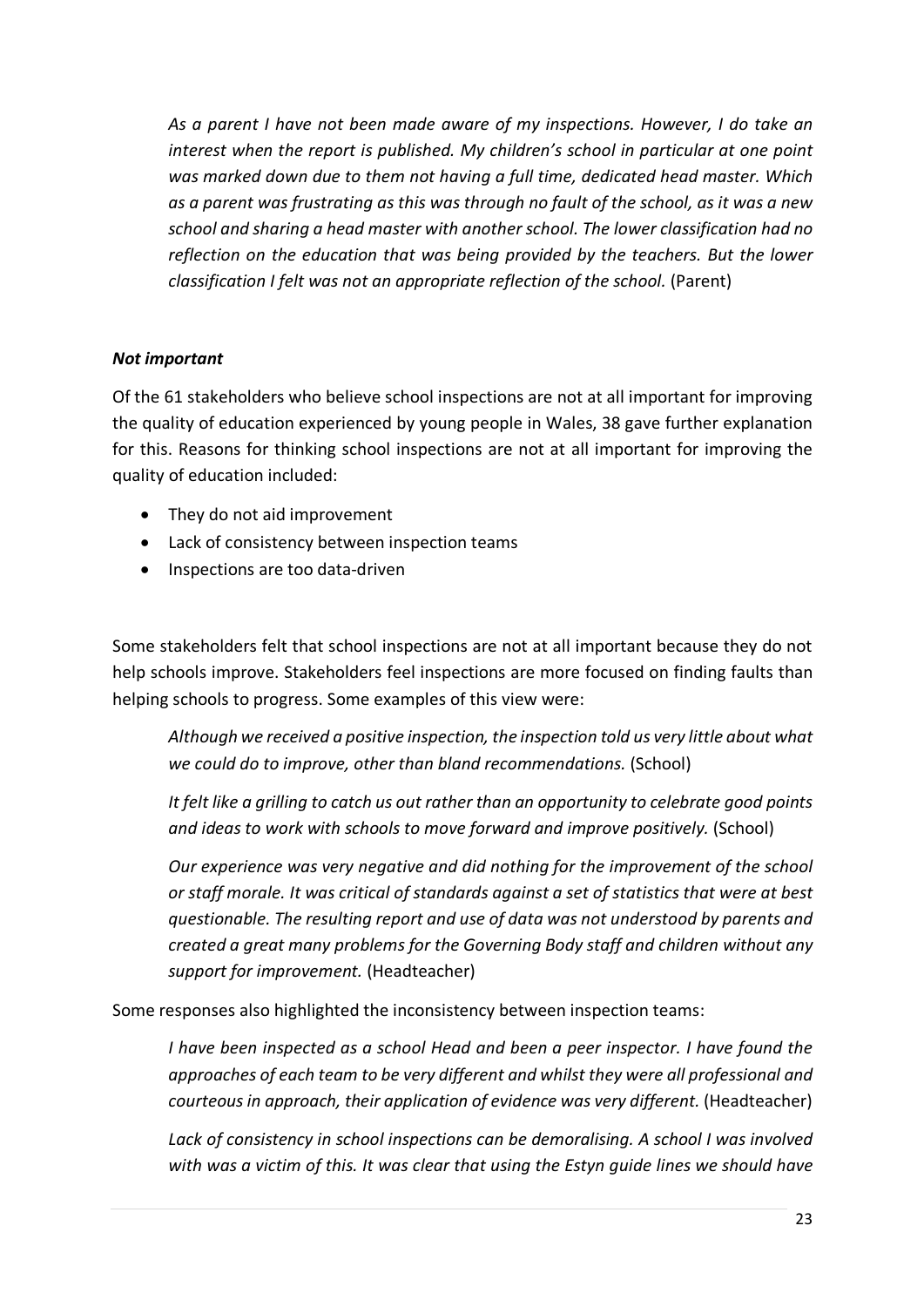*been given a higher grade. This was not constructive as staff felt undervalued.*  (Governor)

*Inspectors seem to have their own agendas. Focus is on keeping Estyn happy, rather than being free to focus on the children… How long have inspectors been out the classroom?* (Teacher)

A few stakeholders believe school inspections are not at all important because they focus too much on data and not enough on human experiences. Stakeholders felt this resulted in unreliable inspection outcomes:

*All they were interested in was the comparison data with other schools whilst assuming they would make no progress. I cannot as a professional help all schools become above average! As this is impossible. Equally another inspector stated that the pupils in the class were not high ability despite me telling him they had literacy difficulties. Inspection needs to become more personal and supportive rather than a stick to beat school staff with.* (Teacher)

*My school seemed to be judged on GCSE results mainly. Demoralizing for staff and pupils.* (Teacher)

#### *Inhibits improvements*

Of the 69 stakeholders who believe school inspections inhibit improvements in the quality of education, 40 gave further explanations for this. Reasons for this included:

- They are punitive rather than supportive
- Inspectors don't behave in a manner considered acceptable
- Inspections are too data-driven

Some stakeholders believe school inspections place a large amount of stress on schools because they are punitive in nature rather than supportive. Stakeholders felt that school inspections do not provide enough support to improve. Examples of this were:

*My children's school was inspected, a rather austere occasion when we met with the inspectors as parents. It made one feel immediately defensive and under threat as it was more like an experience of some higher court officials arriving to hear justification as to why everything was already perceived as being excellent and looking to find fault. I have also worked with many schools over the years and seen fine headteachers crumple under the pressures put upon them from inspections and the administrative work which has taken them away from the teaching arena completely. Again, the process gives the sensation of being examined and scrutinised for faults, rather than*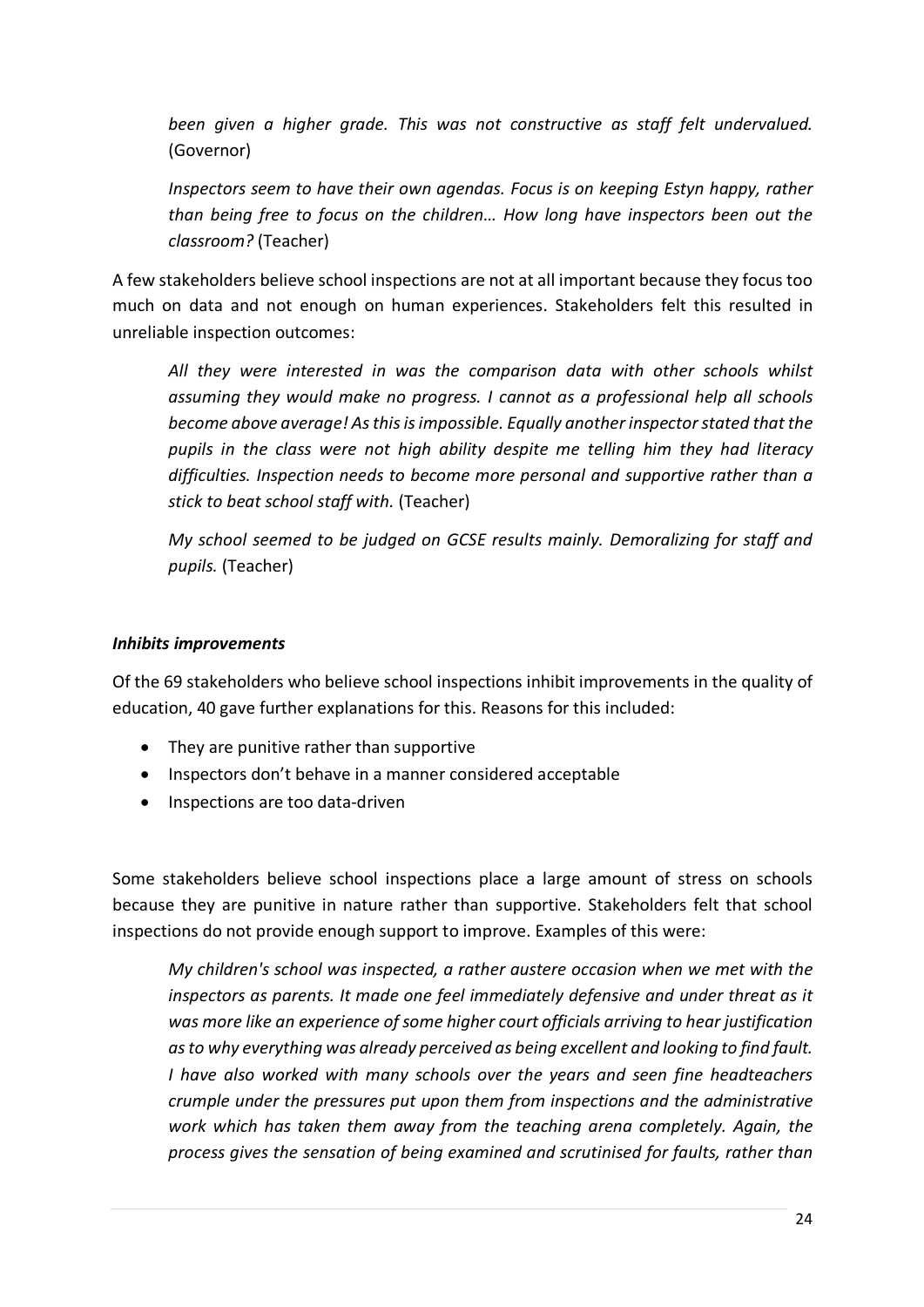*an approach where the school could be in charge and put forward areas which they might feel the need for help.* (Parent)

*It is a punitive model that inhibits confidence. The comprehensive sector is getting away with scandalous poor practice and primary schools are being crushed by the current regime and associated workload.* (Headteacher)

*Having had a recent inspection, that proved to be completely unfair and demoralising rather than focusing on what we believe to be the right course for our children and our school, we are no having to move in different direction.* (Teacher)

*Estyn inspection has not helped our school to move forward. School staff dip after an inspection because of the emphasis and pressure experienced. Estyn do not have the capacity to assist moving schools forward. Making a judgement does not support a school to improve.* (School)

Another reason given by some stakeholders to explain why they believe school inspections inhibit improvements in the quality of education is that they are not happy with the behaviour of some the inspectors who had visited their schools. Examples of this were:

*Inappropriate makeup/members of team, no recent relevant school/phase experience, lack of understanding of basic child development, no understanding of Foundation Phase philosophy, principles and practice. Poor judgements regarding pedagogical approaches. Spoke to each other in Welsh during feedback to Chair of Governors – we are an English medium school with 85% EAL […] Ignorance, astounding lack of understanding of our multi-cultural society.* (Headteacher)

*Rude inspection teams who did nearly exactly the opposite to what they should be doing. During the Monday meeting with staff, everyone was told that any 'interviews' or discussions would take place where the staff member felt more comfortable and where their evidence was. This was not carried out and teachers were denied the opportunity to show evidence. A lead inspector who intimidated people and fed back the wrong information. A lead inspector who took the opinions of 2 parents, but ignored the other 80 odd parents in attendance... A team leader who bullied his own team - our staff witnessed one of the team members with tears in her eyes after leaving a meeting with lead inspector, and it was clear to all what had happened, bringing down staff moral even further.* (Teacher)

Some stakeholders felt the data-driven nature of Estyn inspections inhibit improvements in education. This is because the stakeholders felt Estyn is not producing reliable inspection reports. Some examples of this view were:

*As a maths teacher within a successful department, our recent inspection had a detrimental affect on our GCSE results due to the distraction of having to prepare*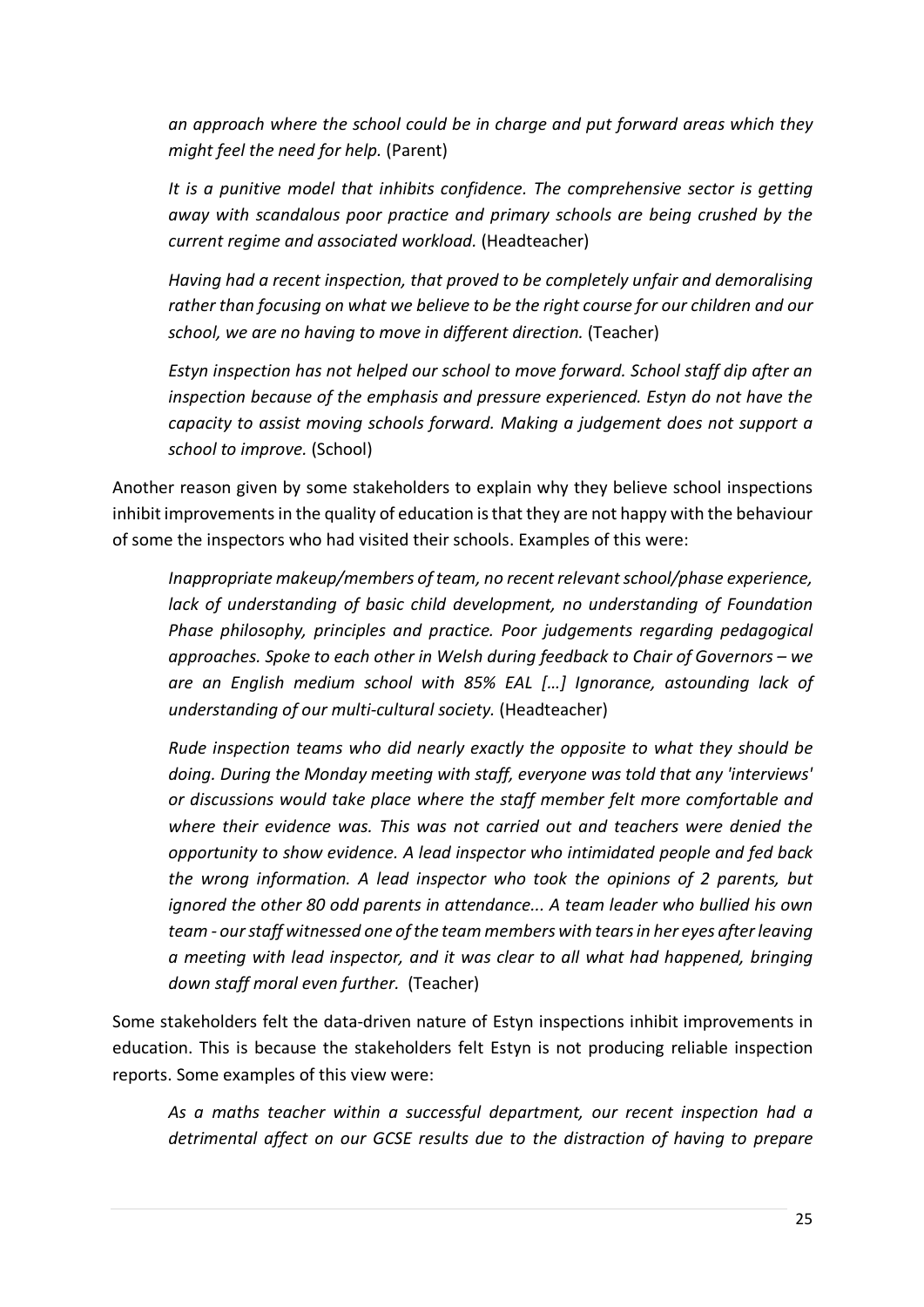*needless paperwork to make us look better than we are. We had less time to spend on preparing our pupils for their exam.* (Teacher)

*Emphasis on "evidence" for everything pressures teachers in to additional paperwork and file keeping thus distracting from what is important, i.e pupils. I'm not sure how much emphasis isn't based on data but so much of it is based on lie. I know first-hand that schools over level their pupils and increase their percentage of pupils receiving age appropriate levels and outcomes thus rendering the banding system a pure joke based on fiction.* (Teacher)

*During the past 6 years there has been a massive over-reliance upon data. Quartiles have influenced decisions no matter what the observed practice within classrooms. This regime has given rise to the current debate around 'unintended consequences'; yet this 'blame' has been focused towards schools without any questions of Estyn's role/influence in all this. Attendance quartiles have heavily influenced judgements around Wellbeing, regardless of wider positive practice within this aspect of inspection…This variation and lack of consistency creates insecurity and confusion. This* does not promote collegiate discussion and open self-evaluation. (Other organisation)

#### **3.4 Local authority and regional consortia inspections**

Stakeholders were asked to provide their views about local authority and regional consortia inspections. There were 164 responses to this question. It is important to note that most of the responses were focused on schools' experiences of being inspected by the Local authority and/orregional consortia, rather than the local authority and regional consortia's experiences of Estyn inspections. For this reason, most of the responses were omitted during the data analysis. Almost all of the stakeholders, who agreed that local authority and regional consortia inspections are very important or quite important for improving the quality of education in Wales identify the need to monitor local authorities and regional consortia and to hold them to account. For example:

*Estyn holding Consortia to account is vital. They are responsible for school improvement. They should be working in tandem to carry out inspections of schools.* (Headteacher)

*Local authorities are providing advice to schools and therefore have an even greater accountability. They should therefore be inspected more thoroughly, especially with the amount of money many of the challenge advisors and practitioners get.* (Teacher)

*These are the organisations who have a better overview of education in the area. Estyn should be checking they are assisting and delivering correct funding and advice to promote learner progress.* (Teacher)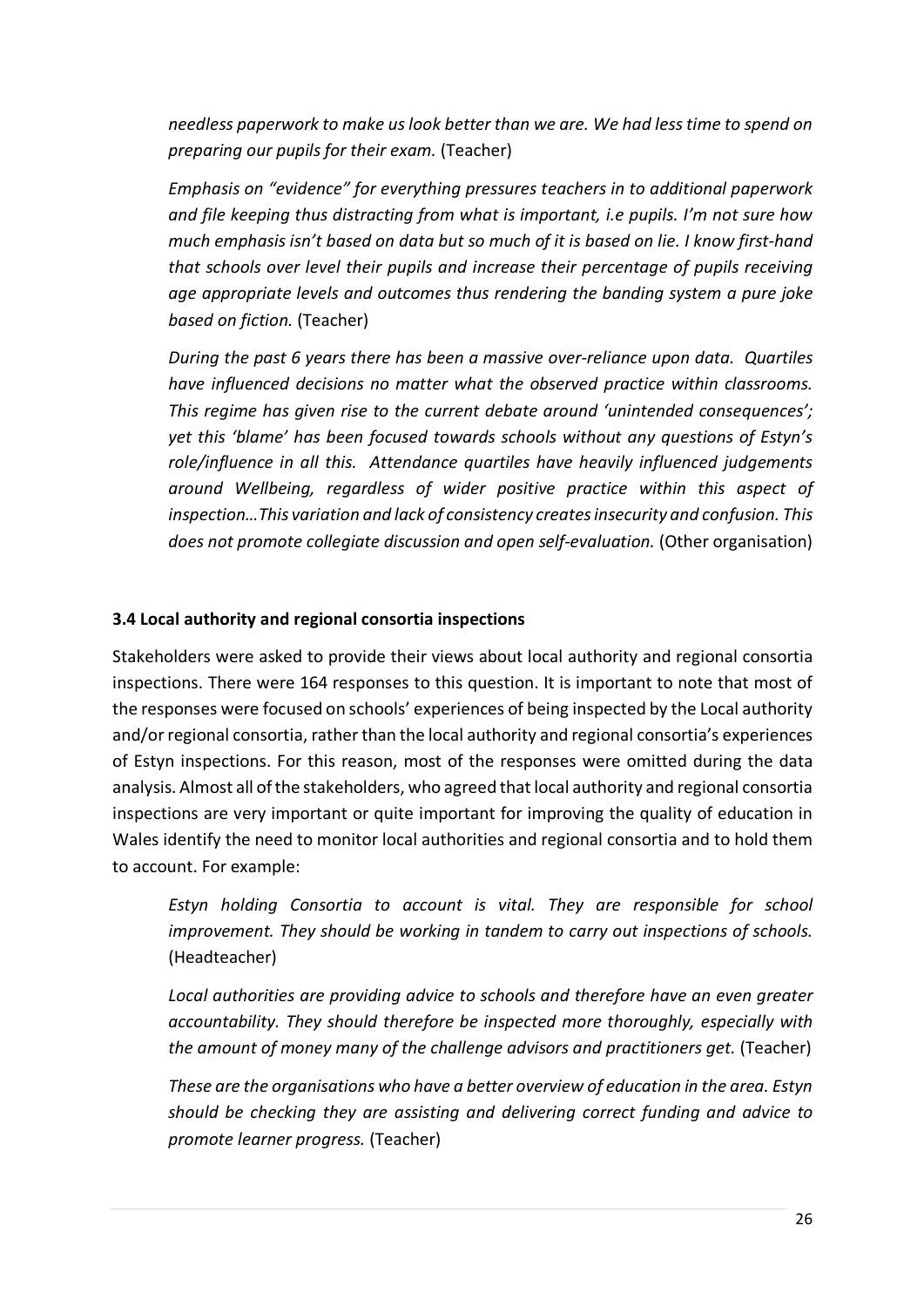*Unfortunately, it appears that local authorities / consortia do not always follow the right path and it is important that Estyn are able to rein them in and prevent them from putting unnecessary pressure on schools.* (Interested member of the public)

There are two main ways stakeholders feel that local authority and consortia inspections are not at all important or inhibit improvements to the quality of education. These are:

- Does not aid improvement
- Distraction

Some participants believe that these kinds of inspections are not at all important or inhibit improvements to the quality of education because they do not seem to make a difference to how these organisations do things:

*I was part of a local authority that was inspected. I don't think it improved our overall provision or support that we provided to schools. It did make us think about what we did and why we did it though...as well as catching the impact of our support.* (Other Educational Professional)

*Inspection of LAs has not made the difference required in Wales. The improvement conferences held in 2016/2017 were a better way of judging the work of a range of services. Estyn are not able to judge LAESCYP services effectively due to the variation in services provided by each LA. Too much time is spent testing the detailed knowledge of schools through Local Authority LINK visits and insufficient time is devoted to the strategic work of the LA.* (Local Authority or Regional Consortia)

Two stakeholders also mentioned that a weakness of local authority and regional consortia inspections was that the inspections are a distraction, and interfere with their usual work of school improvement:

*My answer is based on the pressure for LAs and consortia to dance to the tune of Estyn. This can be a huge diversion from more meaningful improvement work.* (On Behalf of School)

*Consortia again can focus too much on providing paper heavy evidence for Estyn and fail to focus on the key role of school improvement.* (Other Educational Professional)

## **3.5 Thematic reports**

Stakeholders were asked to provide examples from their own experience to illustrate their views about their perceived importance of Estyn's thematic reports – there were 180 responses to this question. As before, we distinguish these responses according to how important stakeholders thought these thematic reports are.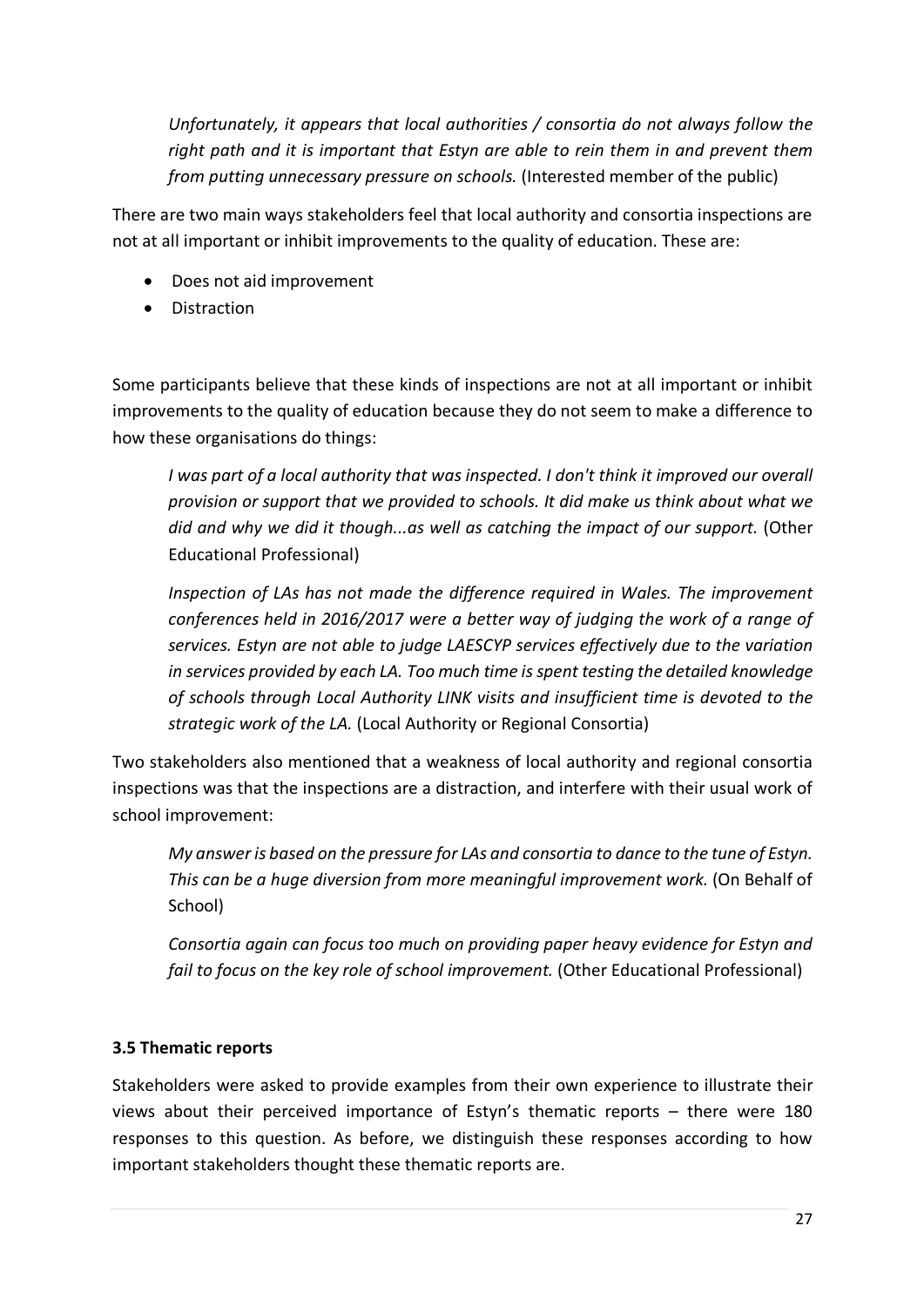### *Very important*

Of the 101 stakeholders who believe thematic reports are very important for improving the quality of education experienced by young people in Wales, 54 gave further explanations for this. Reasons for why thematic reports are perceived to be very important for improving the quality of education include:

- The ability to share good practice.
- A source of information to aid improvements.

Most of the responses mentioned that thematic reports are important because they enable good practice to be shared between education providers. For example:

*Within the reports they summarise good practice as well as shortcomings enabling school leaders to compare their own schools with best practice.* (Headteacher)

*Opportunity to share good practice between schools.* (Teacher)

*Having received a thematic inspection, the feedback was worthwhile - very positive experience. Thematic reports are regularly used e.g. to identify best practice which can be shared with staff.* (On behalf of school)

*Maent yn linnell fesur pwysig i ysgolion ac yn cynnig enghreifftiau o arfer dda yn nhyb Estyn.* 

*They are an important gauge for schools and offer examples of good practice in Estyn's opinion.* (On Behalf of School)

*These are very useful and give an insight into best practice. These provide useful information as part of a school's research into school improvement. These allow improving schools to link with high performing schools to share good practice. It supports self-improvement through school to school working.* (Other Education Professional)

Some stakeholders mentioned that thematic reports provided them with specific knowledge, which as a result enabled them to improve. Examples given of this include:

*Have used thematic reports to inform my own practice and professional development as a class and leadership level.* (Teacher)

*We have used a number of the reports to provide very useful benchmarking data for action planning.* (FE / HE Organisation)

*Very useful for identifying potential areas to develop within own context.* (Teacher)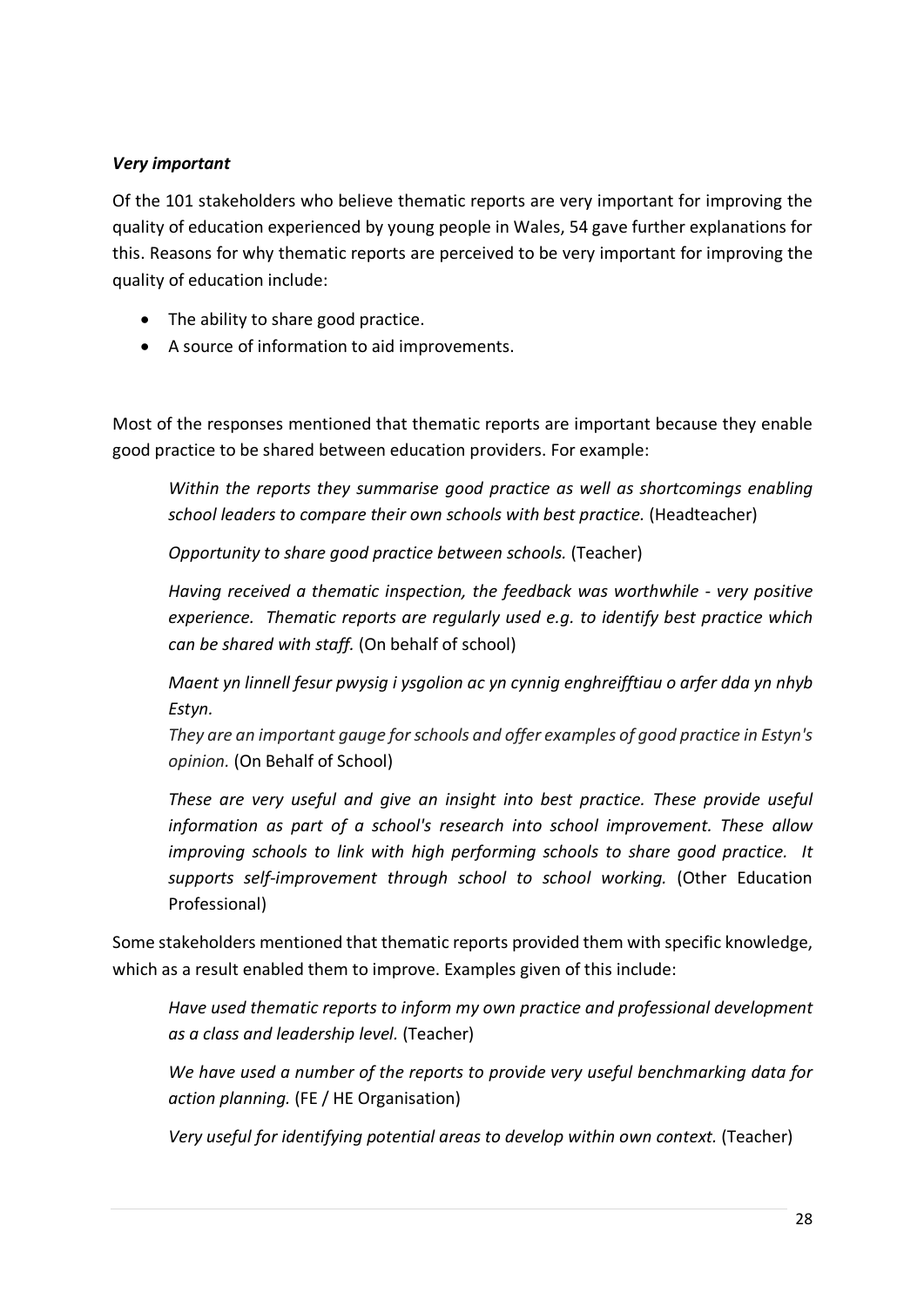### *Quite important*

Of the 171 stakeholders who believe thematic reports are quite important for improving the quality of education experienced by young people in Wales, 88 gave further explanations for this. Reasons for thinking thematic reports are quite important for improving the quality of education are similar to the reasons given by stakeholders who believe that thematic reports are very important. There are largely two reasons given for this:

- The ability to share good practice
- A source of information to aid improvements

Examples of how thematic reports are important for sharing good practice include:

*They help a school to identify its own strengths and developments based on good practice and signpost schools to good practice.* (Headteacher)

*If a school has done something which is genuinely ground-breaking then it is an excellent way of disseminating good practice.* (Teacher)

*Rwyf yn defnyddio adroddiadau thematig er mwyn 'dwyn' syniadau newydd ac effeithiol er mwyn gwella'r ysgol.*

*I use thematic reports to 'steal' new and effective ideas to improve the school* (On behalf of school)

*A wider perspective with good practice shared plus there are recommendations for all sectors. These reports can identify good practice that schools can used to improve themselves. We find them useful and current.* (On Behalf of School)

*They do give a flavour of what is seen as excellent practice across Wales. However, there is a limiting judgement here in that you are only considering excellent practice in Wales, whereas we may be coming too insular and ignoring good practice in England.* (Governor)

*The case studies within the Thematic Reports can be very useful. This sharing of good practice is a good thing. By having a clearly defined and manageable focus, discussions are more effective. With clear and focused expectation, resulting self-evaluation and reflection is meaningful.* (Other organisation)

Examples of stakeholders mentioning that thematic reports are important for gaining new knowledge include:

*It is good to read about an area you are trying to address* (Headteacher)

*Some are very informative, others are not.* (Headteacher)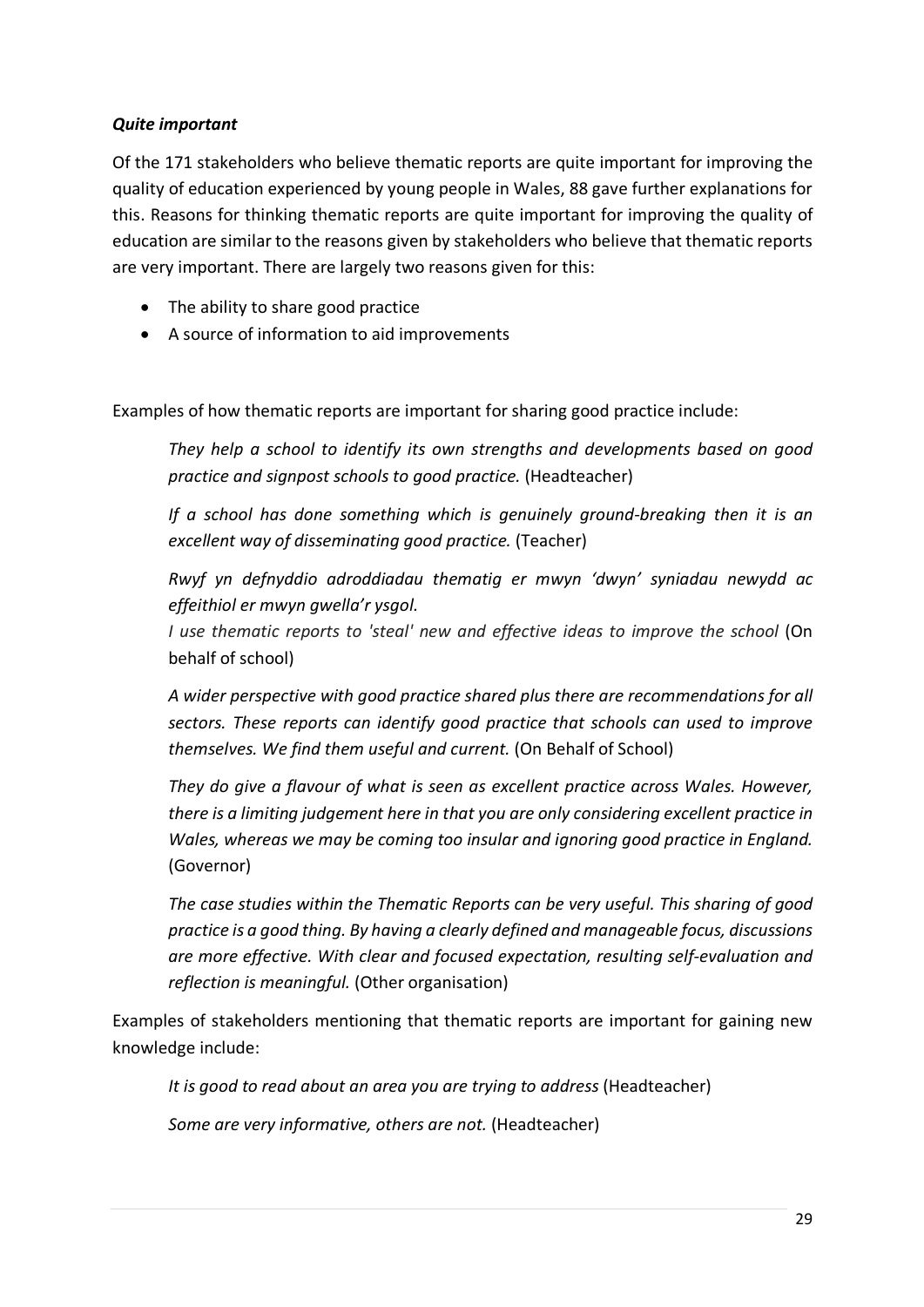*They can often give good advice and guidance in a pertinent area. This can lead to developments in your own school's practice as they can give you a 'way in'.* (Teacher)

*It offers examples of sector leading practice in many areas.* (Teacher)

Stakeholders who believe thematic reports are quite important also highlighted main criticisms of them, most notably:

- Reports are too frequent
- Reports are too broad in scope

Some stakeholders mentioned the reports are released too frequently which does not give them appropriate time to read the reports and to act on them. Examples of this include:

*Too many reports and too few focus sufficiently on strategies to improve outcomes for students* (Headteacher)

*Too many and too frequent. Hard to keep up.* (Headteacher)

*These have greatest impact when schools are given time to consider the reports in their own contexts with partner schools. However, there is little time give to embed such changes and schools are quickly moved onto the next theme to bring about improvements. Impact is often at surface level and not a deeper embedded level.* (Headteacher)

One stakeholder explained they felt that thematic reports are too broad in their scope, which makes them less valuable than they could be:

*I do read all of the thematic reports, some are very useful. The scope is a bit too wide and a sharper focus would be more useful. My school has been part of a thematic report. I didn't feel that it was a particularly useful process.* (Headteacher)

## *Not important*

Of the 72 stakeholders who believe thematic reports are not important for improving the quality of education, 33 gave further explanations for this. These could be summarised in the following three ways:

- Reports are too broad in scope
- Reports are not useful
- Not enough time to review the reports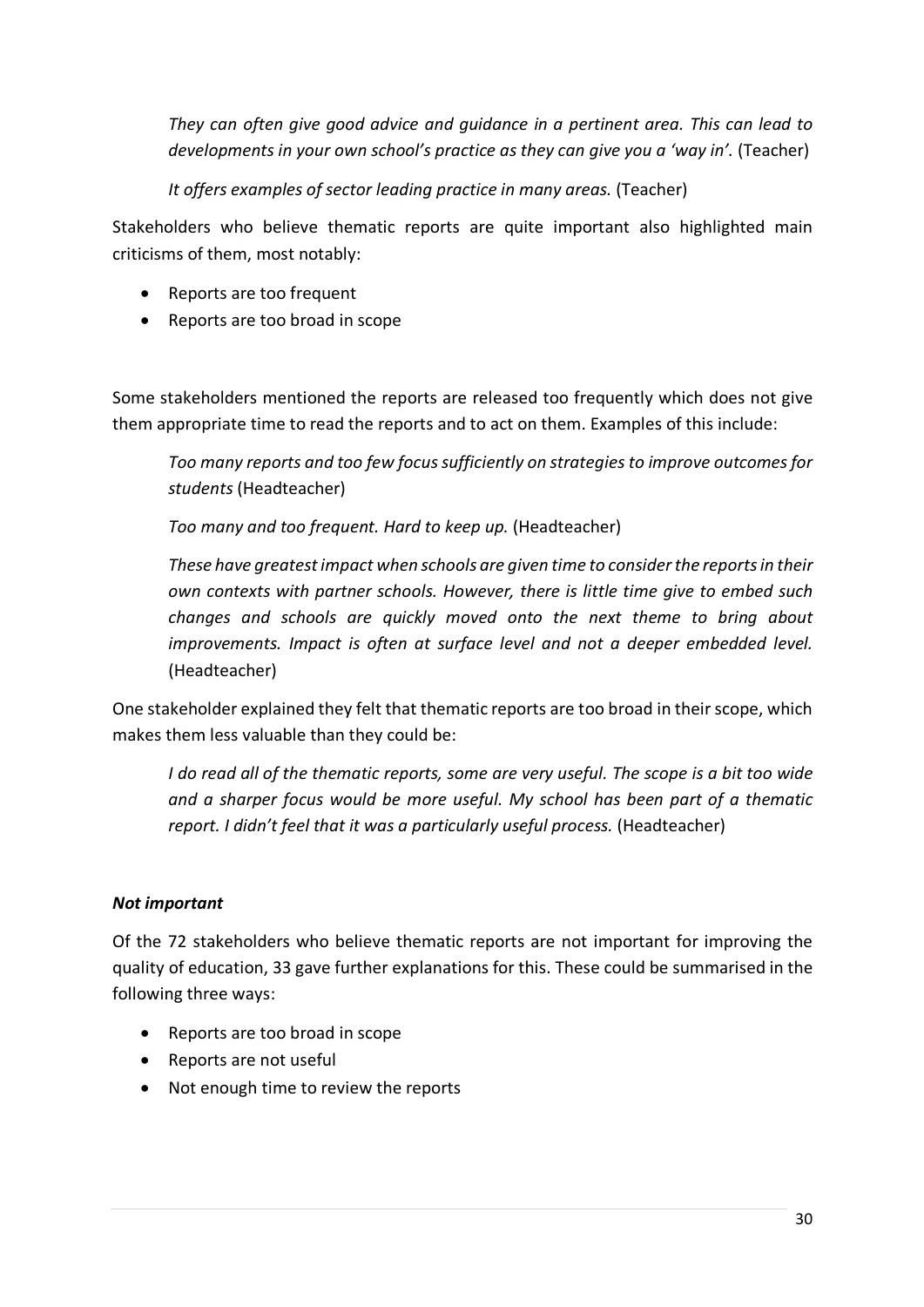Most stakeholders who feel the thematic reports are not at all important reported this was because the reports are not of much use. The reasons given for this varied, ranging from how practical they are to how informative they can be:

*The reports do not set out activities and plans for schools to model and use in their own setting* (Headteacher)

*Mostly not new thinking – promotes the culture of sector leading (which is a ridiculous model if you consider the implications of this for sharing good practice) – focus of the system should be on outcomes and work back to excellent practice – we have no idea how well we are doing as there is no accountability.* (Headteacher)

*Again, on reading these, as a teacher, you understand that the content is rarely a true reflection and quite often you know that it was produced by someone who is just trying to further their career.* (Teacher)

*They generally only relate to the schools that write them.* (On behalf of school)

*Waste of time – who reads them?* (Headteacher)

One stakeholder mentioned they did not have enough time to read the reports and to act on them:

*Time to review the reports in limited and does not impact of the practice at local level.* (On behalf of school)

## *Inhibits improvements*

Of the 14 stakeholders who believe thematic reports inhibit improvements to the quality of education, only five gave further explanations for this. These primarily focused on the evidence-base on which the reports are based. For example:

*Usually only involve schools recently inspected so limited in scope* (Headteacher)

*Schools are using these to build a curriculum on a bed of sand. Trying to second-guess the system and to put "everything in place for Estyn". This is clearly a system that's gone wrong. Schools no longer have trust to do what is best for their settings. Local advisers saying don't change anything yet, wait for the pioneer schools. Where is the clear advice? Where is the clear direction?* (Headteacher)

*They are based on a limited amount of research and carried out by inspectors who have little recent classroom experience* (Teacher)

*What's the baseline though???* (Other education professional)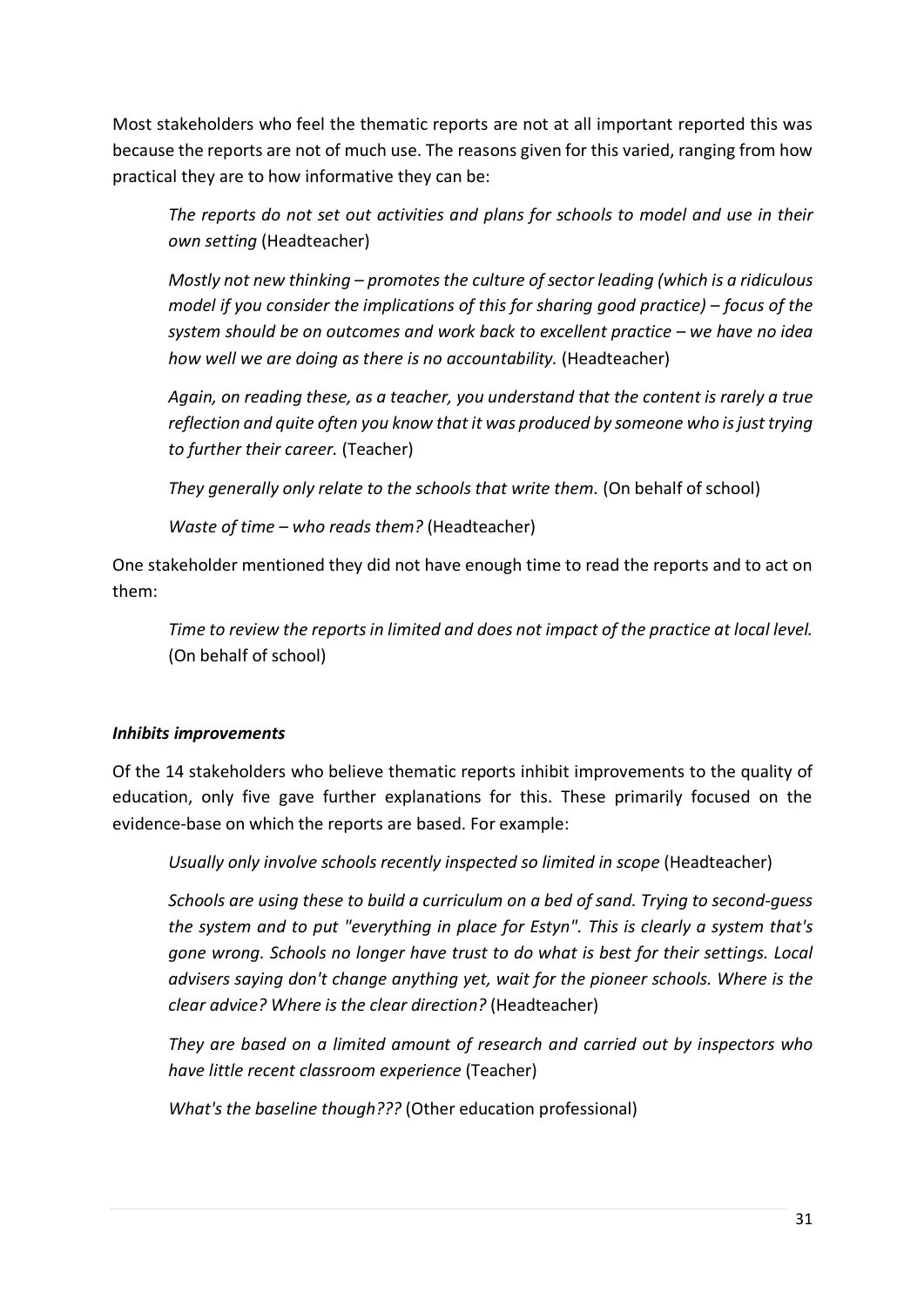### **3.6 HMCI's Annual Report**

Stakeholders were asked to provide an explanation for their views about HMCI's Annual Reports. In total 147 responses to this question were given. As before we discuss these depending on how important stakeholders perceived these annual reports to be.

#### *Very important*

Of the 72 stakeholders who believe HMCI's Annual Reports are very important for improving the quality of education in Wales, 39 gave further explanations for this. The three main explanations for their importance are:

- Allows for the up-to-date, key messages to be disseminated to all education providers in Wales
- Useful to have access to an overview of education performance in Wales
- Allows for them to compare their own performance with other schools

Many participants mentioned that the HMCI's Annual Report is a good way to disseminate up-to-date, key messages to all education providers in Wales. Not only isthis seen as ensuring all providers are given the information which allows them to improve, it is also seen as ensuring these messages are delivered *consistently* across Wales:

*Identifying trends, key messages, areas of concern.* (Headteacher)

*Find it extremely helpful, focuses on current issues.* (Headteacher)

*A very clear and attractive summary of key messages and evidence. Very accessible.* (Teacher)

*This report is very useful as it identifies 'hot topics' – the areas of strength and weakness from all primary inspections. We use the report as Senior Leaders to selfcheck our own processes. A good example would be the focus on the impact of professional development and teacher research in the 2015/16 report. We made some changes our CPD offer and we know that we need to support staff in a more structured way around a small-scale research projects*. (On behalf of school)

This report highlights what is good and what is wrong with education. It gives school leaders and others the right messages pointing them in the right direction. (Interested member of the public)

*Ensure professional teachers and headteachers receive an unbiased strategic view of standards across Wales.* (On behalf of school)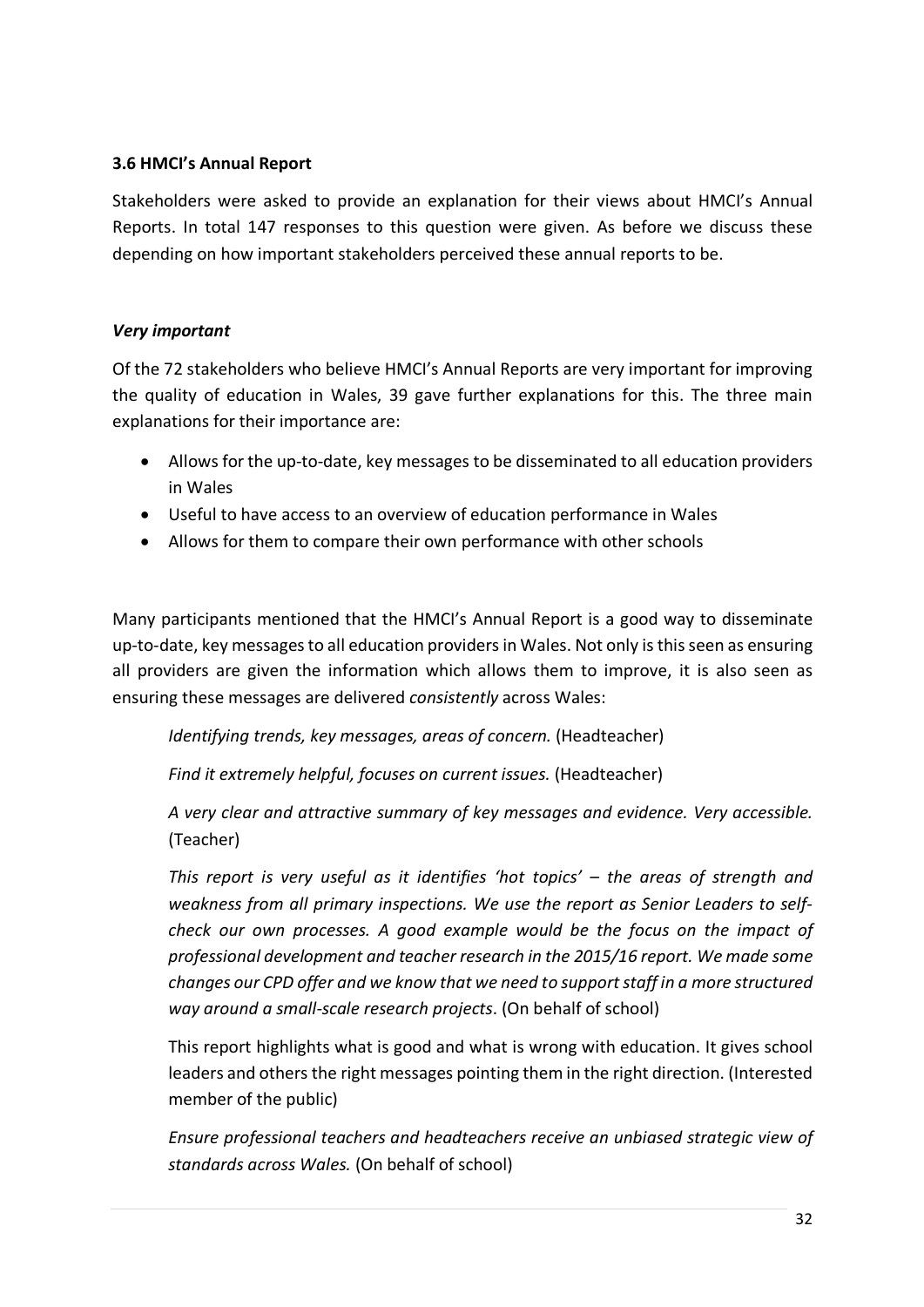Several participants who believed the HMCI's Annual Report is very important for the improvement in quality of education in Wales noted this was because it is useful to have access to an overview of education performance in Wales. For example:

*Creates a 'picture' of overall sector performance. Useful to compare within and between sectors. (*Governor)

The report provides a comprehensive annual overview of national standards across all phases and stages. (Other educational professional)

This gives an important overview of the strengths and areas for development across the whole of Wales and a guide to key factors for schools. (On behalf of an organisation – regional consortium)

The report provides excellent information on the progress of schools, LA's and Regional consortia and in particular key information on the effectiveness of school governance. (Other organisation)

Receiving information about the performance of other schools was mentioned by some participants as also being useful, as it allows for them to compare their own performance with other schools. For example:

*We used the section on curriculum from the last report to assess the quality of our curriculum and make improvements.* (On behalf of school)

*Useful to compare within and between sectors.* (Governor)

*This is a very useful document, which outlines strong practice. This can support a school with an evaluation of its own practice as part of its own internal review.* (Other Education Professional)

*The annual report reflects the outcomes of inspections across Wales which can be used to bench mark your own authority. I use this in my own role and compare the data with our own authority data.* (Other education professional)

### *Quite important*

Of the 159 stakeholders who believe HMCI's Annual Reports are quite important for improving the quality of education, 55 gave further explanations for this. Many of the reasons given by stakeholders are similar to those who feel these Reports are very important. These reasons include:

- A good way of disseminating key messages
- Useful to receive an overview of performance in Wales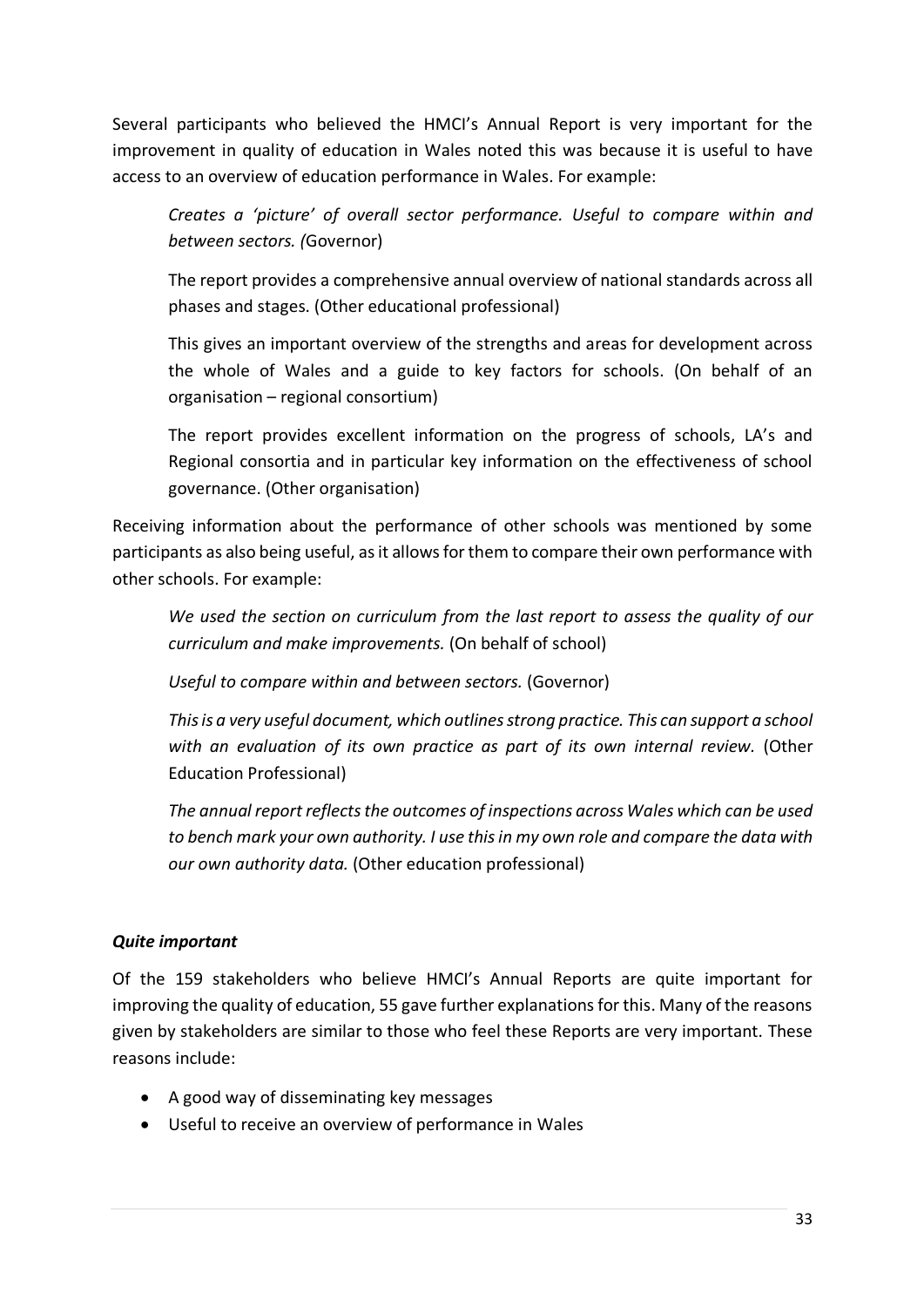However, stakeholders also identified some of the negative aspects of the Annual Reports, such as:

- The report can be overly critical
- Things change too quickly so there isn't enough time to implement the guidance
- Certain aspects need to be reviewed

Examples where stakeholder said the Annual Reports can be overly critical include:

*Good benchmark of overall quality. However always begs the question why so little achieve excellent and so many require follow up. Either indicates a flawed assessment process or a poor system with expectations set too high.* (Headteacher)

*Some previous ones before the present incumbent had been overly critical in tone.* (Headteacher)

A few stakeholders mentioned the timing of Reports being an issue:

*Once again there is little time to consider and implement improvements before new improvements are being requested.* (Headteacher)

*Mini videos to convey key messages on social media would be good – no one has time to read the report – it's huge!* (Teacher)

And some participants felt with some changes the Annual Reports could be more useful, such as their timing and how they are presented:

*Found the focus on professional learning this year particularly useful. However, I do question the value of making comparisons between different cycles when expectations change regularly and the random approach to calendaring inspections. The report does seem to take a very long time to generate, 5 months after the last inspection in the July – would be of greater benefit if it could be issued before the start of the new academic year in order to have any influence within the next academic year. This is also reflected in the length of the time post-inspection it takes for the report to be published.* (Other Educational Professional)

*The messages that come out of the HMCI Annual Report can, again, be of use to the education sector, however, there appear to be a few issues that inhibit the potential impact. Firstly, the media always seek to find the negative message within the report with which to present conflict between the profession and Estyn e.g. – Teaching the worst aspect of Wales' education system. The way in which Estyn and the HMCI present findings needs to be considered as they should be seeking to provide a steer to the profession and not add to the criticism the media like to portray. Secondly, care needs to be taken when presenting broad messaging based upon relatively questionable samples of evidence e.g. Special sector can vary quite considerably year*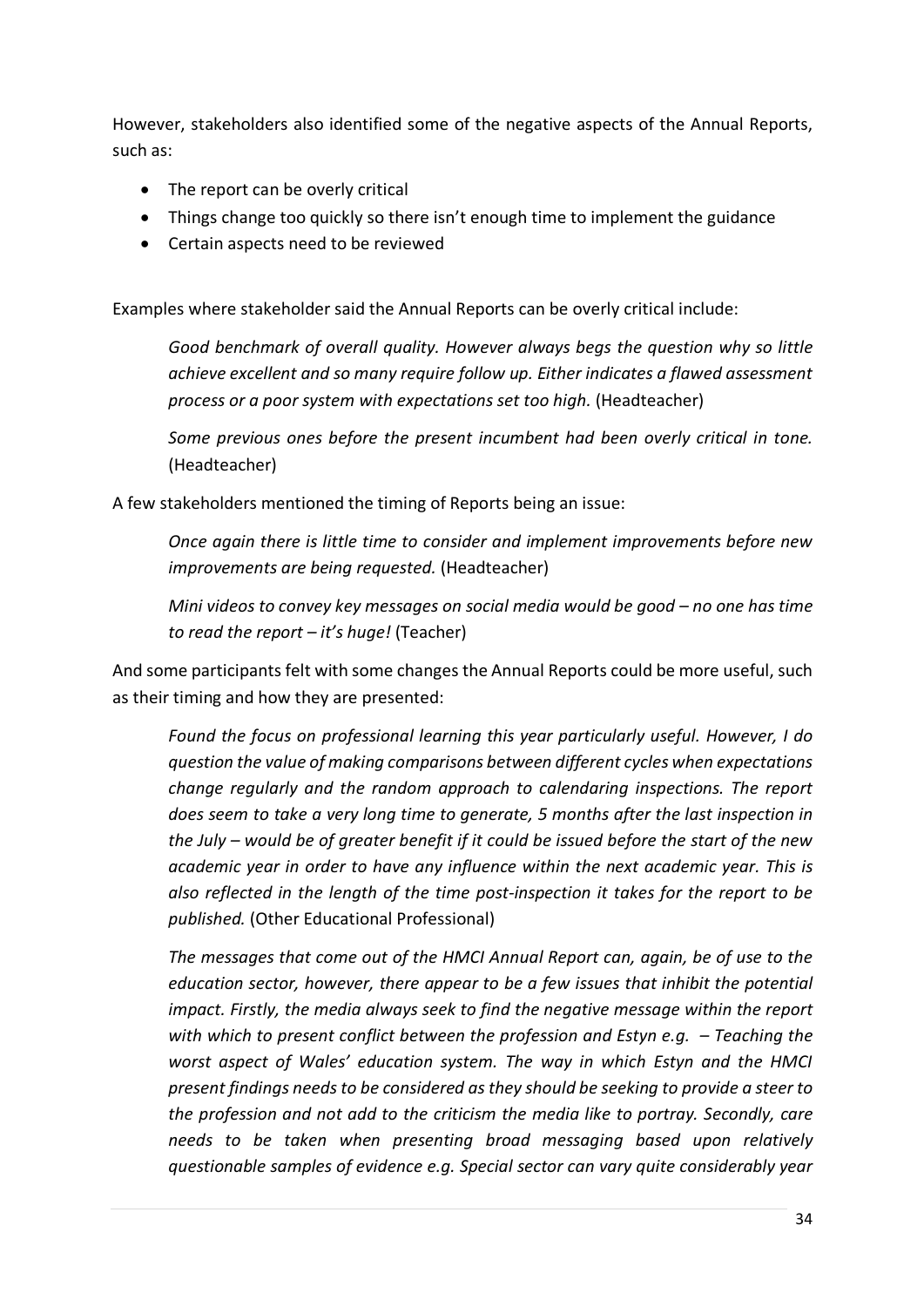*on year as the sample of schools is relatively low, resulting in single school performance having a disproportionate influence on the overall sector picture (rather like percentages of schools' performance with small cohorts of pupils). Finally, the HMCI Annual Report does not always seek to dig more deeply into the reasons why a finding has emerged. For example, the 'Teaching the worst aspect of Wales' education system' finding did not explore why professional learning for teachers had declined – funding pressures, over-burdened policy change etc.* (FE and HE Organisation)

### *Not important*

Of the 105 stakeholders who believe the HMCI's Annual Reports are not that important, 46 gave further explanations for this. There were two key reasons why stakeholders believe they are not at all important:

- The impact/value of the reports is questionable
- They are not widely read

Several stakeholders believe the Reports are not at all important because they feel they do not have any impact on how things are done:

*Some useful headlines but not sure of impact.* (Headteacher)

*I have never seen an Annual Report, and have been teaching for a long time, so I am unaware of any impact.* (Teacher)

*Again, not made aware of the findings at school level so has little impact on classroom practice.* (Teacher)

*It does not have the necessary impact at grass roots level to improve the quality of education in children. A good read for facts and figures. (*Governor)

*Turgid, low impact.* (Other Educational Professional)

*Gives an overview but really this is more of a public exercise rather than a valuable piece of work.* (Other Educational Professional)

*Not sure how useful this is, contains a lot of obvious statements/or platitudes.* (Other Educational Professional)

Many other responses to this question mentioned they do not read the Reports and/or are not familiar with the Reports. Examples of this were:

*With current workload pressures very little people I know take the time to read the document.* (Headteacher)

*No school I know reads these reports.* (Teacher)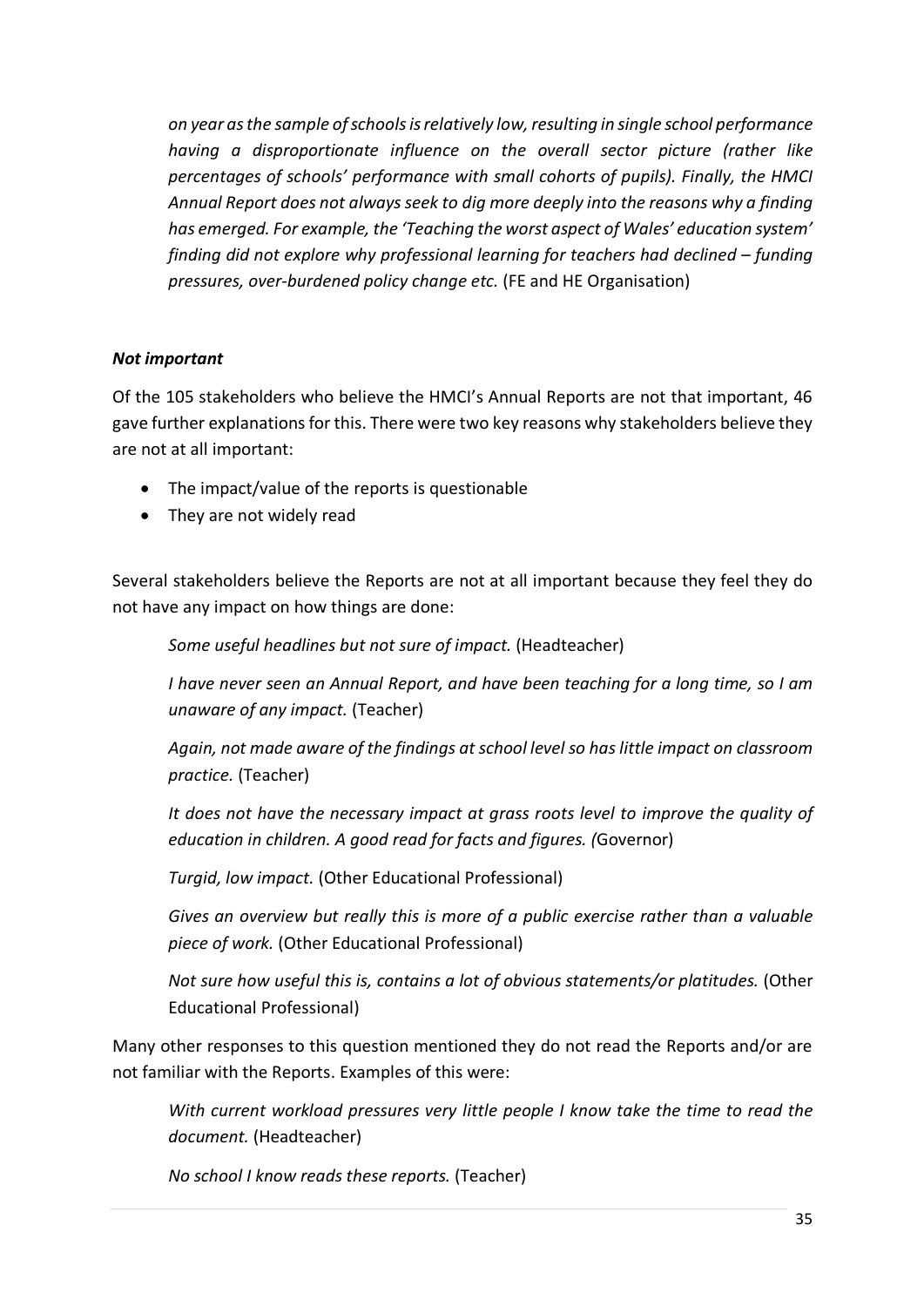*These are not utilised by many schools I know.* (Governor)

*I am aware that an Annual Report is published, but as a governor nor as a parent have any idea what information they contain. It would be interesting, in my view, to conduct an exercise to ascertain value for money with regard to these reports, the thematic reports etc. How much impact do they have compared to how much it costs to undertake/publish them etc.* (Governor)

And one stakeholder suggested that the reports and further details could be made more accessible:

*There's a lot of useful information in there but how many teachers read them? Where is the opportunity to interact with what is said? Why are there no hyperlinks to videos, websites etc. Why are we not all emailed a copy? Where can we respond and challenge what is said in a professional dialogue? Search for the Annual Report today on 5th December 2017 brings up 2015-16 as the most recent. Why so long in this day and age?* (Teacher)

## *Inhibits improvements*

Of the 11 stakeholders who believed HMCI's Annual Reports can actually inhibit improvements in the quality of education experienced by young people in Wales, just four gave further explanations for this view. The main reason given was that these stakeholders do not think the findings of the Reports are reliable:

*It does not give a full and honest picture of education in Wales just a snapshot of what they have seen.* (Teacher)

*It's only primary schools which have enough inspections in a year to be credible – you can't summarise something different every year with a small sample for it to actually mean anything. Should be a 3 year report or something like that – with more sample to say something meaningful.* (On behalf of school)

## **3.7 Identification and dissemination of good practice**

Stakeholders were asked to provide an example from their own experience to help illustrate their views about Estyn's identification and dissemination of good practice. There were a total of 178 responses to this. These are discussed according to whether stakeholders thought this activity was important or not.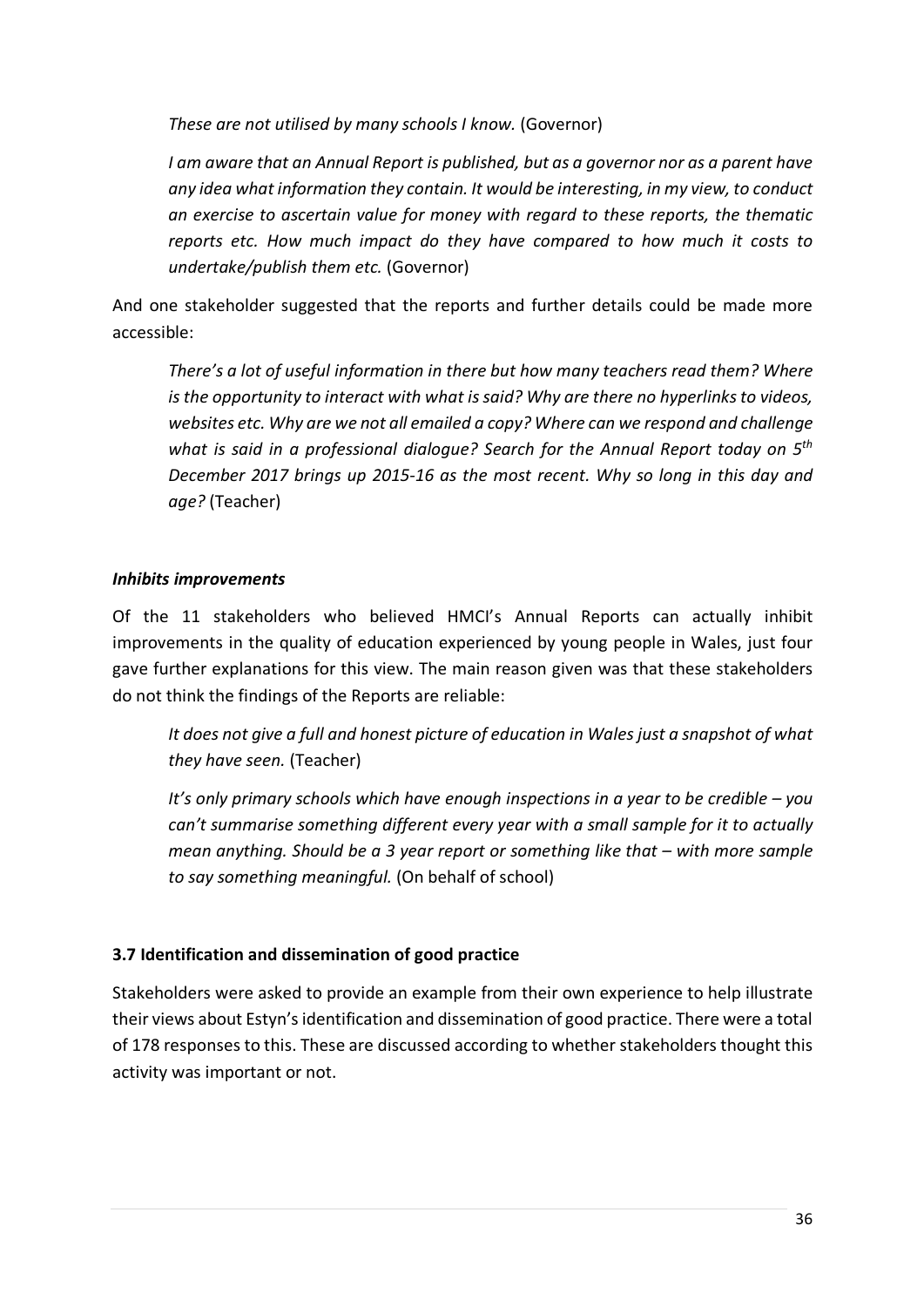#### *Very important*

Of the 146 stakeholders who believe Estyn's identification and dissemination of good practice is very important for improving the quality of education, 81 providing further explanationsfor this. Almost all of these recognise the inherent value of this activity, and many acknowledge the particular role and position Estyn has in being able to identify what they regard as best practice. For example:

*This is what schools want. Share and celebrate the good stuff so that we can see things that work well and things that may fit in with our priorities. Let us continue to make links with other schools and work together to improve standards as a profession rather than grade schools and pit them against each other in inspections.* (Headteacher)

*The regular bulletins make good reading and encourage you to consider how practice can be adapted. They also encourage to visit other schools to see the practice in action.*  (Headteacher)

*Estyn identify best practice case studies through the judgement of excellence on quality indicators. Providers then produce a case study highlighting the best practice that enabled an excellent judgement to be made. These case studies are then made available to all on the Estyn website. This enables scrutiny of best practice being undertaken in other providers is something that we follow up on where we feel improvements can be made by e.g. visits to other providers.* (Further education provider)

However, some of these stakeholders acknowledge that Estyn could do more to improve this part of their work, particularly in relation to providing examples of what does not seem to work and how to encourage facilitation of best practice beyond the simply the reporting of it:

*I think schools are so time limited and cover is such a challenge, that these reports can be a way to learn of what others are doing without having to visit the school itself. I think it would be helpful if they were more balanced though. I think because it links to public image, many schools are not forthcoming about the setbacks they may have faced if the challenges with implementing their initiative. This can make it hard to replicate.* (Teacher)

*This is a role that should be the main purpose of Estyn but one which appears underdeveloped. Recognising what works well in schools and that it is worth sharing is a key role for the inspectorate, however, simply noting it and requesting the schools to provide a case study example is only part of the process. The current system appears to continue to be perpetuate a 'competitive' school v school approach – 'this good practice school will need to show the other poorer schools how to do this well' – when the real picture of schools across Wales suggests that nearly every school does something worth sharing… A better approach would be for Estyn to facilitate schools' ability to share what they do across existing networks more easily. During inspection,*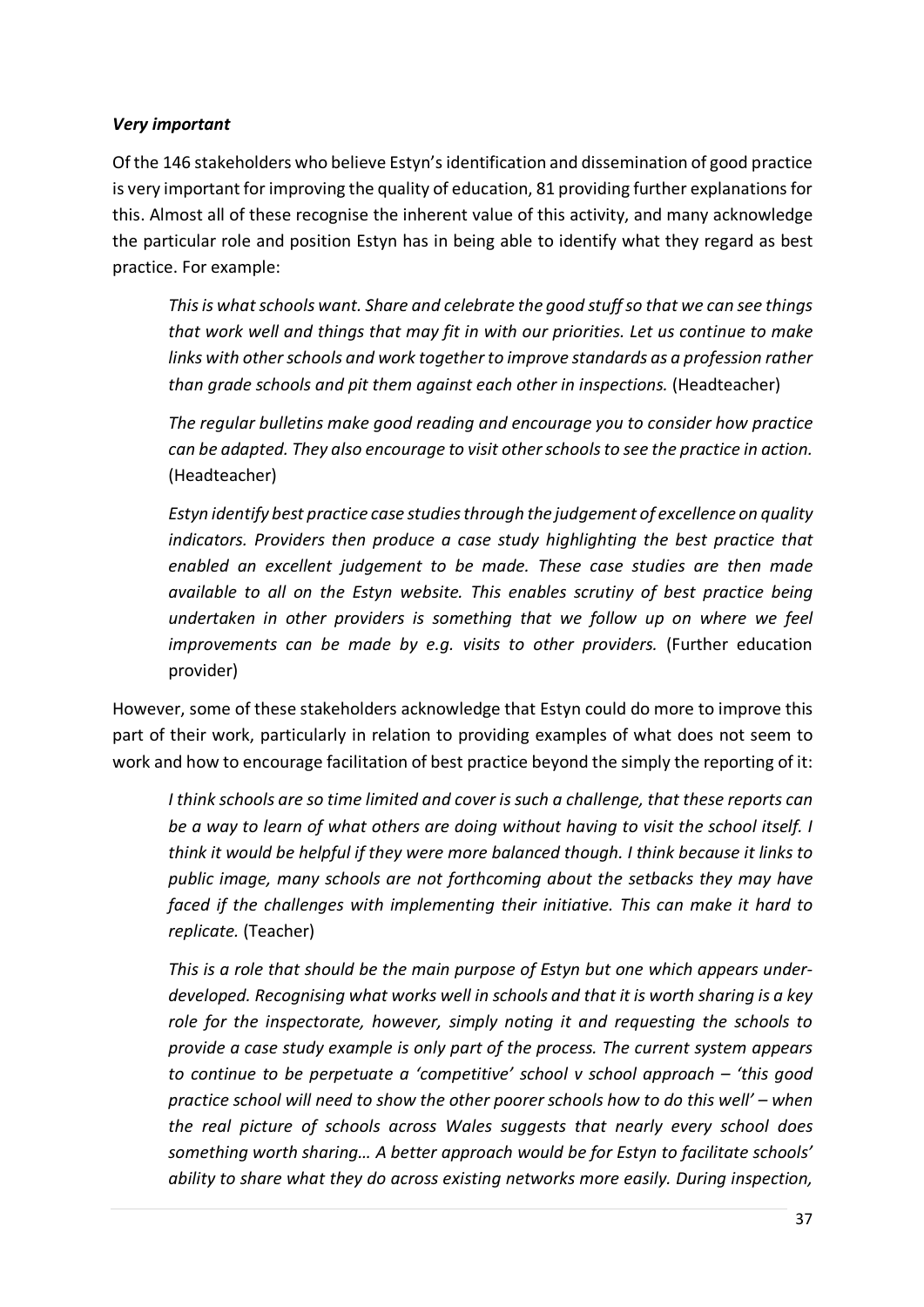*or thematic report processes, Estyn could encourage schools to identify those things worth sharing and encourage every school to do so across existing networks. Part of a school's inspection judgement could include how well they share what they do well – this could be a particular encouragement to those schools who have maintained high performance and good or better inspection outcomes consecutively.* (Trade Union)

## *Quite important*

Of the 142 stakeholders who believe Estyn's identification and dissemination of good practice is quite important, 62 provided further reasons for this. Several of the responses share similar views to those who said this is very important. However, most of these responses suggested ways that Estyn could do more to improve their identification and dissemination of good practice, most notably:

- The advice is context specific and cannot always be applied
- There isn't enough detail to replicate the practices
- Information regarding best practice is disseminated too frequently
- Needs to be evidence based

Some stakeholders mentioned they are unable to use the good practice as it is often contextspecific and not always relevant to their institution. Examples of this are:

*There is a risk here that "good practice" is in the eye of the beholder and experiences of regional consortia do not reflect the good practice that Estyn publicise – and the risk that school X's good practice is copied by school Y (who do not understand the process behind the practice) and the impact is limited or negative.* (Teacher)

*Often good practice papers have helped shape our own practices. The downside can be when the case studies are used as transplantable models. Instead, caution should be advised and more of an emphasis placed on schools having the autonomy to structure good practice to specific context.* (Teacher)

*Credaf bod rhannu arfer da yn allweddol mewn un ffordd, ond wrth ddarllen dogfennaeth Estyn, byddai dim modd ailadrodd cysyniadau o'r fath ar lawr y dosbarth gan nad ydyn nhw'n realistic I nifer o sefyldiadau addysg oherwydd e.e cyllid, nifer staff, anghenion arbennig disgyblion ac ati. Byddai'n well gwario'r arian sy'n cael ei wastraffu ar greu'r adroddiadau hyn ar gyrsiau neu adnoddau diriaethol ar gyfer hyrwyddo arfer da.*

*I believe that sharing good practice is key in one way, but when reading Estyn's documentation, such concepts could not be repeated in the classroom because they are not realistic for a number of education settings because of, for example, finances, staff numbers, special needs of pupils etc. The money wasted on creating these reports*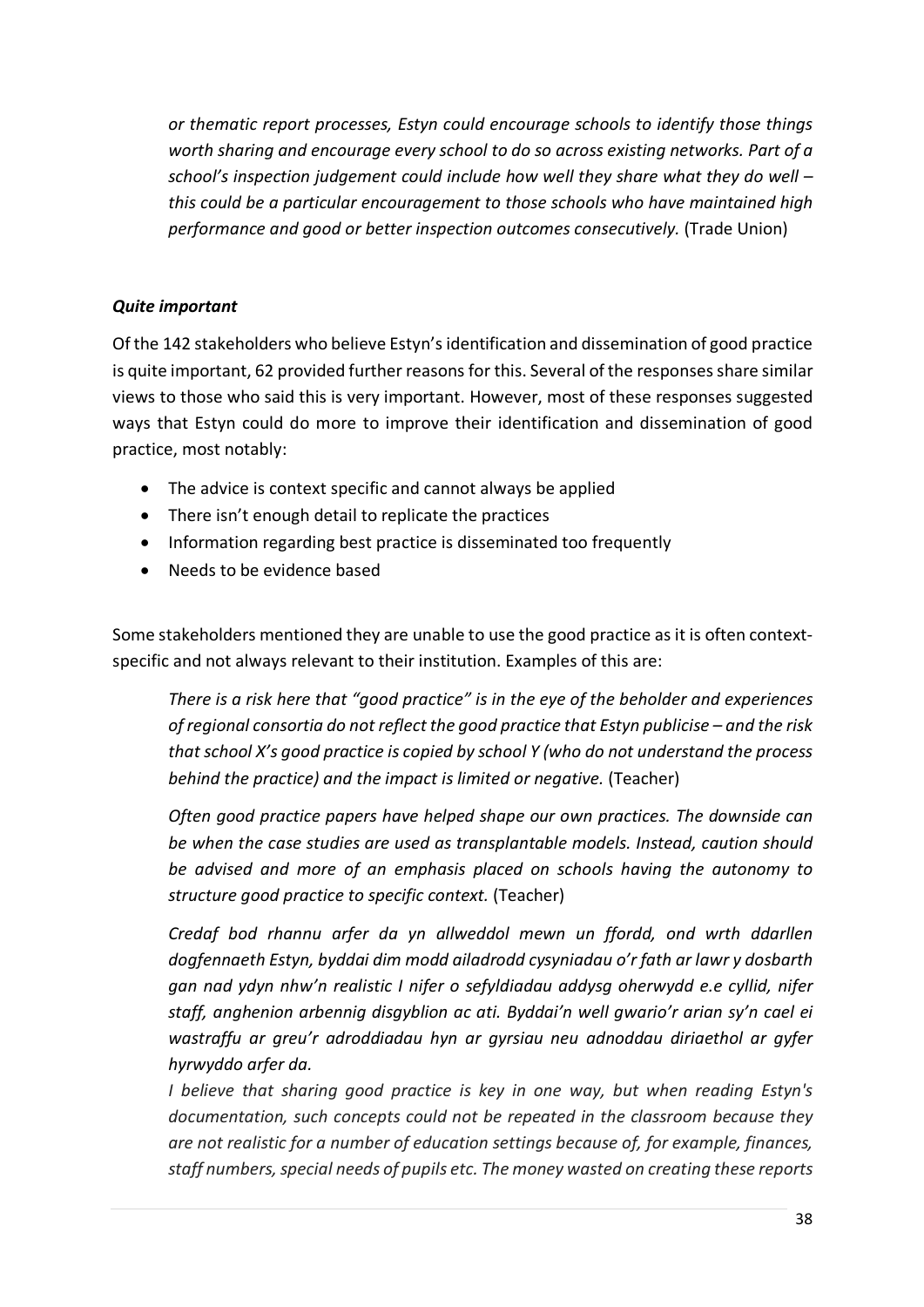*would be better spent on courses or resources for promoting good practice.* (Other educational professional)

One stakeholder mentioned they have had difficulties in replicating the good practice because not enough detail was provided to allow them to do so:

*While some reports are useful there is often not enough detail to replicate practice. Some schools are asked to produce reports when other schools have just as good practice that is not recognised.* (Headteacher)

Some stakeholders mentioned that information regarding best practice is disseminated too frequently which makes it difficult to keep up with. Some stakeholders believe that before they have had a chance to attempt to implement the good practice, new advice would be provided:

*I think it's important but at times there are so many being published that it's difficult to prioritise which will have the biggest impact on your own setting. To introduce things effectively takes time.* (Headteacher)

*Case studies are useful but again tend to be too frequent.* (Headteacher)

One stakeholder believes that good practice should be more evidence-based if Estyn want education providers to find it more useful:

*Mae'n bwysig os oes tystiolaeth tu ol I'r ymarfer da. Weithiau mae polisiau yn cam lywio'r gwaith o godi safonau. Er enghraifft roedd y pwyslais cryf ar bresenoldeb fel prif ddanghosydd lles yn gwbl gamarweiniol a di-angen. Rwyf o'r farn I hyn wneud cam a lles plant.*

*It is important if there is evidence behind for the good practice. Sometimes policies missteer the work to raise standards. For example, the strong emphasis on attendance as a major welfare indicator was completely misleading and unnecessary. I am of the opinion that this is the step and welfare of children.* (Parent/Carer)

## *Not important or inhibits improvements*

Of the 50 stakeholders who believe Estyn's identification and dissemination of good practice is not at all important for improving the quality of education experienced by young people in Wales, 25 gave further justifications for this. Of the 16 stakeholders who believe Estyn's identification and dissemination of good practice inhibits improvements, nine of these gave further explanations for these views. The comments from both groups are very similar and tend to use the following three arguments:

- The advice is context specific and cannot always be applied
- There isn't enough detail to replicate practices
- Needs to be evidence based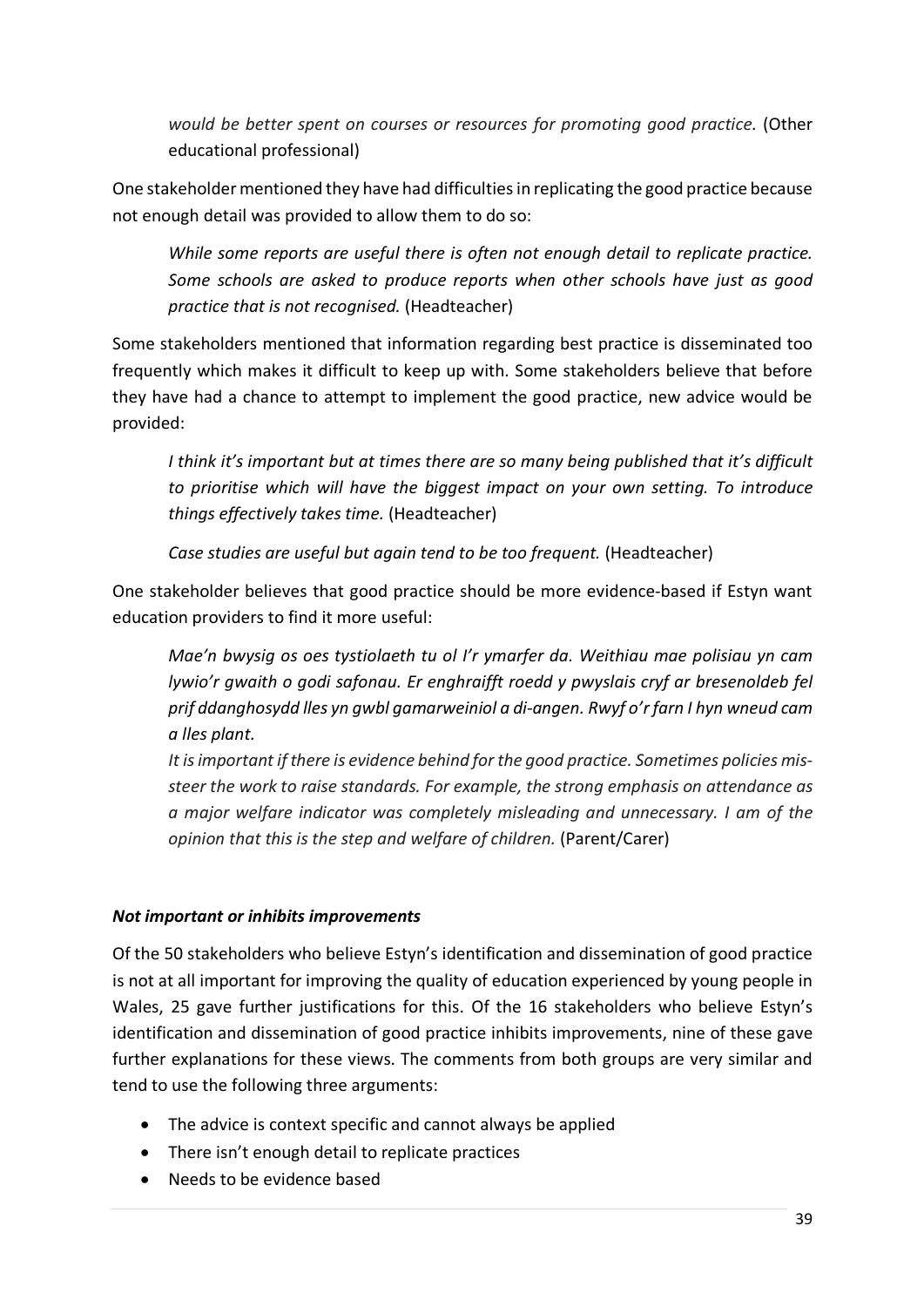Some stakeholders mentioned that good practice examples provided by Estyn are too context-specific, which means they are unable to apply the practice in their own settings. For example:

Dylan Williams paraphrase, everything works somewhere, nothing works everywhere. (Teacher)

*Not enough detail on initiatives and very specific individual schools, not always able to use them to improve outcomes in a different school.* (Teacher)

*Learning communities are unique. It is very rare to find a 'one size fits all' this why 'good practice' is not universal. The over examination of children and young people is so damaging. The drive to 'learn for the test' is outrageous. Not nearly enough attention is given to a variety of ways in which children and young people learn and the skill that some schools have in addressing that. Year groups are exactly that. No attention seems to be given by the inspectorate to innovations to address matters of e.g. timetabling, pupil's learning maturity (except as a disability model) or distance learning. There can be no comparison between outcomes of inspection. The most successful models, that is those education systems that turn out well adjusted, aspirational young people who are not frustrated by trying to be that which they are not are to be seen in other countries, notably Finland and Denmark.* (Teacher)

Some mentioned that even if they want to apply the good practice examples to their own settings they are unable to do so because there is not enough detail provided:

*Nid yw'r gwaith "rhannu" yn ddigon manwl I wneud unrhyw wahaniaeth.* 

The "sharing" work is not detailed enough to make any difference. (Headteacher)

*The descriptions on the website (written by schools) are brief and the outlines do not necessarily support the strength of the school as we are generally inclined to underplay the school's work. It would be more effective to have events where practice is shared with many schools setting out stalls and allowing other schools to move round and chat to practitioners on the aspects that Estyn have highlighted.* (Headteacher)

A few responses mentioned that examples of good practice need to be more evidence-based before they are willing to implement such practices in their own settings:

*Can be very subjective and limited to recently inspected schools. Has to be much broader in terms of evidence base.* (Headteacher)

*Again, this is based on little evidence.* (Teacher)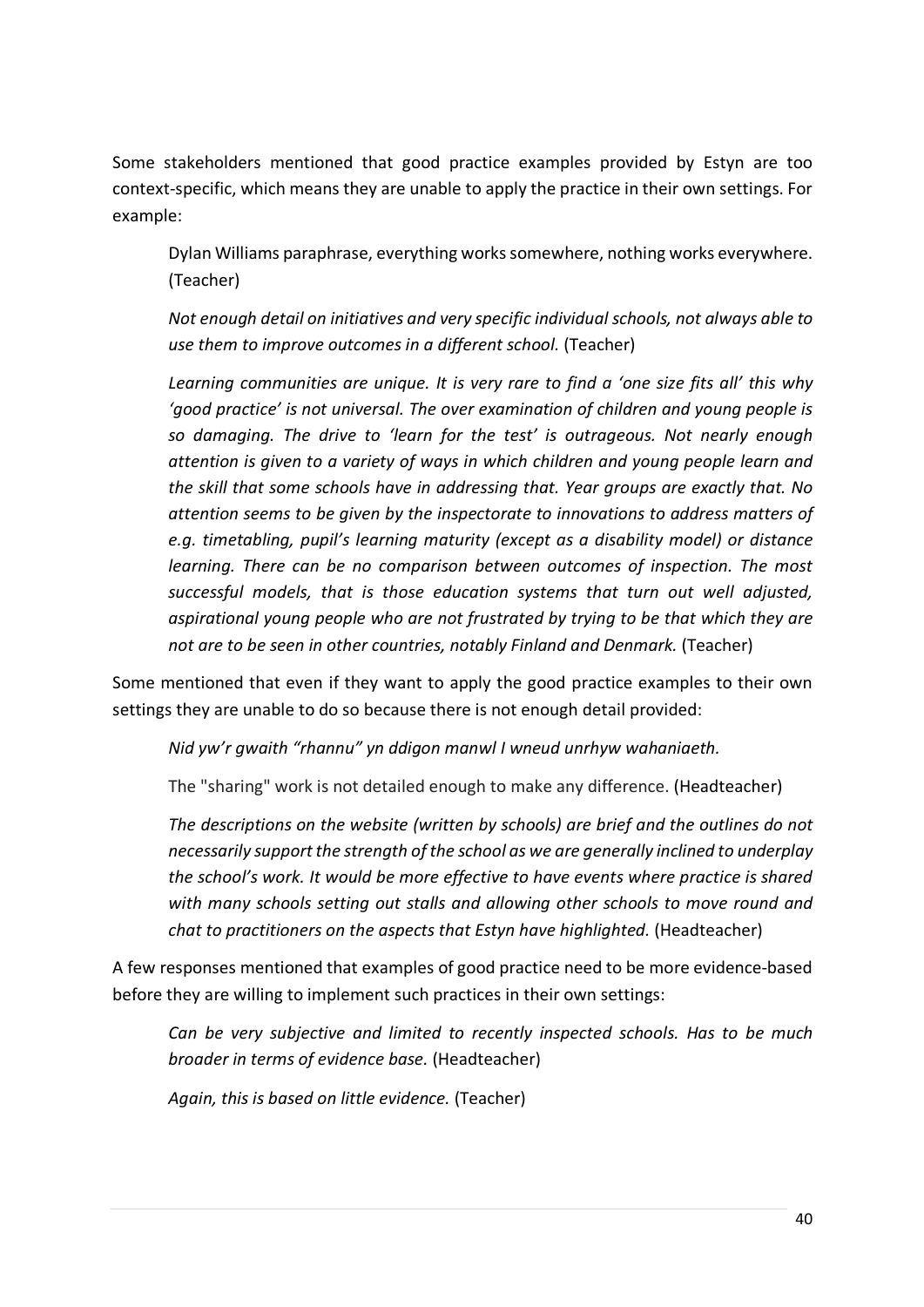## **3.8 Other Estyn activities**

Stakeholders were also asked to provide examples of their experience of any other of Estyn's activities. There were 68 responses to this question. These other activities included:

- Events and conferences
- Peer inspections
- Research papers

We discuss each of these other activities and the feedback they generated in turn.

#### *Events and conferences*

Several responses mentioned events and conferences as being a useful activity provided by Estyn, particularly as a useful way of disseminating information. For example:

*The good practice event was generally very good and gave some good indicators of the way forward for schools in the light of Successful Futures*. (Headteacher).

*The recent showcasing of the excellent work around Wales can support school improvement. The importance of celebrating what is excellent.* (On behalf of a school)

*Estyn's stakeholder events and input at conferences and events has been particularly useful for the sector to identify common areas for improvement and plan collaborative quality improvement activities.* (Other organisation)

*Estyn input at conference and training events is useful. The vision of Estyn is really good and the HMI staff are highly skilled.* (On Behalf of a Primary School)

*Their presence at the NTFW events is very important and this direct involvement with provides a unique forum for professional discussion.* (FE and HE organisations)

### *Peer inspections*

Peer inspections are also seen as beneficial, particularly in terms of the way they help develop more detailed capacity and insight for practitioners. For example:

*Training as a peer inspector and visiting another school to be a peer inspector provided invaluable insights into targeting various aspects of the schools' provision.* (On behalf of a school)

*The annual training for peer inspectors sharpens schools focus and is very valuable as a reflection tool.* (On behalf of a school)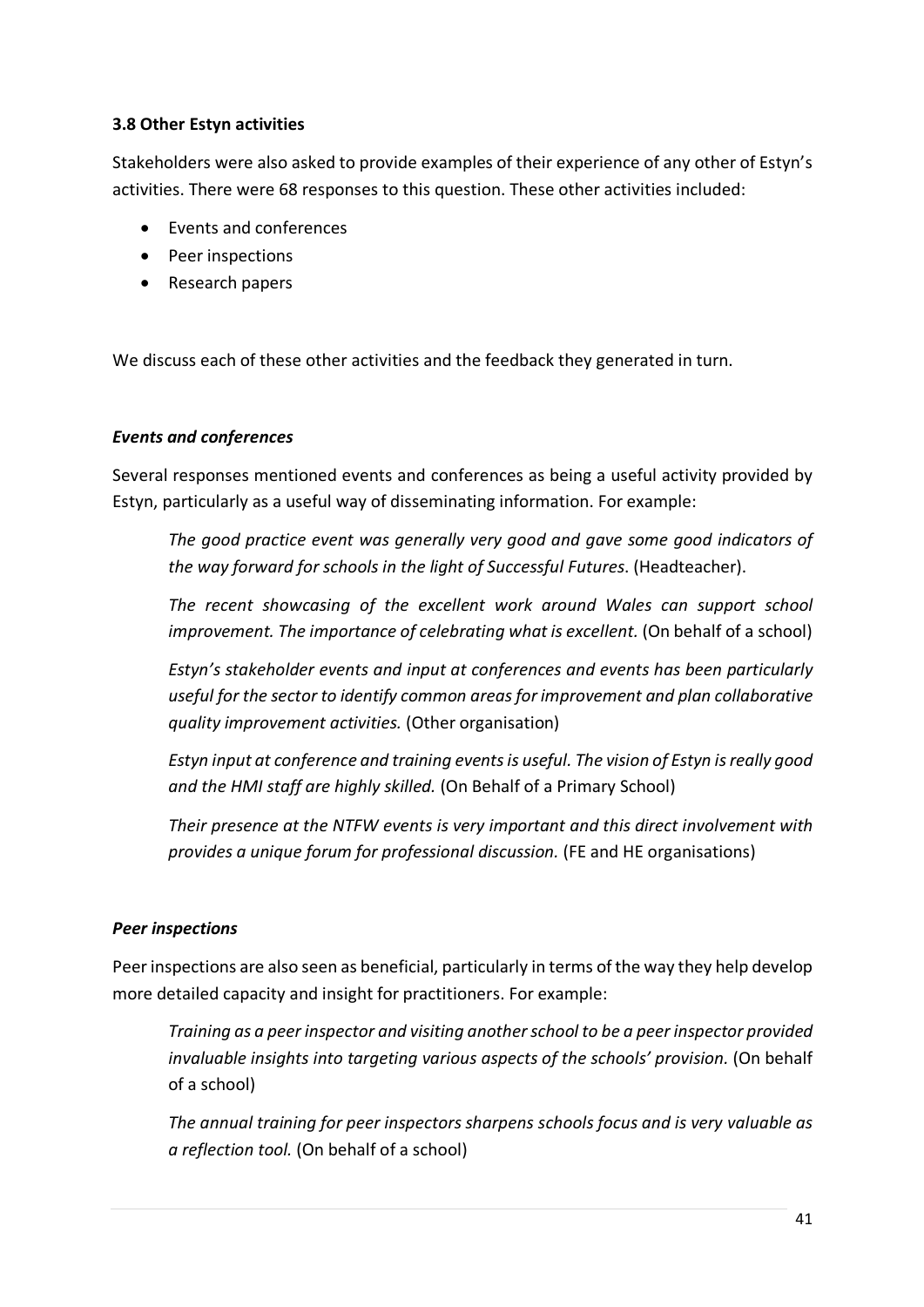*Training and development for peer inspectors and for FE leaders are very useful in supporting all providers and helping them to develop strong quality assurance. This opportunity is both developmental and supportive and enables sharing of both good and more variable practice.* (On behalf of an organisation)

*Estyn needs peer inspector training is also underpinned by the sharing of good practice. This is a highly values mechanism in the education sector in Wales. Numerous staff have engaged in inspections and learnt a great deal from the process which they have been able to bring back and introduce into their own curriculum or business support areas.* (FE and HE Organisations)

*Peer inspector model very valuable to share good practice and help schools become more reflective.* (Headteacher)

*Opportunity to be a peer inspector (HT/DHT both active) provides really good training and helps our own school to develop. Ironically both HT and DHT feel they gain more*  to develop own school from completing an inspection than from own school being *inspected. The process of our own school being judged is too high stress and stakes. Whatever grade awarded is there for 6+years!* (On Behalf of Primary School)

### *Research papers*

A small number of stakeholders mentioned the benefit of Estyn's Research Papers:

*Estyn has written papers about their support of and work with Pioneer schools which has been valuable for the development of the new Curriculum as Estyn have a wide range of experience and knowledge of Best Practice to share with Pioneer schools and non Pioneer schools through cluster work.* (On behalf of a school)

*Mae llawer of deynuddiau a dogfennay ymchwil yn helpgar iawn wrth ystyried materion perthnasol fel man cychwyn* (Teacher)

*Many of the research materials and documents are very helpful when considering relevant issues as a starting point* (Teacher)

## **4. Estyn and Wales' Education Reform Programme**

Stakeholders were asked about the importance of various Estyn activities for meeting the future needs of the education reform programme in Wales. Overall, the identification of good practice, followed by Thematic Reports are generally regarded as being the most important activities Estyn currently undertakes for meeting future needs (Figure 8). The least important of Estyn's activities for meeting future needs are the HMCI's Annual Reports, followed by school inspections and local authority and regional consortia inspections. Nevertheless,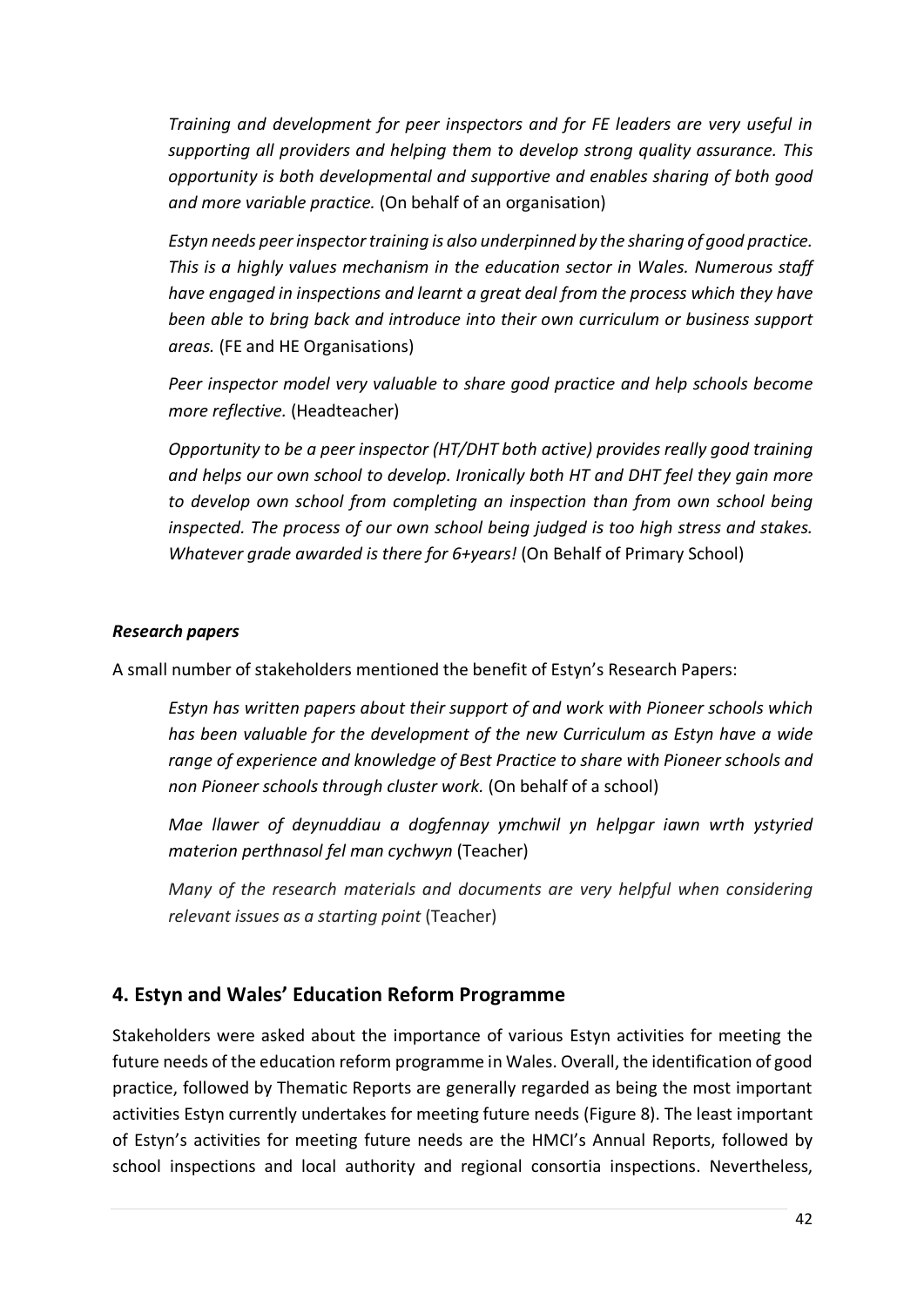41.6% of responses still indicated that school inspections will be very important for meeting the future needs of the new education reform programme in Wales.



## **Figure 8. The importance of Estyn activities in the future for meeting the needs of the education reform programme in Wales**

Figures 9 and 10 illustrate the levels of importance given to various current Estyn activities with their importance for the future. Figure 9 compares the number of responses that suggest these activities are not important and Figure 10 compares the number of responses that suggest these activities are very important. In all cases more stakeholders report that these various Estyn activities will be important in the future than the number of stakeholders who currently think they are. The identification and dissemination of good practice is one area where there is significantly greater support for the new education reform programme than there is currently. There also appears to be greater support for school inspections for the future than there is currently. This gives some indication of the areas where both the role of Estyn is important for meeting the needs of the education reform programme but also where many stakeholders feel improvements in these activities could be made.

How important will these Estyn activities be in the future for meeting the needs of the new education reform programme?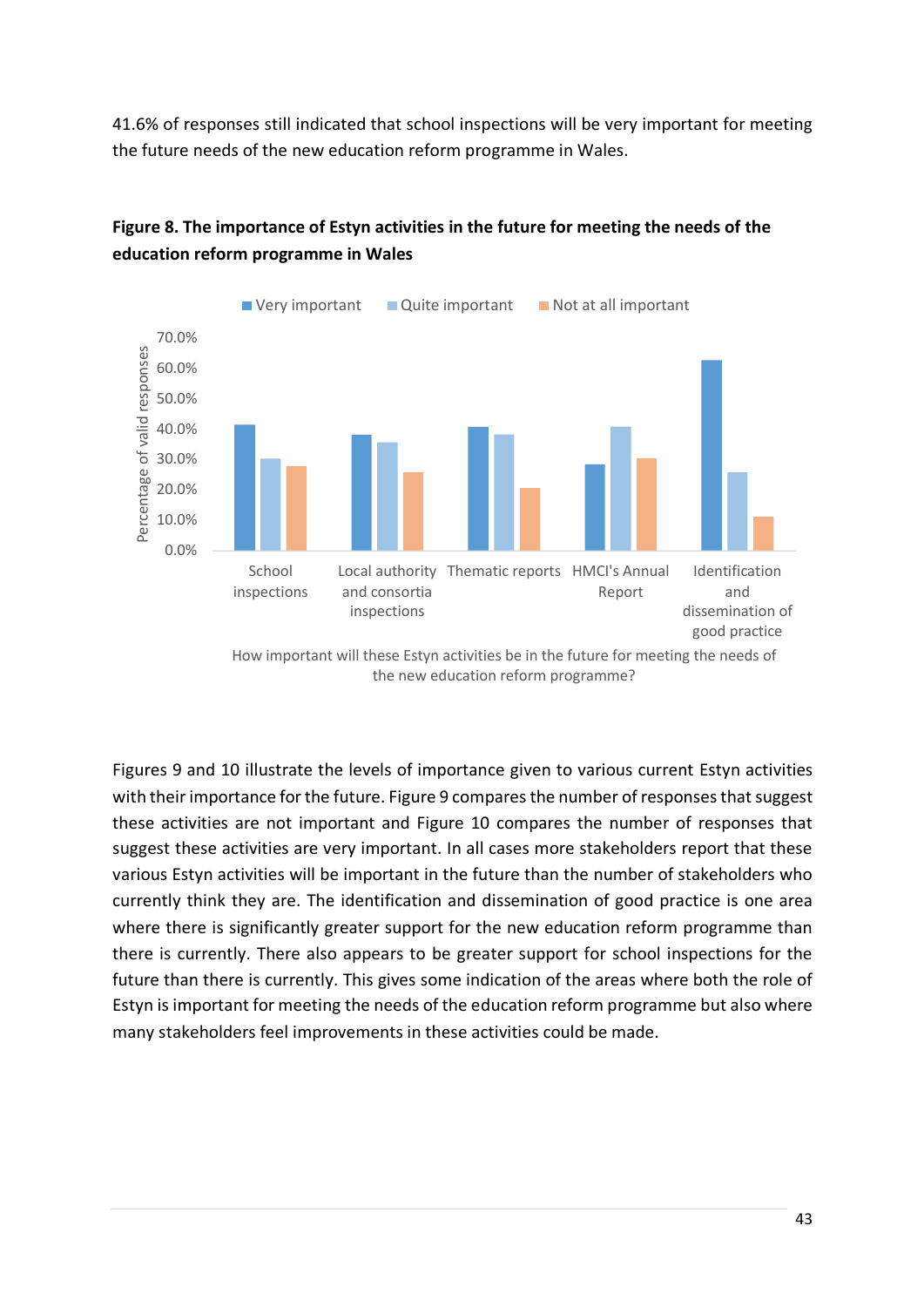

## **Figure 9. Percentage of responses regarding Estyn activities as not at all important, currently and for the future**

Stakeholders were also invited to discuss how Estyn could best contribute constructively to a reformed education system in Wales. There were 231 responses to this question, most of which can be summarised in the following four ways:

- The opportunity to adjust to the new curriculum
- Estyn adopting a more advisory, supportive role which encourages the sharing of good practice
- Inspectors should have recent and relevant training
- Inspections should be broader in scope Less focused on quantitative data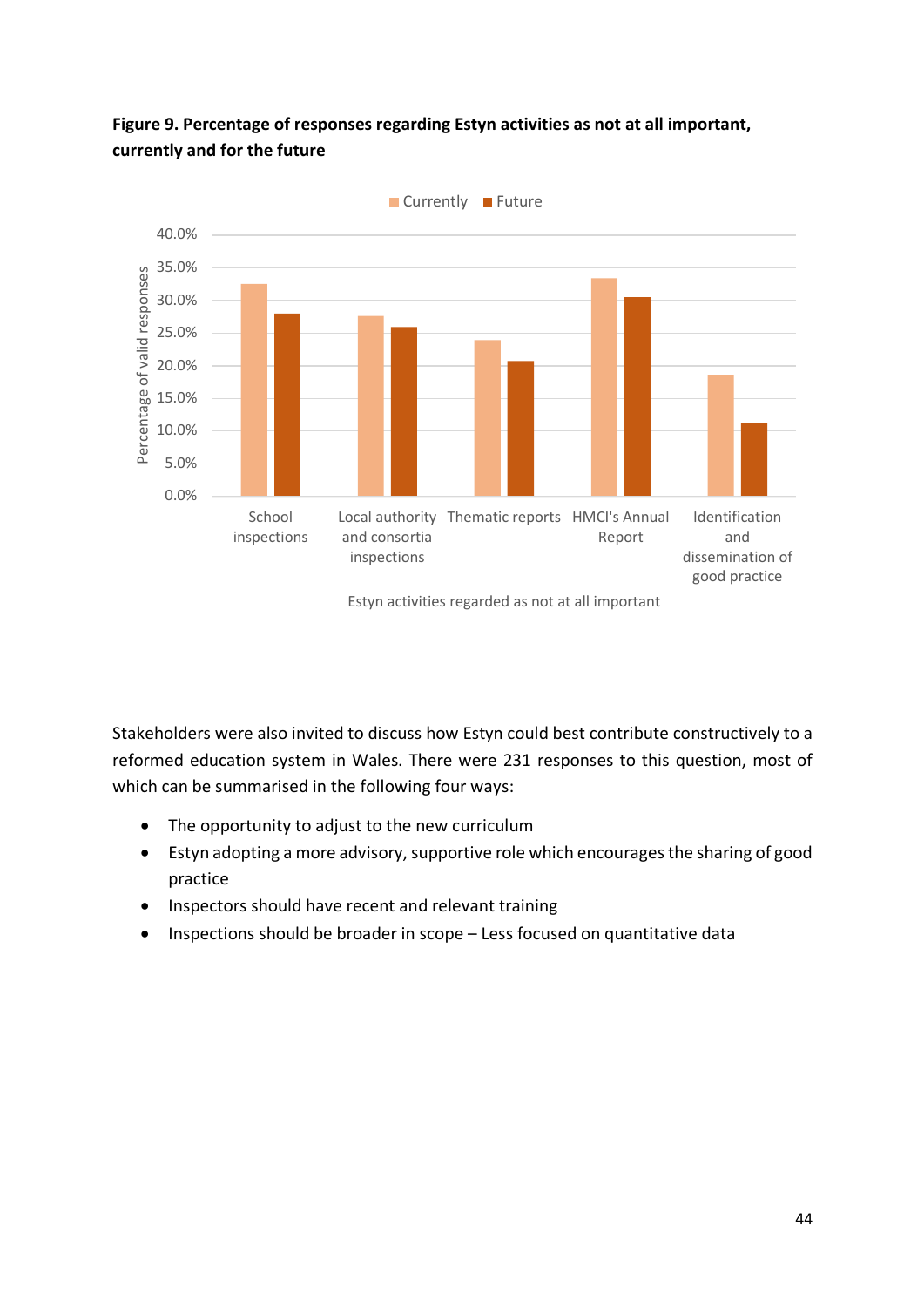

**Figure 10. Percentage of responses regarding Estyn activities as very important, currently and for the future**

In response to this question some stakeholders mentioned that they should have the opportunity to implement and adjust to the new curriculum before being inspected again by Estyn:

*A stop to inspections, at least during the period the new curriculum is implemented would be the first reform that is required. Schools need the confidence that they can implement the new curriculum as planned and not be punished within an inspection cycle for that.* (Teacher)

*Take a step back! The new curriculum will take time to be fully embedded. Schools need to be given time to trial, plan and be creative without fearing an inspection. Schools will not be on board with the curriculum changes until Estyn and WG take a step back from assessment and accountability.* (Teacher)

Others felt that Estyn has a key role to play in supporting schools whilst they introduce and adapt to these reforms:

*I think Estyn needs to be helping schools to plan and implement the new curriculum. I think schools are very nervous about taking risks because of a lack of confidence as to how Estyn will receive innovative or creative approaches. I think this is also true of exam boards for secondary schools.* (Teacher)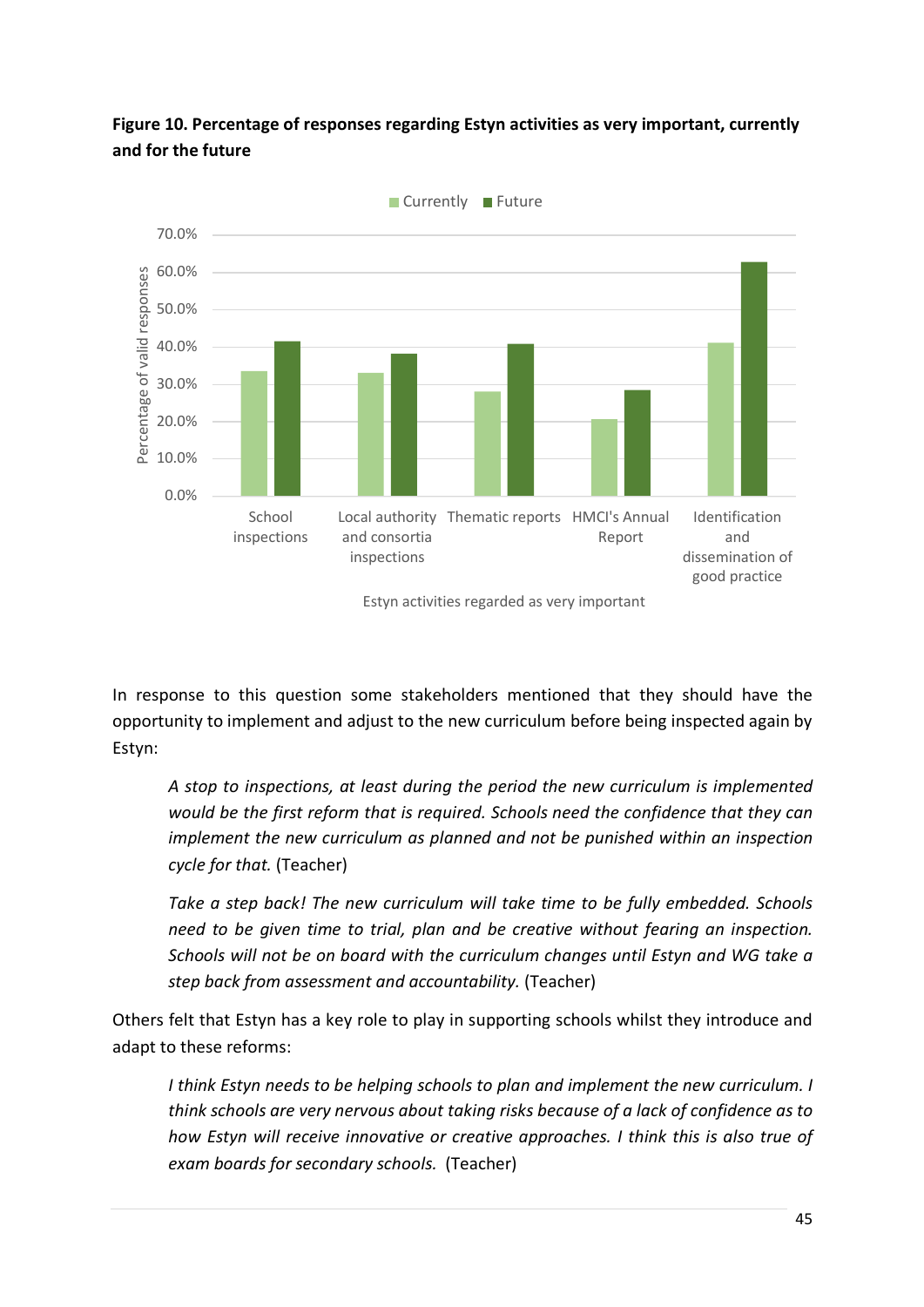*With all of the expertise in school improvement within Estyn, could we not have a period of 1-2 years to work alongside schools constructively in helping them improve their cultures and practices in order to be ready to deliver a new curriculum through the re-professionalisation of teaching? There is enough knowledge in the system to be able to identify which schools are finding the concept of subsidiarity more challenging than others. Then when a new inspection cycle recommences, inspection teams would have a lot more credibility if they have been an instrumental part of moving our system forward rather than swooping in to judge before swooping out.* (Parents/ Other education professional)

A large number of stakeholders are interested in Estyn taking on a more advisory, supportive role to encourage the sharing of best practice between schools. There is also general consensus for this amongst most types of stakeholders. Examples of this included:

*Celebrate the successful parts and suggest areas to improve and how they can improve. During an inspection a member of staff was told that they need to improve a certain part of their lesson but when asked for advice was told that they cannot advise that is not their job.* (Teacher)

*By facilitating the sharing of good practice between schools but by reducing the over burdensome judgemental nature of the system. Currently, schools are bogged down in trying to prove how effective they are whereas they should be placing all of their energy into improving provision and outcomes. A poor judgement and the overwhelming follow up process leaves a trail of disappointed and demoralised staff who then struggle to deliver to the best of their ability.* (Headteacher)

*The role of ESTYN could be to have a body of research that it shared quickly with other schools through shorter, more focused visits with far less paperwork, and a focus on what makes a difference. This can then be disseminated through events for schools and stakeholders so that everyone becomes aware of what works and how it can be applied to their situation.* (Headteacher)

*I think that Estyn should be allowed to help schools improve not just by highlighting weaknesses but by pointing them in the right direction by giving them examples.* (Other educational professional)

*By identifying schools where best practice is observed and encouraging schools to share.* (Teacher)

*Estyn needs to be able to champion best practice. They should be able to offer advice and point schools towards best practice. This is not however to promote one particular way of doing things.* (Regional Consortium)

Several stakeholders, particularly educational professionals, mention that, in order for Estyn to contribute constructively to a reformed education system, Estyn inspectors should have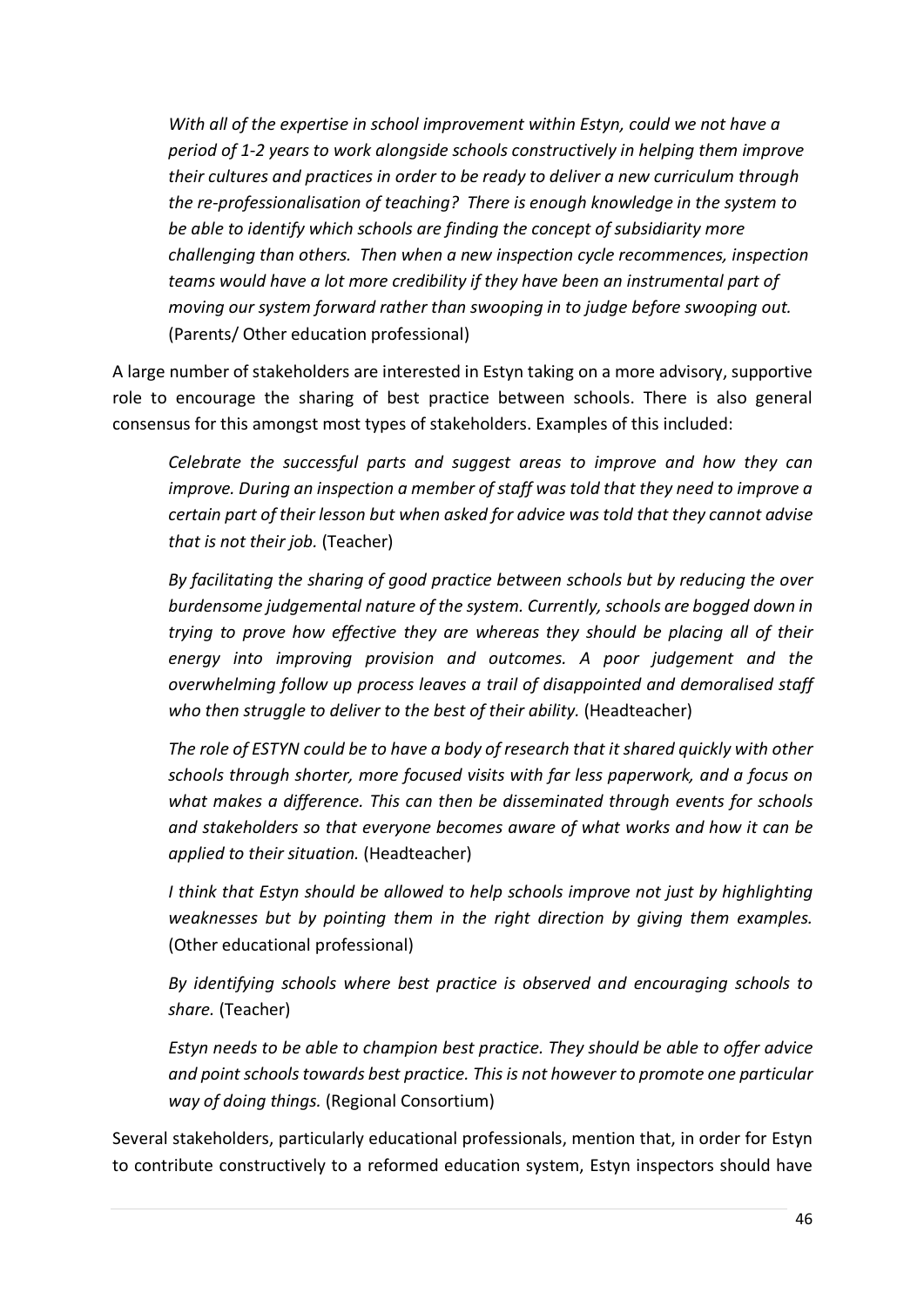recent and relevant teaching experience. This is considered to be an important way of improving the reliability of the inspections:

*In a supportive role, having inspectors who are currently working in schools and given a terms secondment to work as an inspector. To be able to make a judgement from experience of actually teaching.* (Teacher)

*By involving actual teachers in inspection and not just people with no recent involvement in schools.* (Parent/Teacher)

*Use inspectors who:*

*1. have a genuine love of education*

*2. Possess experience of leadership in a wide variety of schools- not just leafy suburb schools.*

*3. Have recently and relevant experience of planning and delivering the 'new' curriculum.*

*4. Inspectors to attend a sabbatical in school every two years.* (Governor)

*ESTYN staff to be seconded back into schools to update their knowledge and understanding of current, significant reform changes.* (Other educational professional)

Some stakeholders feel that in order for Estyn to contribute constructively to a reformed education system, inspections nee to be broader in their scope. Suggestions for how they could be broadened, however, were varied. Some examples included:

*…there have been best practice papers written based on visits from inspectors into schools that have been very shallow in an observational capacity (one lesson observation and a meeting with the SLT). These best practice papers then go on to become established methods and stop progress in other schools.* (Teacher)

*Make sure they take into account a school's context before providing judgments. Value ALL and engage with all levels of school leadership – Children, LSA, Teacher, Middle Leader, SLT, Headteacher.* (Teacher)

*I think Estyn need to be more aware of how schools run day to day, 'on the shop floor' so to speak. They need to work closer with the county's challenge advisors in order to understand the bigger picture rather than the snapshot they see over a couple of days. I think there needs to be a better consistency between inspecting teams and better construction of teams. The inspectors need to understand what modern day teaching is like.* (Welsh Medium Primary Schools)

Generally, stakeholders feel that widening the scope of inspections would prevent the inspections from being overly-focused on quantitative data and enable more people to have their voices heard in the inspection process: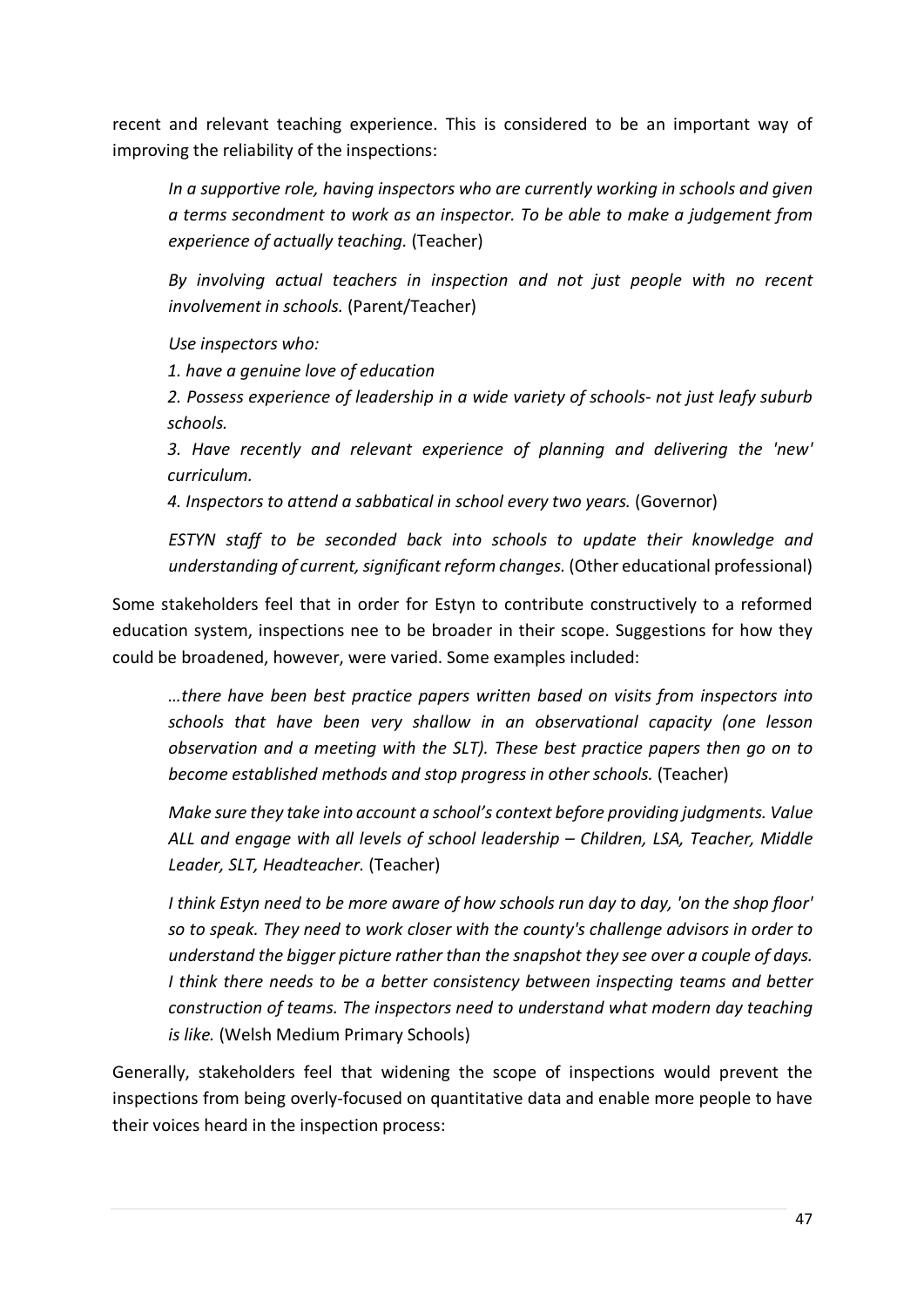*The views of parents and other stakeholders using a discussion format. The views of the pupils, again using a discussion format.* (Teacher)

*Estyn does need to include the views and opinions of ALL parents –* not just the 'chosen ones'. (Parent)

*Get into schools.* Listen to parents between inspections. (Parent/Other educational professional)

*Work very closely with school leaders during inspection process, particularly peer inspectors. More emphasis on peer reviews – ensuring there is consistency in the process and that there is trust in the system/professionals.* (Headteacher)

*Ensure that the children are not actually forgotten in the process, and that children are not just numbers and data to track.* (Teacher)

Some stakeholders also feel that less focus on data would allow Estyn to recognise the different backgrounds and contexts that pupils came from, and to take this into consideration when undertaking their inspections. This, some stakeholders feel, would allow Estyn to adopt an approach which is focused on the progress of a school:

*Estyn has already started to look more at wellbeing and less on data. Estyn needs to understand that schools are all working with different children, the new curriculum is far more skill based and less measurable on outcomes – Estyn is working to recognise this. The case studies they have published in the past will now be more useful for schools struggling with implementation of the Foundation Phase etc*. (Other educational professional)

*By supporting and not merely judging education establishments and practitioners. Be realistic; move towards value added progress; don't judge merely upon data and standardised tests. Value opinions of teachers to shape the curriculum- enable them to be creative and innovative but provide clear and consistent outcomes against which they will be assessed or monitored.* (Teacher)

*By ensuring that the outputs and outcomes which are measured reflect the whole child and not just their academic achievement. Children spend so much of their waking life in school that it is essential that Estyn inspectors understand the impact of Adverse Childhood Experiences on the ability of a child to access education. The emphasis on attendance, punctuality and exam results which we have seen in the past can sometimes mean that schools are not able to meet the needs of pupils who have had a hard start in life.* (The National Adoption Service)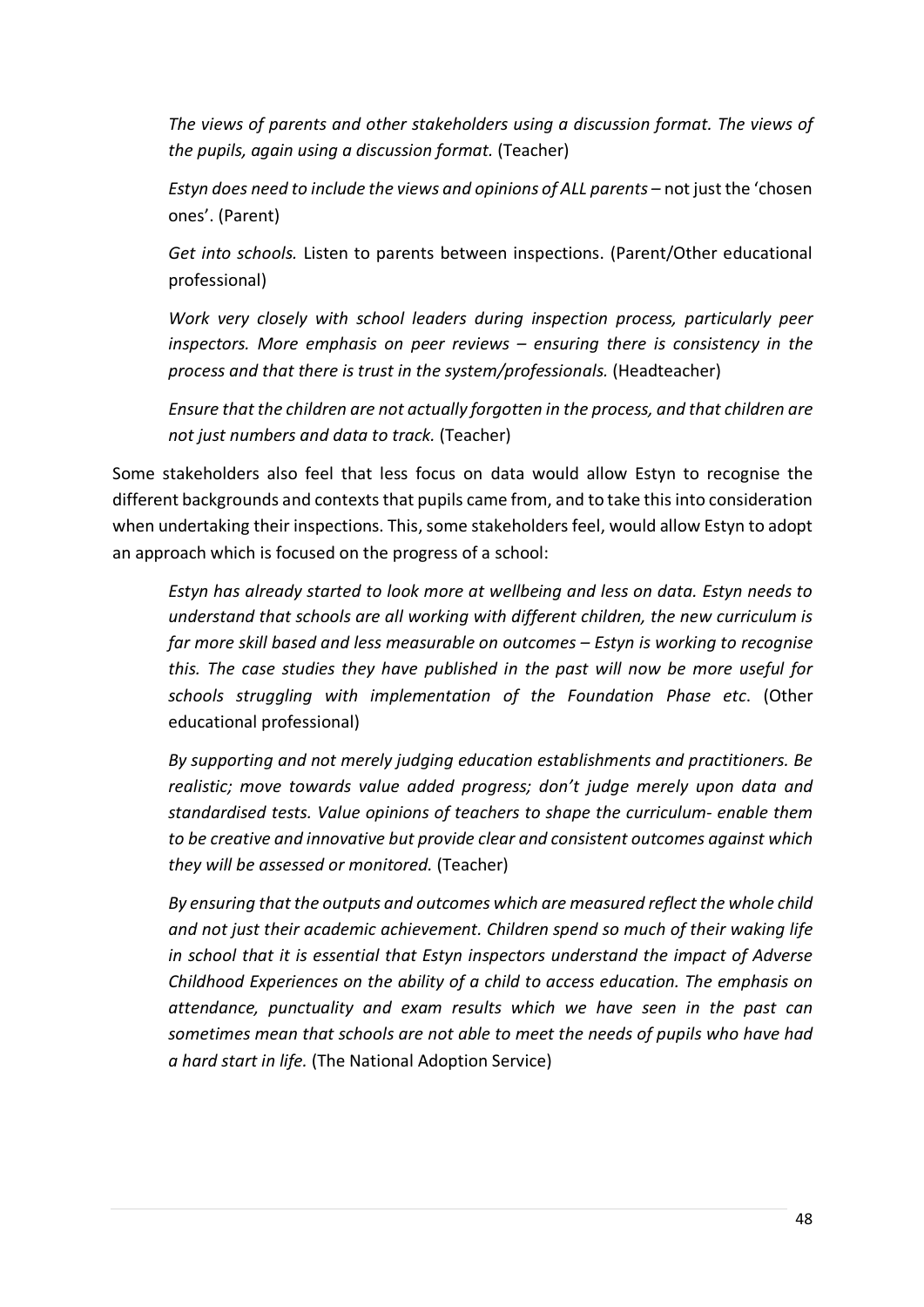## **5. Final remarks**

Stakeholders were invited to provide any other additional information they felt was relevant to this call for evidence. Of the 505 valid responses 168 stakeholders offered additional comments. Most of these final comments are reiterations of previous points made by themselves or others. However, the most common conclusions from this were:

- Inspectors behaviour and inconsistencies between inspection teams
- Estyn being overly critical and unsupportive
- Inspections being overly focused on quantitative data
- The importance of Estyn providing opportunities to share good practice
- The importance of Estyn remaining independent and impartial
- The stress which inspections place on teaching staff

Rather than repeat many of these points, this final Section highlights some of the topics or issues that have not been highlighted above. Three additional themes mentioned by stakeholders are:

- Additional Learning Needs
- The role of external organisations
- Opportunities to appeal

## *Additional Learning Needs*

A number of stakeholders mentioned the importance of Estyn in ensuring students with additional learning needs are appropriately supported. Suggestions for how this could be improved included:

*Estyn need to be fully involved as a voice for the children in school who have special educational needs they can do this by reviewing all and knowing how children are being supported and if the standard is of good quality.* (Parent)

*By making inclusion a key indicator of school performance, by looking how and why so many ALN children end up out of mainstream education. Helping change the mid set of schools that they cannot cater for such a 'small' group of children as they have to think of the majority.* (Parent/Carers of children with additional needs)

*I would like to see ESTYN gleaning information directly from parents using a random sampling system. I would like to see less emphasis on attendance and more on health/wellbeing of the child. I would like to see a workable inclusive system and not one that segregates pupils with SEN/ALN into units (stfs)…. I would like to see more 'disabled' people represented within ESTYN as they carry out inspections (out of interest, how many ESTYN inspectors have SEN/autism etc...?). I would like to see*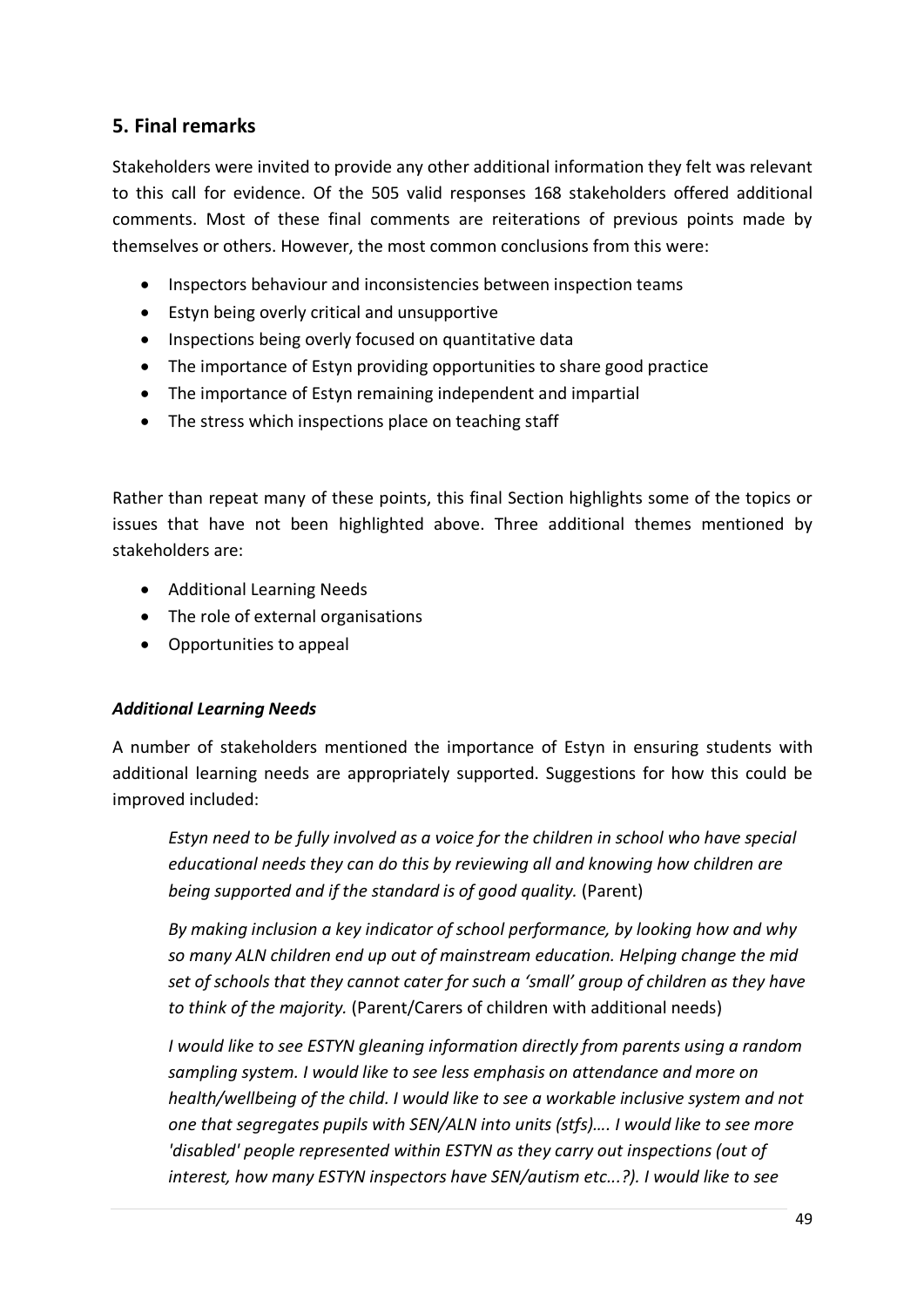*ESTYN working with local authorities and schools on developing flexi-education for those pupils who cannot attend f/t for medical reasons. I would like to see ESTYN calling for statutory guidance on delicate issues. such as bereavement and the management of continence issues within the school system.* (Teacher)

*Estyn also needs to look very closely at how children with SEN are being supported. They should look at each child's statement or IEP and interrogate to find out if the provision matches the statement or IEP. Estyn should speak to all parents in the school who have children with SEN. This information should be used to assess the school's competency and commitment to ensuring all children have the opportunity to reach their full potential.* (Parent)

*The need to ensure that the new curriculum is accessible to learners with ALN. This is of particular importance given the emphasis on cross-curricular study. For example, if a learner has difficulties in accessing lessons around language, it is important that all cross-curricular activities take account of access requirements. This will ensure that the learner does not miss out on other subjects because of difficulties faced in one particular area of learning… In addition, the need to ensure that the move towards "progression steps" does not exacerbate a culture of low expectations for learners with ALN.* (Third Sector Organisation)

*We know from various research that there are a group of children with atypical neurodevelopment due to either Autism or early childhood trauma who are not currently being served well by any part of the education system in wales and who as a result are being educated at home without scrutiny or support. This situation must be addressed in future.* (Other Organisation)

### *External organisations*

A few stakeholders mentioned that Estyn should be doing more to work with external organisations, and to help schools link to appropriate organisations if this is required. Examples of this included:

*Estyn could also assist schools in establishing new relationships with important external organisations that also impact positively on pupils. Given what they should see and the information they will gather in the peer-led approach suggested above, particularly where national policy is delivered effectively with the assistance of other sectors e.g. Mental Health support for pupils via a health initiative or organisation, Estyn should be better placed to help establish such positive connections. It is important that the trust in the profession talked about by politicians and Welsh Government is also shown by the inspectorate in the way in which they operate in future, or the desired policy aspirations cannot be easily met by schools.* (Trade Union)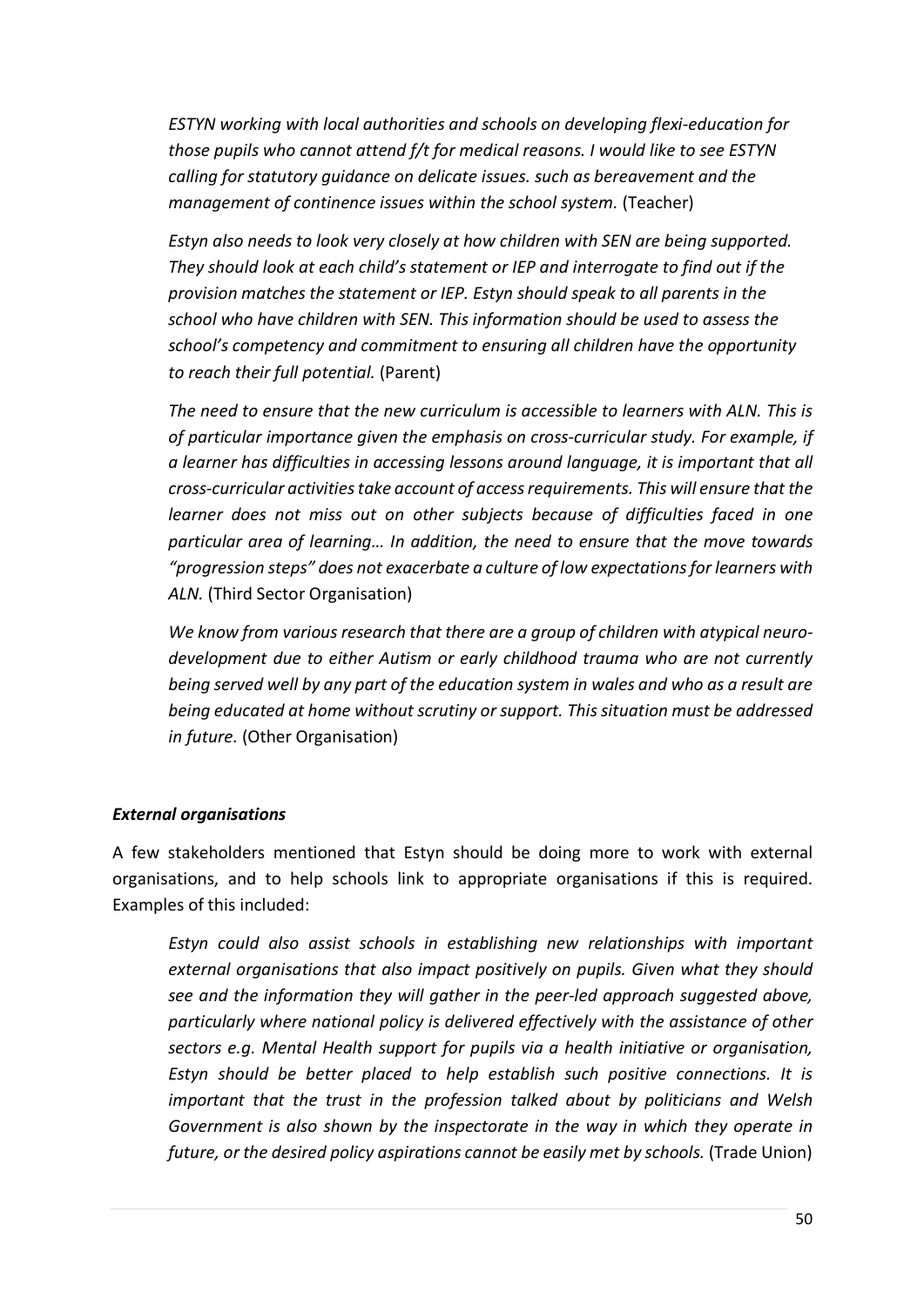*In Wales (as in the rest of the UK) there is a big problem with the science and engineers 'talent pool', and this not helped by the diversity problem in these careers, particularly in terms of the number of girls and women studying and working in engineering and the physical sciences. I would like to see Estyn work with bodies with expertise in gender, such as Chwarae Teg and the Institute of Physics, to look at how Estyn inspections could include best practice in gender equality…* (Other educational professional)

*PACEY Cymru has been working with Estyn around their role in relation to the inspection of childminders. Legislation does make provision for Estyn to inspect childminders, but there are challenges in how they might usefully inspect provisions with very small numbers. We are aware of the work Estyn are in the process of developing around joint-inspections of non-maintained settings with CSSIW. PACEY Cymru feel that it is therefore timely to consider how childminders are funded to deliver education can be included within future joint-inspection arrangements. We are keen to work closely with Estyn and CSSIW as this develops to support opening up opportunities for childminders specifically in relation to the Childcare offer in Wales and the funded education element of this to support sustainability of setting and better outcomes for children in their care.* (Childcare and Early Years Umbrella Organisation)

#### *Opportunities to appeal*

Finally, due to the public nature of Estyn's inspection reports, a small number of stakeholders suggest that there should be some kind of appeals process, allowing schools to contest what they may regard as unfair decisions:

*Old framework not fit for purpose but things slowly improving. Estyn do provide independent oversight of education in Wales BUT no appeals process for schools against judgements.* (Headteacher)

*If judgements are to remain then there needs to be an appeals process. Too much power given to Estyn in such circumstances. Schools are accountable therefore there also needs to be an independent scrutiny committee here schools can appeal if Estyn judgements differ significantly to that of Consortia*. (Headteacher)

*An appeals mechanism would be a good idea.* (Other education professional)

### *Other observations*

Finally, we make two observations on issues or points that are either not raised or do not receive much attention from stakeholders.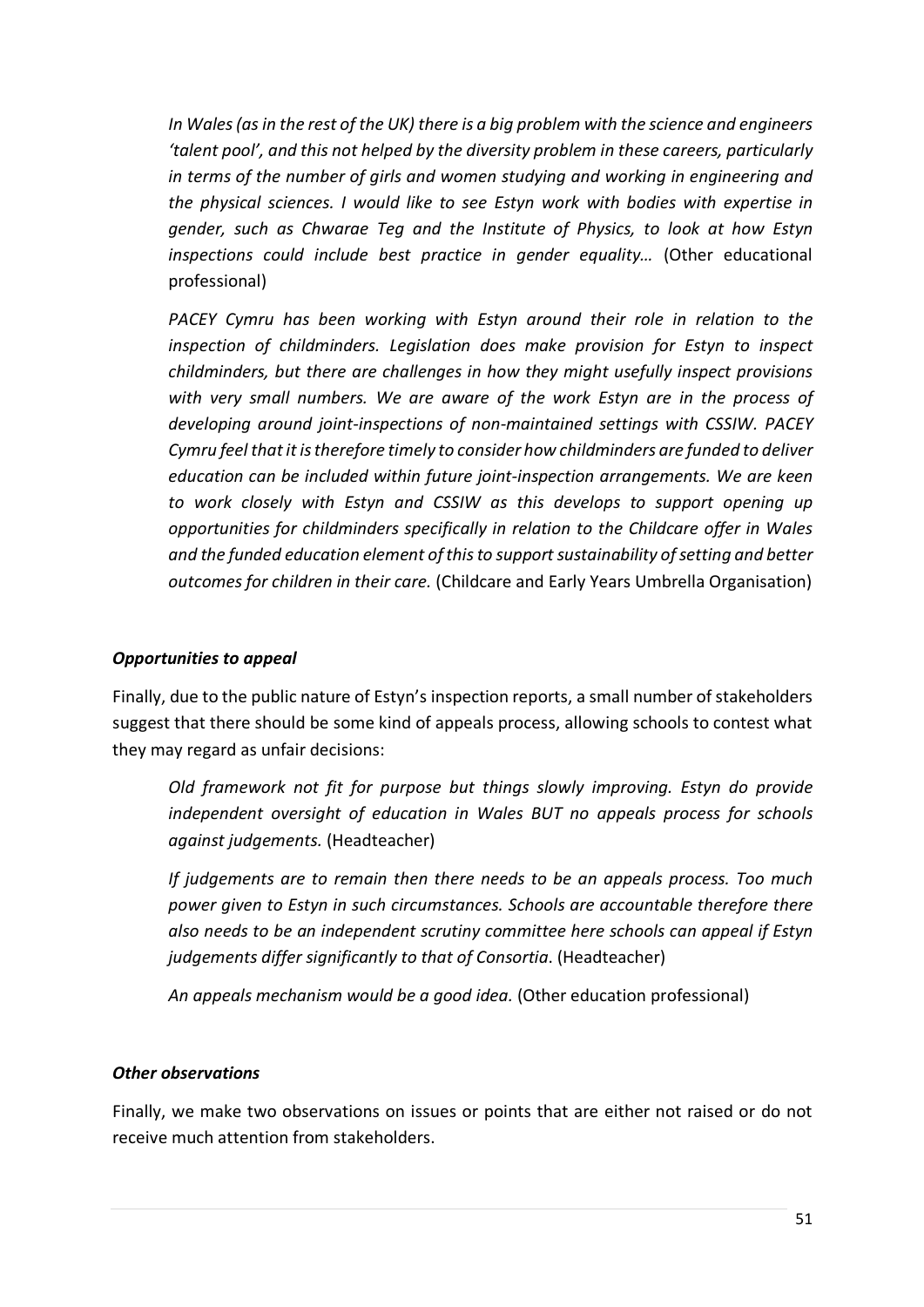The first is that only a very small number of stakeholders cite the importance of Estyn inspections with regard to either parents' understanding of their school(s) or their choice of schools for their child. Just one parent said they thought the Estyn inspection reports are useful for this purpose:

### *As a parent I would follow the advice on what school to send my child* (Parent)

But conversely two parents said they found Estyn reports unhelpful – one suggesting that their focus would better be spent on the monitoring of governor bodies, local authorities and regional consortia. The other suggesting that the resource spent on inspections would be better used in schools and on practitioners' professional development:

*As a parent I am concerned about whether or not my child is happy at school, whether he is well behaved and whether he, as an individual, is making good academic progress. I make judgements about these matters from observing my child, speaking to other parents and from information I receive from the school. The results of an inspection report would not influence my choice of school or make me view my child's school differently, particularly as the reports are only published every five or six years. The content of the report may well be outdated within a very short period of time changes to staff, different cohorts of children can obviously influence the performance of the school and so the findings of an inspection report are only a snapshot in time. As a parent governor I acknowledge that the school needs to be accountable, but there is a rigorous process of data collection in place. Parents hold the school to account regarding their own children's progress, the governing body are a body who challenge the school and to the local consortia also challenge the school. It seems that Estyn could provide a much more effective role and provide better value for money by monitoring the effectiveness of the bodies that already hold schools accountable governors, LA, Local Consortia.* (Parent/Governor)

*Not many parents that I know even read the Estyn reports. The recommendations in the reports I have read seem superficial and don't always reflect what is commonly known about a school's performance. The key factor in improving the quality of education experienced by young people is, in my view, the calibre of the class teacher and the quality of the resources within the school. I imagine that the inspection process is very expensive one to run. As a parent I would rather this money was spent on ensuring that the teachers within our schools have high quality training and that my child has access to good quality and up to date resources and experiences.* (Parent/Governor)

The second observation to make is that very few stakeholders mention or discuss a radically different role or approach for Estyn. As we have seen, some stakeholders do reference the new curriculum, but only to suggest that inspections should be mindful of the challenges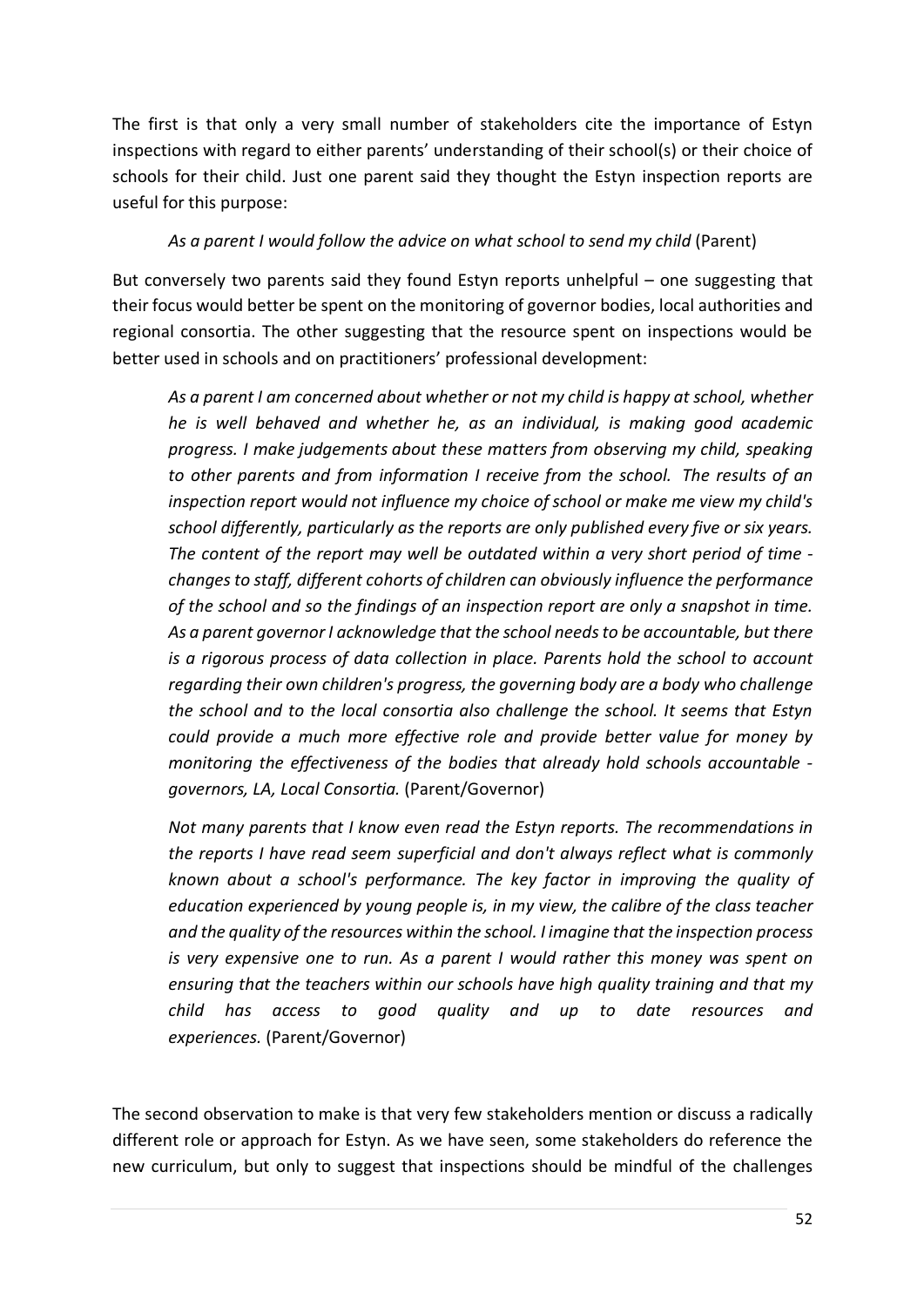facing schools in introducing the new curriculum. No stakeholders suggest that the new curriculum requires a different accountability system. This may be, in part, because many stakeholders acknowledge that accountability already exists alongside other various mechanisms or processes within the education system, whether they are within schools, between schools or between schools, local authorities and regional consortia. But it may also reflect how few stakeholders have considered what kind of accountability system Wales needs in the future as it embarks on a radical overhaul of the school curriculum and assessment. Similarly, none of the stakeholders make reference to the accountability systems of other countries, suggesting that there is very little knowledge and understanding of how different accountability systems (including that in Wales) function and perform.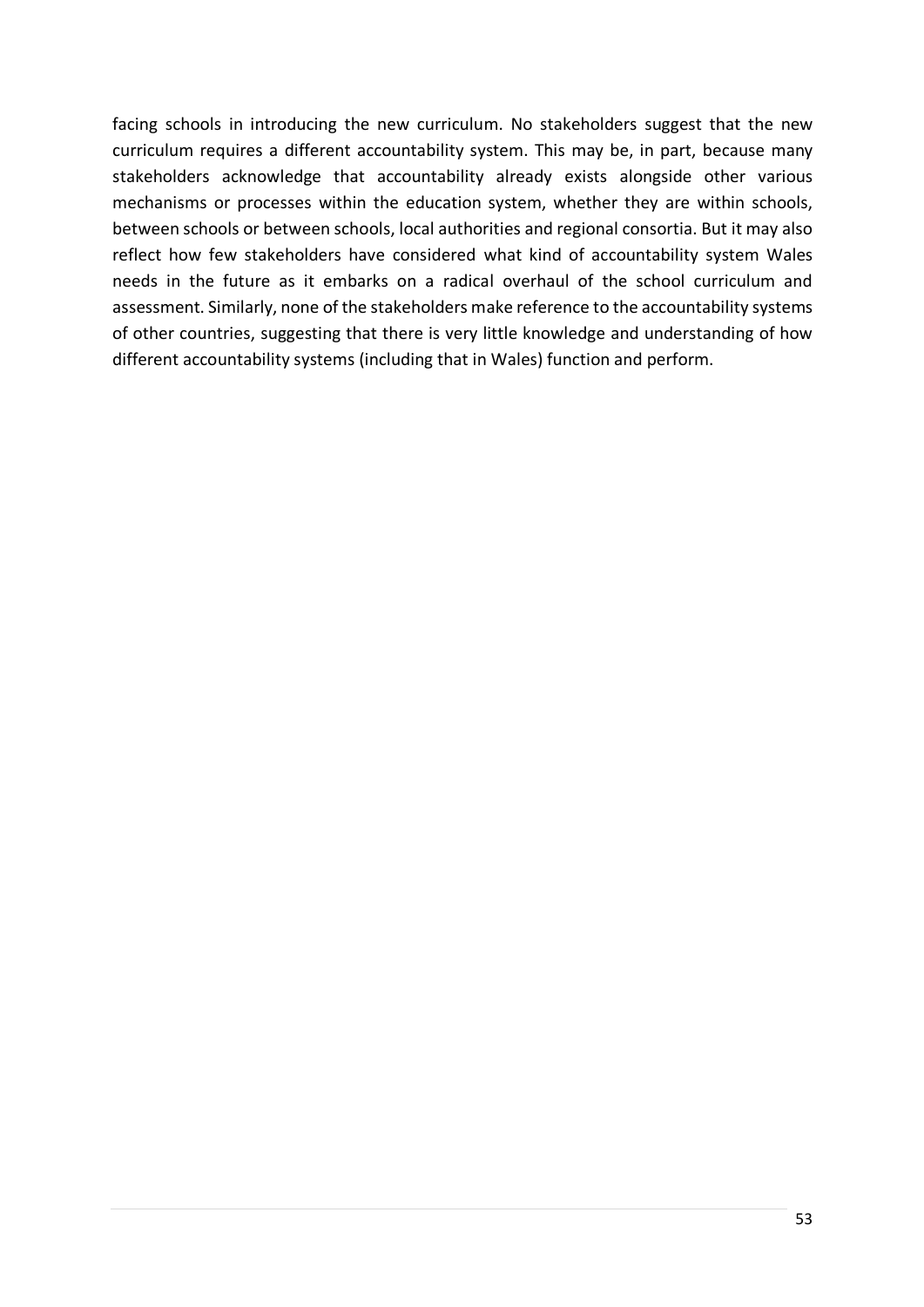# **Appendix – Call for Evidence Questions**

| Q1                | Are you responding to this as an individual or a group?                                                  |
|-------------------|----------------------------------------------------------------------------------------------------------|
| $Q2_1$            | Are you are a  parent of a child at school?                                                              |
| $Q2_2$            | Are you are a  a governor?                                                                               |
| $Q2_3$            | Are you are a  a headteacher?                                                                            |
| $Q2_4$            | Are you are a  a teacher?                                                                                |
| $Q2_5$            | Are you are a  other education professional?                                                             |
| Q2_6              | Are you are a  interested member of the public?                                                          |
| $Q2_7$            | Are you are a  a student or pupil?                                                                       |
| Q <sub>3</sub>    | Please specify the nature of the group?                                                                  |
| Q4                | Is the organisation a  - Selected Choice                                                                 |
| <b>Q4 10 TEXT</b> | Is the organisation a $\dots$ - other? - Text                                                            |
| Q5                | Overall, how important do you think Estyn is for improving the quality of<br>education in Wales?         |
| Q <sub>6</sub>    | Why do you think Esytn is important for improving the quality of education in<br>Wales?                  |
| Q7                | Why do think this Estyn is not at all important for improving the quality of<br>education in Wales?      |
| Q8                | Why do you think Estyn inhibits improvements in the quality of education in<br>Wales?                    |
| $Q9_1$            | To what extent are you familiar with the following Estyn activities and<br>outputs? - School inspections |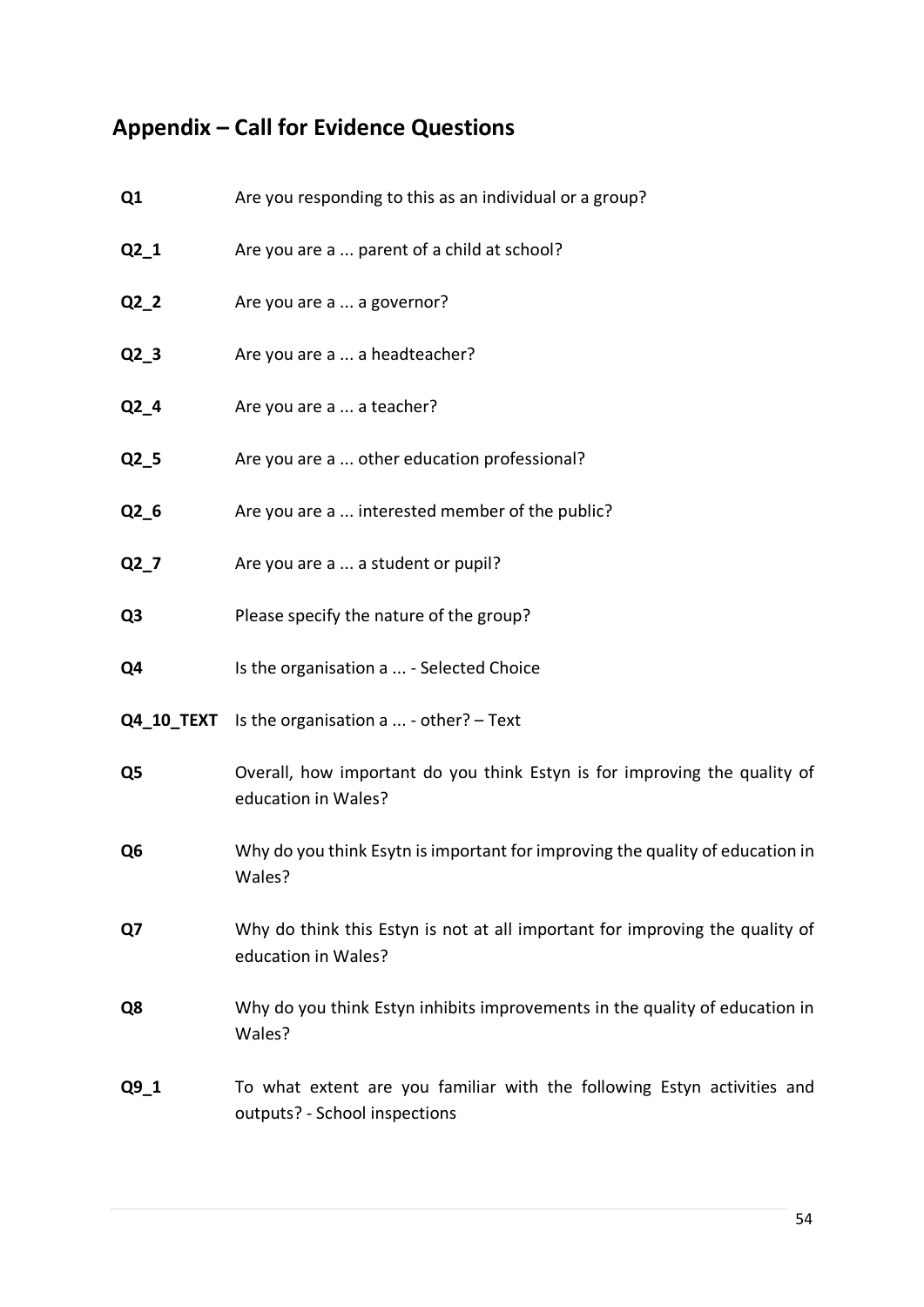- **Q9\_2** To what extent are you familiar with the following Estyn activities and outputs? - Local authority and consortia inspections
- **Q9\_3** To what extent are you familiar with the following Estyn activities and outputs? - Thematic reports
- **Q9 4** To what extent are you familiar with the following Estyn activities and outputs? - HMCI's Annual Report
- **Q9\_5** To what extent are you familiar with the following Estyn activities and outputs? - Identification and dissemination of good practice
- **Q9\_6** To what extent are you familiar with the following Estyn activities and outputs? - Other outputs
- **Q9 6 TEXT** To what extent are you familiar with the following Estyn activities and outputs? - Other outputs – Text
- **Q10** How important are Estyn's school inspections for improving the quality of the education experienced by young people in Wales?
- **Q11** If possible, please provide an example from your own experience of school inspections:
- **Q12** How important are Estyn's local authority and consortia inspections for improving the quality of the education experienced by young people in Wales?
- **Q13** If possible, please provide an example from your own experience of local authority and consortia inspections:
- **Q14** How important are Estyn's thematic reports for improving the quality of the education experienced by young people in Wales?
- **Q15** If possible, please provide an example from your own experience of thematic reports:
- **Q16** How important is the HMCI's Annual Report for improving the quality of the education experienced by young people in Wales?